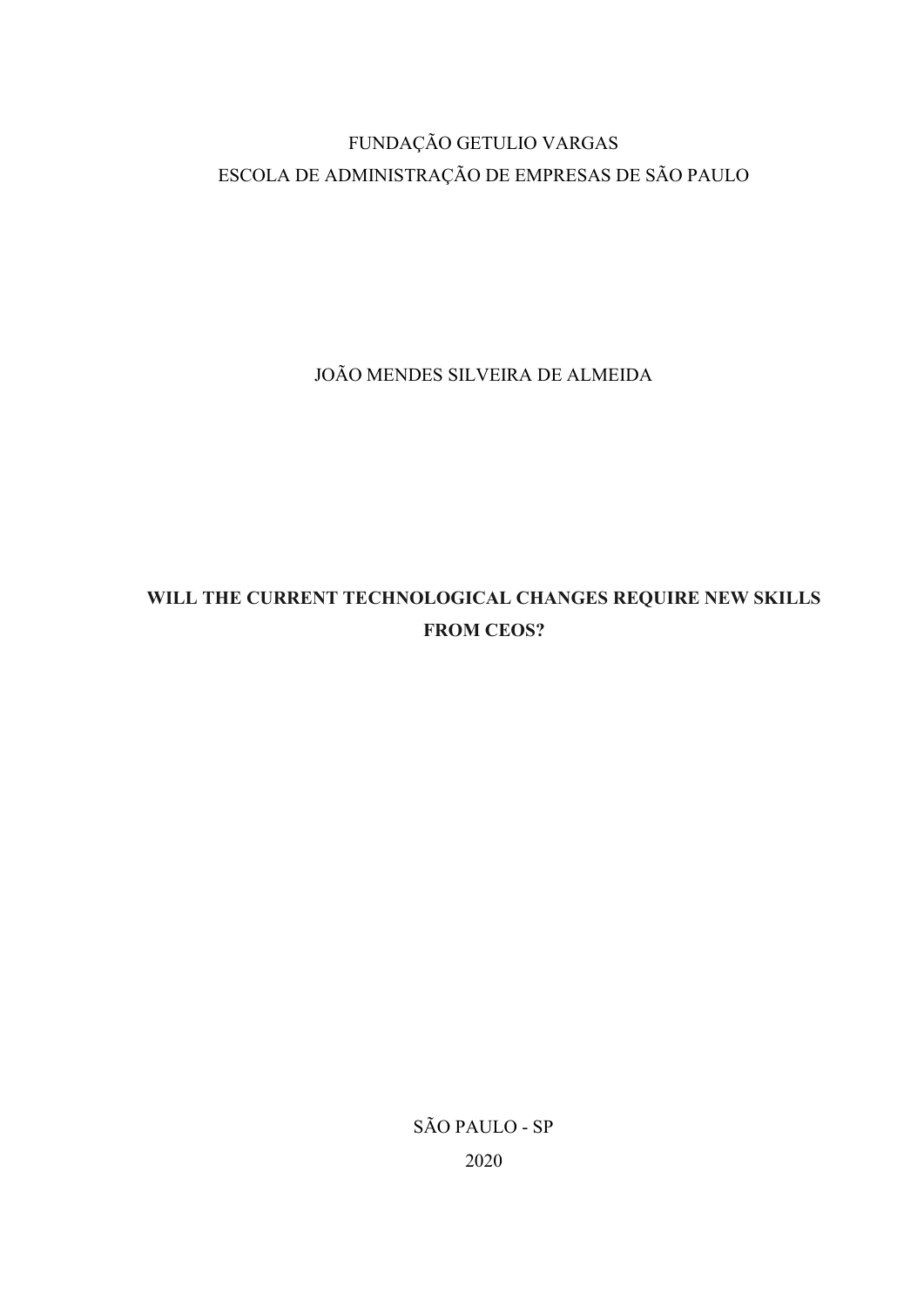## JOÃO MENDES SILVEIRA DE ALMEIDA

Will the current technological changes require new skills from CEOs?

Thesis presented to Escola de Administração de Empresas de São Paulo, Fundação Getulio Vargas, for granting the title of Master of Business Administration.

Research Area: Organizational Behavior

Thesis Advisor: Maria José Tonelli, Ph.D.

## SÃO PAULO - SP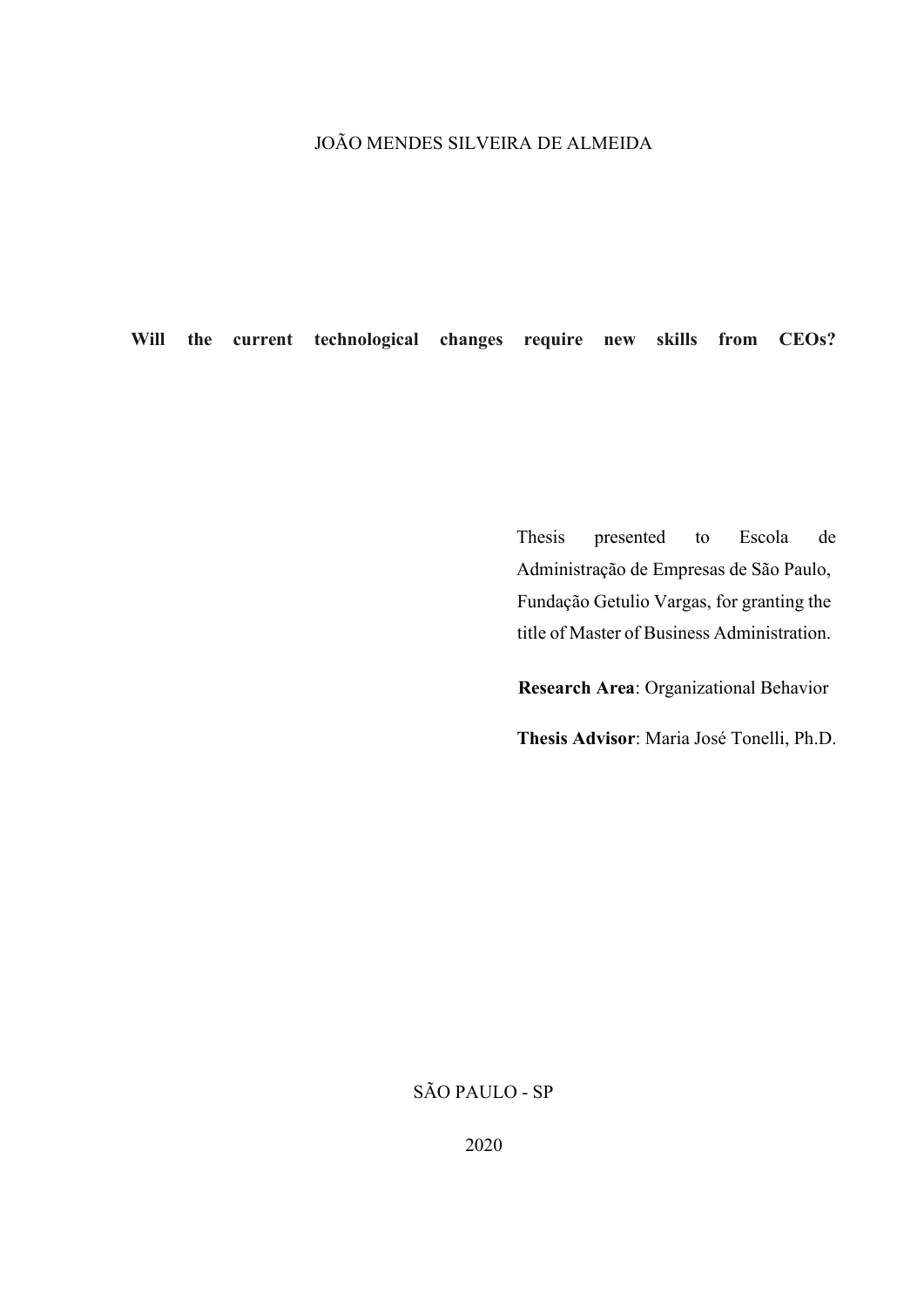Almeida, João Mendes Silveira de.

 Will the current technological changes require new skills from CEOs? / João Mendes Silveira de Almeida. - 2020.

54 f.

Orientador: Maria José Tonelli.

 Dissertação (mestrado profissional MPA) – Fundação Getulio Vargas, Escola de Administração de Empresas de São Paulo.

 1. Diretores-executivos. 2. Capacidade executiva. 3. Administração de empresas. 4. Comportamento organizacional. 5. Inovações tecnológicas. I. Tonelli, Maria José. II. Dissertação (mestrado profissional MPA) – Escola de Administração de Empresas de São Paulo. III. Fundação Getulio Vargas. IV. Título.

CDU 658.3-052.24

Ficha Catalográfica elaborada por: Isabele Oliveira dos Santos Garcia CRB SP-010191/O Biblioteca Karl A. Boedecker da Fundação Getulio Vargas - SP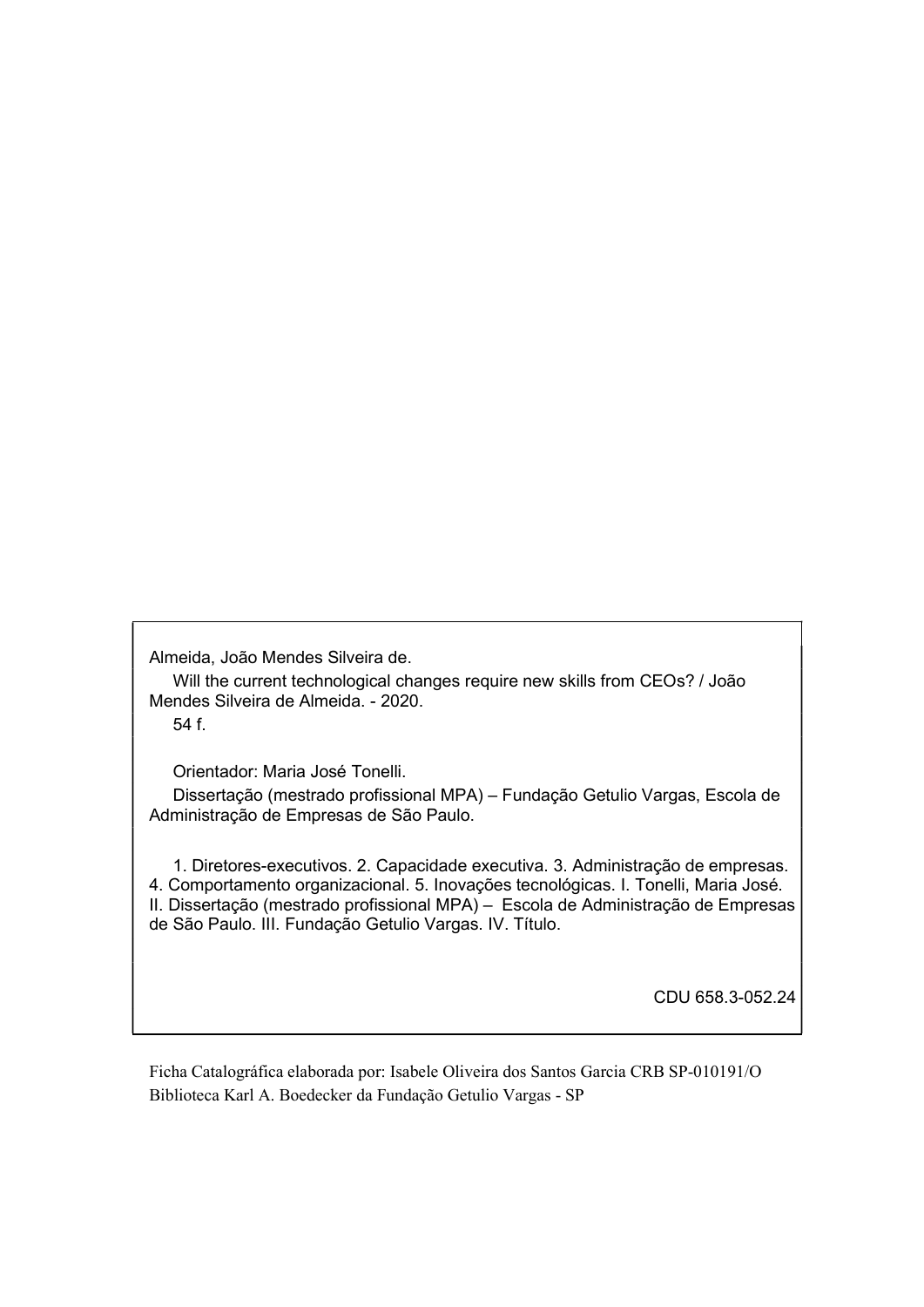João Mendes Silveira de Almeida

#### Will the current technological changes require new skills from CEOs?

Thesis presented to Escola de Administração de Empresas de São Paulo, Fundação Getulio Vargas, for granting the title of Master of Business Administration.

Research Area: Organizational Behavior Thesis Advisor: Maria José Tonelli, Ph.D. Assessment date: April 27, 2020.

Thesis committee:

Maria José Tonelli, Ph.D. FGV-EAESP

Thomaz Wood Jr, Ph.D. FGV-EAESP

Wilson Amorim, Ph.D. FEA-USP

Mr. Rodrigo Vianna TALENSES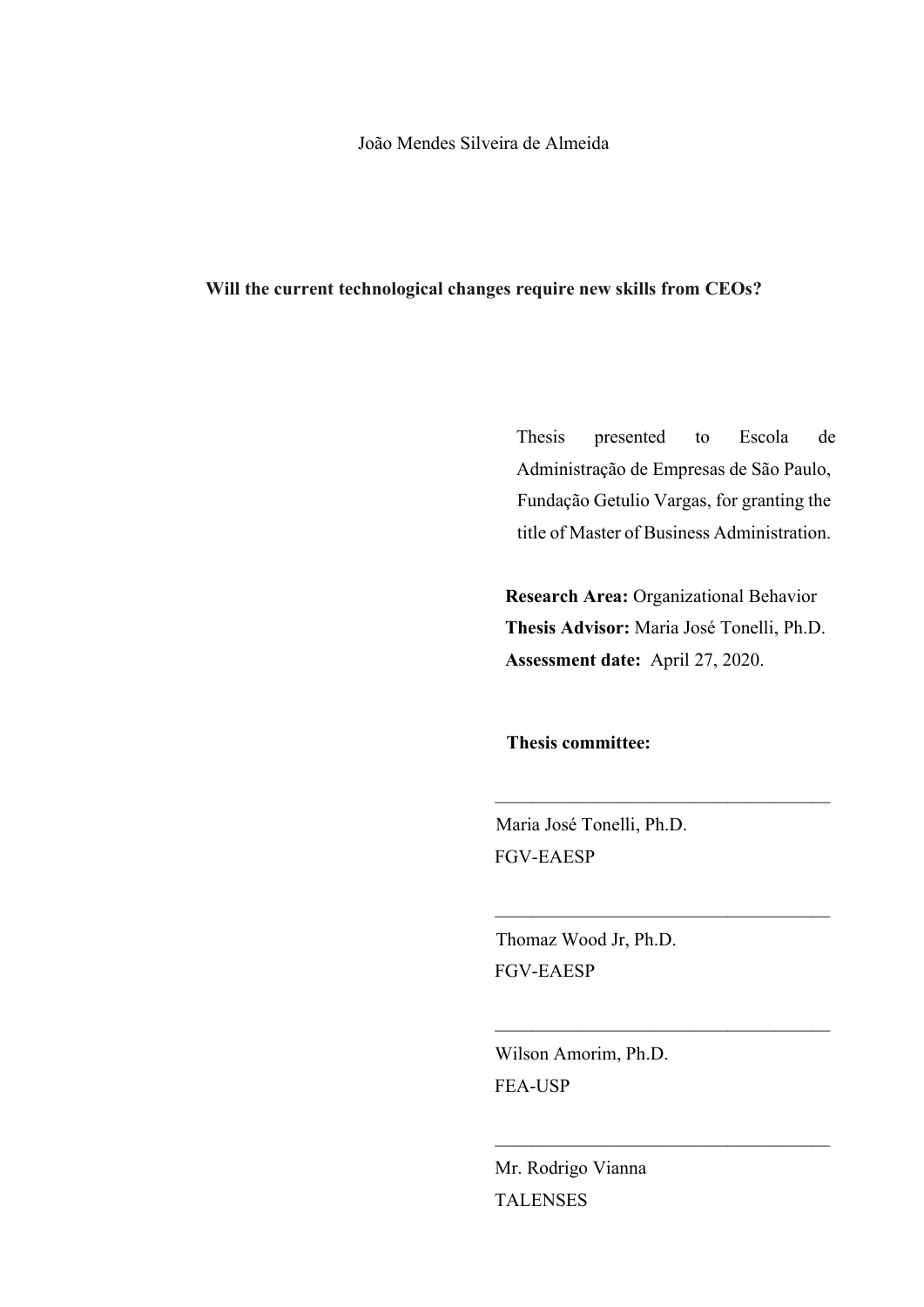#### ACKNOWLEDGEMENT

I would like to show my appreciation to my lovely wife Marine and my lovely children Romeo and Isis, for all the support and understanding I received from them in these last two years.

I would like to thank my parents, José Mendes e Maria Ivaneide, for the way they have always encouraged me to deal with my challenges.

I wish to extend my special thanks to my Thesis Advisor, Prof. Doc. Maria José Tonelli, for all her contributions to the work and the support given to help me finalize my project.

I would like to thank Prof. Doc. Thomaz Wood, for the clear and didactic way he conducted the Research Project classes, which were very important for the development of this thesis.

 Finally, I would like to express my gratitude to all the interviewees, who gave up their time in their difficult schedules and, mainly, for sharing their knowledge for the development of this thesis.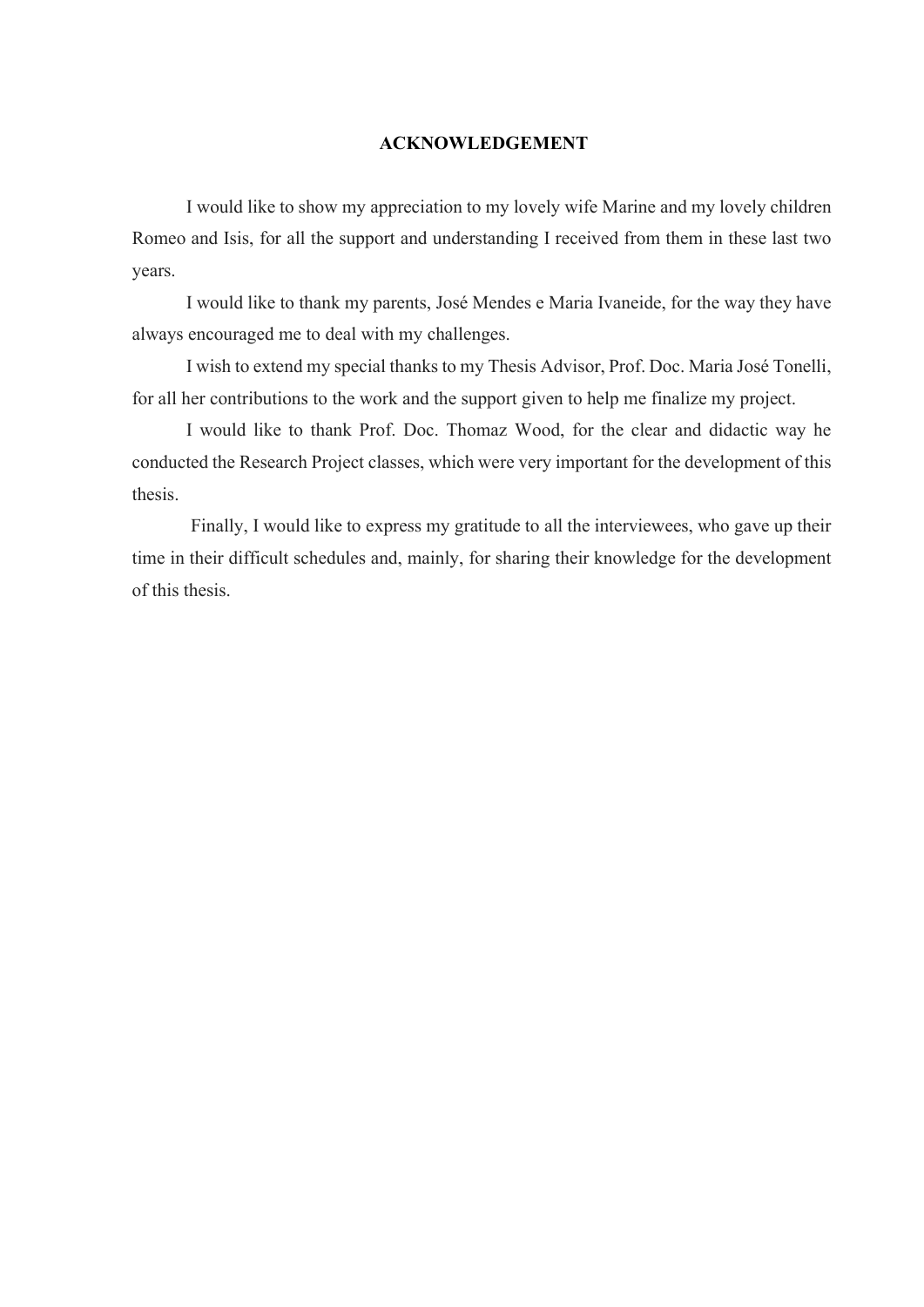#### ABSTRACT

Organizational behavior scholars have been studying the work of executives for more than a hundred years. Since Henri Fayol (1916), Mintzberg (1973 & 2013) and Tonelli and Alcadipani (2004), not many changes have been seen in the executives´ job. Words like Forecasting, Planning, Organizing, Commanding, Coordinating and Controlling, first mentioned by Fayol's theory, are still present in their jobs. The few changes made in the CEO's activities are intriguing, considering the significant technological evolution that has occurred in the world at the same time. Now, with the existing fully automated and computerized information technology inside the workplace and digital applications used for surveillance and control; this study tried to understand, based on a qualitative approach, by interviewing ten Chief Executive Officers (CEO) in Brazil, the research question that guides this inquiry: Will the current technological changes require new skills from CEOs? A thematic analysis method was used in order to achieve these research results, which in a few words are: (1) Technological changes require new skills from the CEOs; (2) Human skills are predominant in the CEO's job; (3) Few changes have happened in the CEO's job; (4) The automation, computerization and surveillance processes require regulation; (5) Enterprise Social Media requires regulation. In addition, this work aims to benefit top management professionals, especially CEOs, human resource professionals and scholars of organizational behavior, more specifically those who seek to understand the impact of technology in the work of executives.

Key words: CEO. Management. Organizations. Skills and Technology.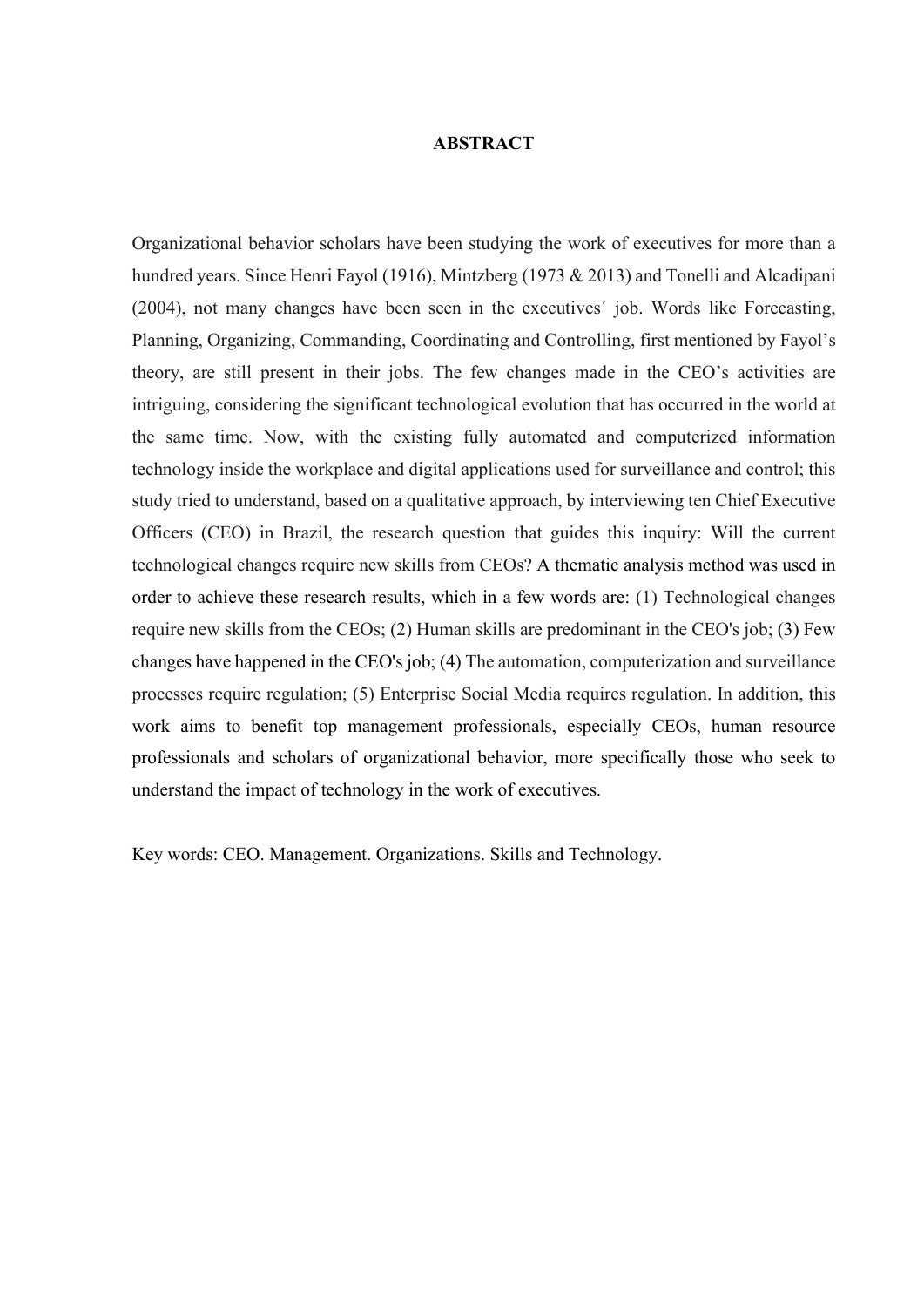#### RESUMO

Acadêmicos do comportamento organizacional estudam o trabalho dos executivos há mais de cem anos. De Henri Fayol (1916), Mintzberg (1973 & 2013) a Tonelli e Alcadipani (2004), poucas mudanças foram observadas no trabalho dos executivos. Palavras como Previsão, Planejamento, Organização, Comando, Coordenação e Controle, mencionadas pela primeira vez pela teoria de Fayol, ainda estão presentes no trabalho da alta gestão. As poucas mudanças nas atividades dos CEOs são intrigantes, frente aos significativos avanços tecnológicos que vêm acontecendo no mundo ao mesmo tempo. Agora, com a tecnologia da informação dentro do local de trabalho, com tudo automatizado, informatizado e os aplicativos digitais usados para vigilância e controle; este estudo buscou entender, com base na abordagem qualitativa, entrevistando dez CEOs no Brasil, a questão de pesquisa que norteia essa investigação: As mudanças tecnológicas atuais exigirão novas habilidades dos CEOs? Um método de análise temática foi utilizado para alcançar os resultados desta pesquisa, que, em poucas palavras, são: (1) As mudanças tecnológicas exigem novas habilidades do CEOs; (2) A habilidades humanas são predominantes no cargo de CEOs; (3) Poucas mudanças ocorreram no trabalho dos CEOs; (4) Os processos de automação, informatização e vigilância exigem regulamentação; (5) A mídia social corporativa exige regulamentação. Além disso, este trabalho tem como objetivo beneficiar profissionais da alta gerência, especialmente CEOs, profissionais de recursos humanos e estudiosos do comportamento organizacional, mais especificamente aqueles que buscam entender o impacto da tecnologia no trabalho dos executivos.

Palavras-chave: CEO. Management. Organizations. Skills e Technology.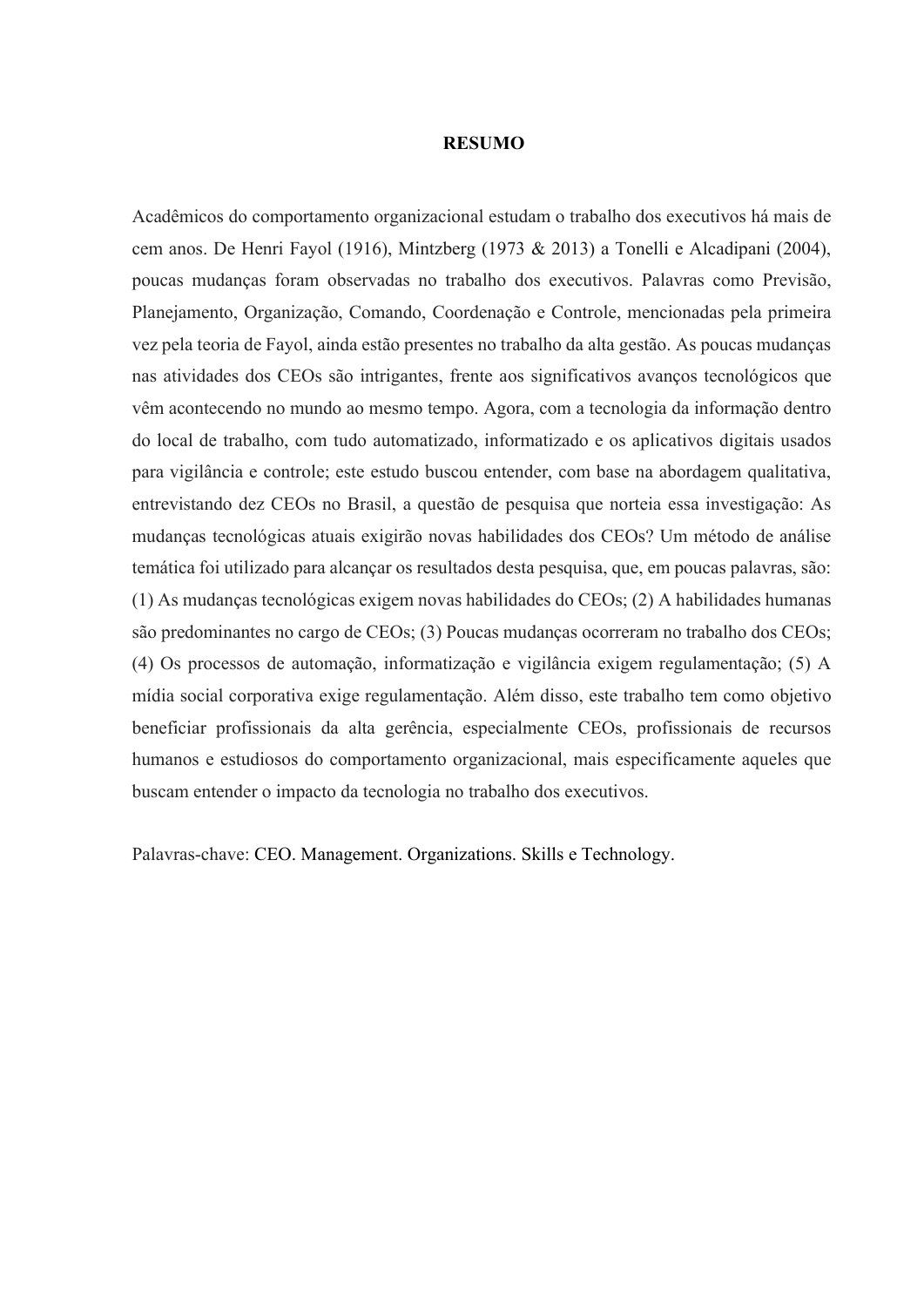## LIST OF FIGURES

| Figure 1 - Management Skills necessary at various levels of the organization37 |  |  |
|--------------------------------------------------------------------------------|--|--|
|                                                                                |  |  |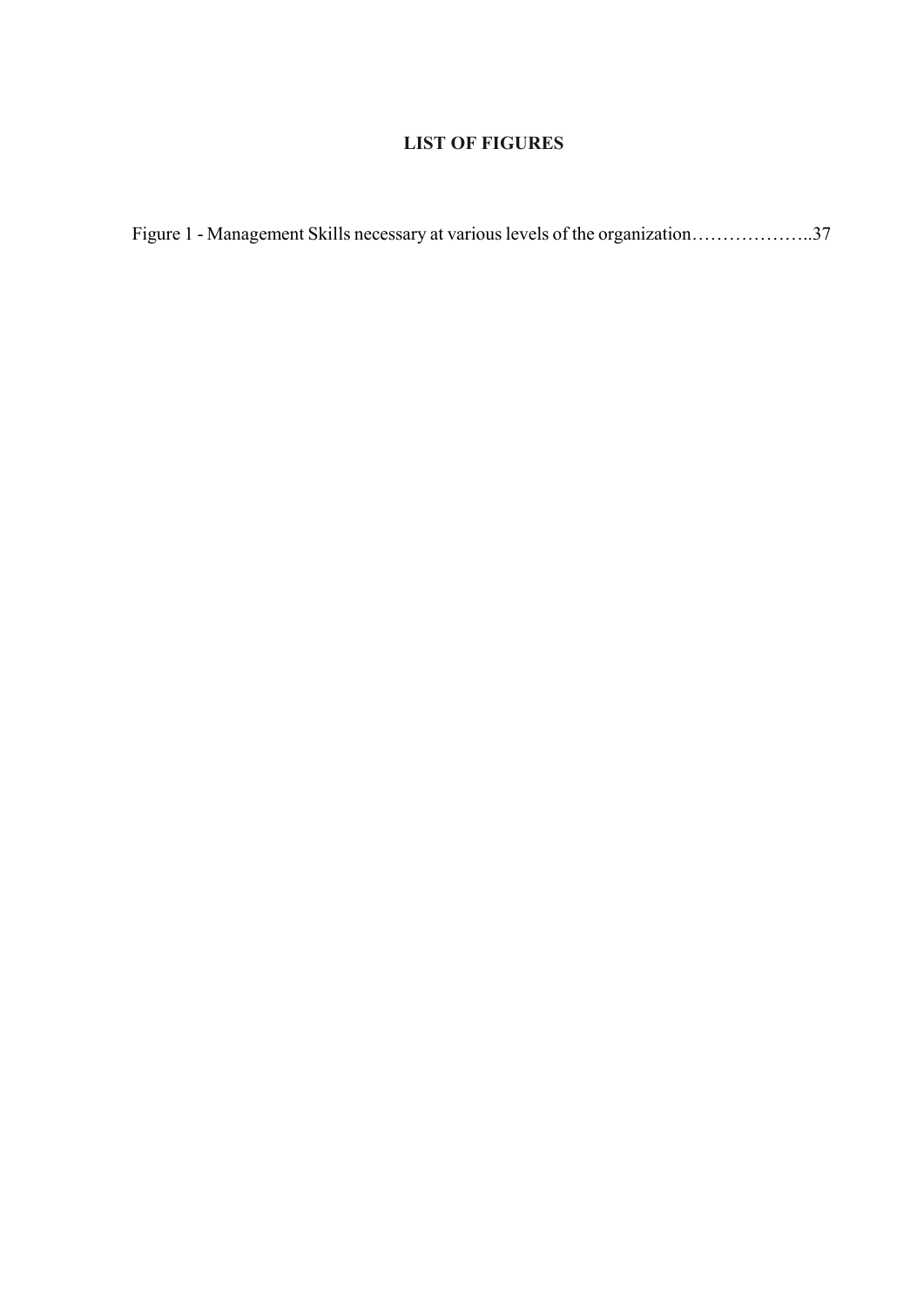### LIST OF TABLES

| Table 4 - CEO's perception of the impact of technological changes in their skills27 |  |
|-------------------------------------------------------------------------------------|--|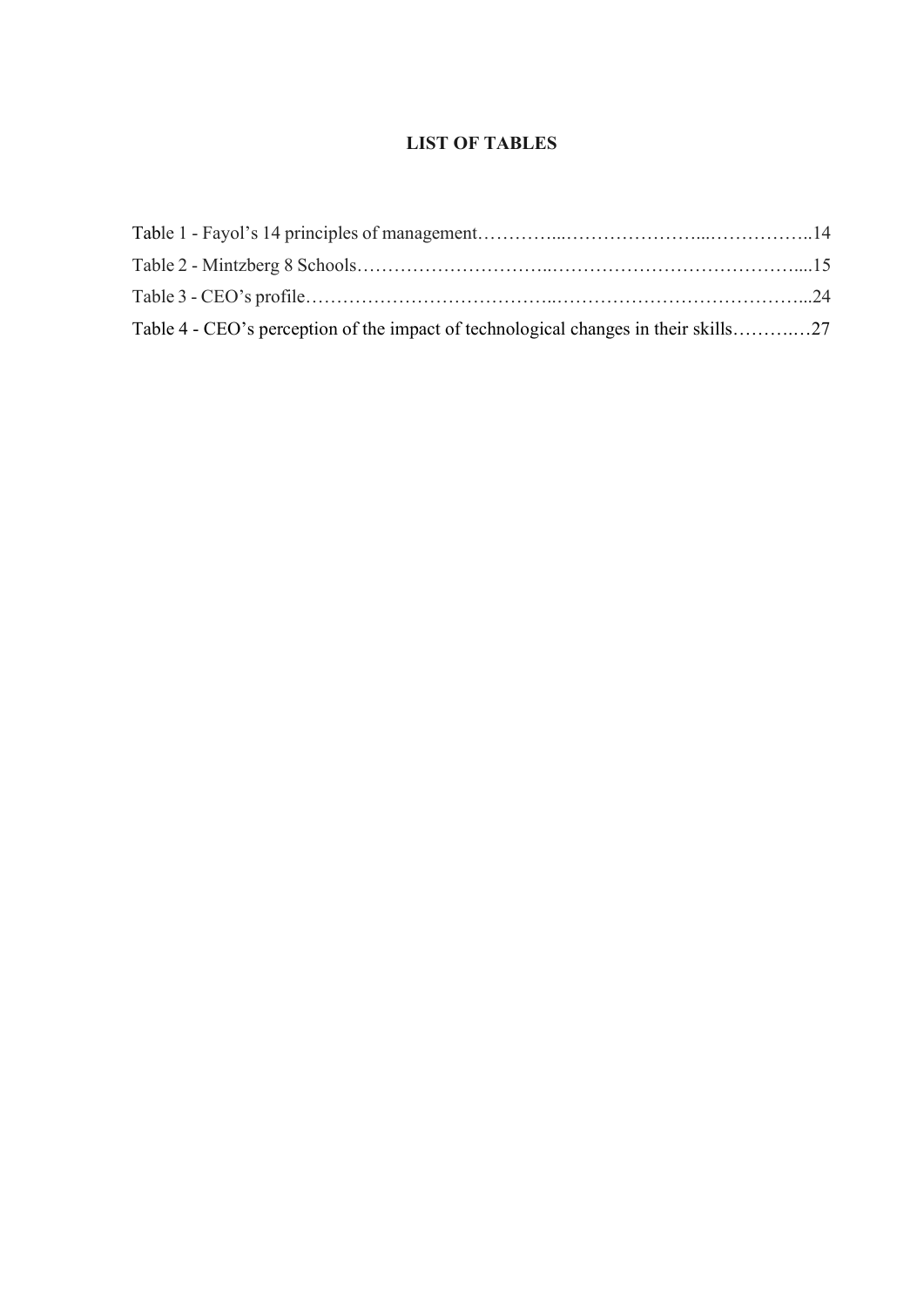## LIST OF ACRONYMS

- CEO Chief Executive Officer
- AIMS Association Internationale de Management Stratégique
- US United States
- HBR Harvard Business Review
- GDPR General Data Protection Regulation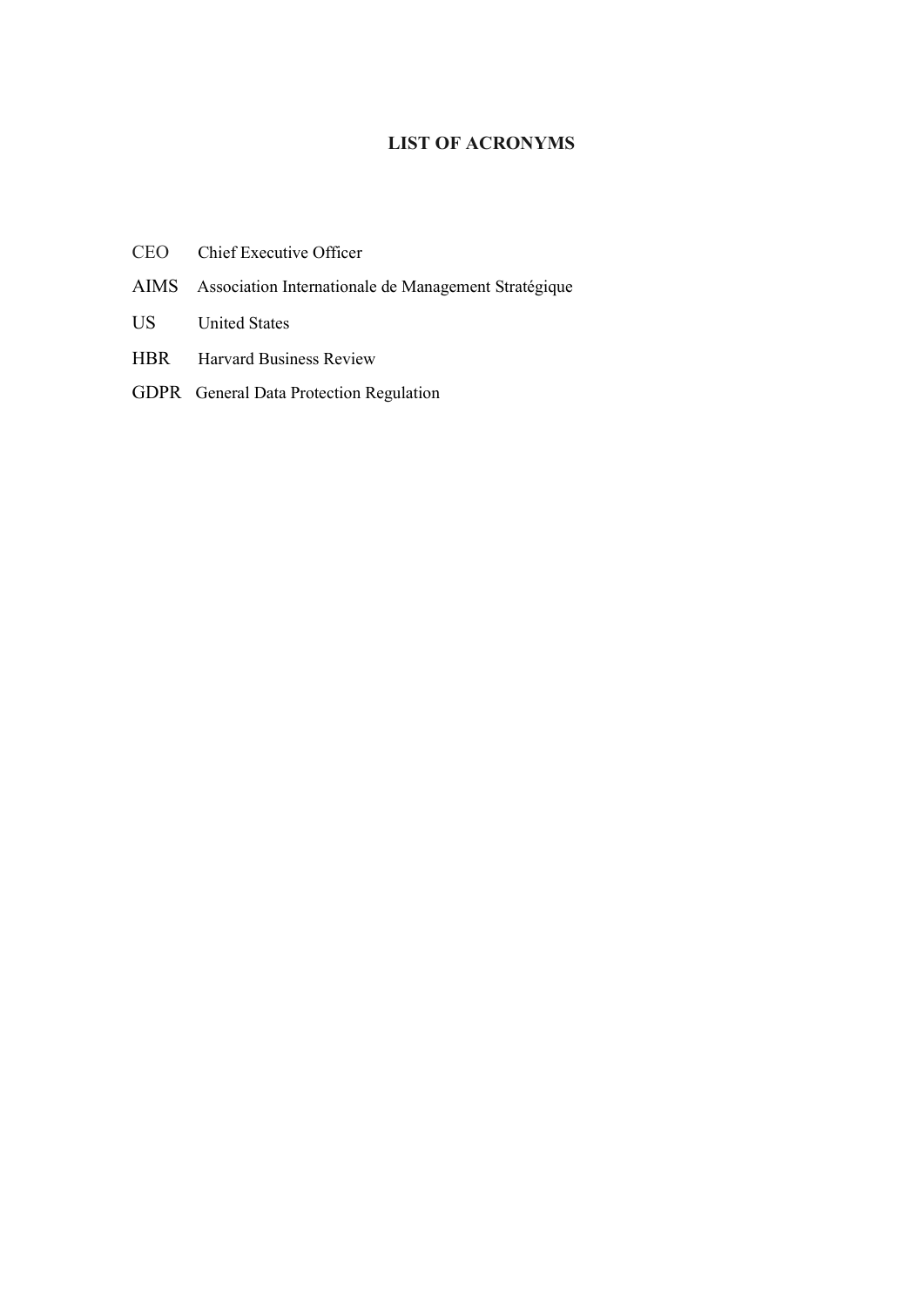| 2.1 |                                                                                    |  |
|-----|------------------------------------------------------------------------------------|--|
| 2.2 |                                                                                    |  |
| 2.3 |                                                                                    |  |
| 2.4 |                                                                                    |  |
|     |                                                                                    |  |
| 3.1 |                                                                                    |  |
| 3.2 |                                                                                    |  |
| 3.3 |                                                                                    |  |
|     |                                                                                    |  |
| 4.1 | The CEO's perception of the impact of technological changes in their skills26      |  |
| 4.2 |                                                                                    |  |
| 4.3 |                                                                                    |  |
| 4.4 | The CEO's perception of the stages of automation, computerization and surveillance |  |
|     |                                                                                    |  |
| 4.5 | The CEO's perception of the stage of Enterprise Social Media in their              |  |
|     |                                                                                    |  |
| 5.1 |                                                                                    |  |
| 5.2 |                                                                                    |  |
| 5.3 |                                                                                    |  |
| 5.4 | The automation, computerization and surveillance processes require regulation  39  |  |
| 5.5 |                                                                                    |  |
|     |                                                                                    |  |
| 6.1 |                                                                                    |  |
| 6.2 |                                                                                    |  |
| 6.3 |                                                                                    |  |
| 6.4 |                                                                                    |  |
|     |                                                                                    |  |
|     |                                                                                    |  |

## **SUMMARY**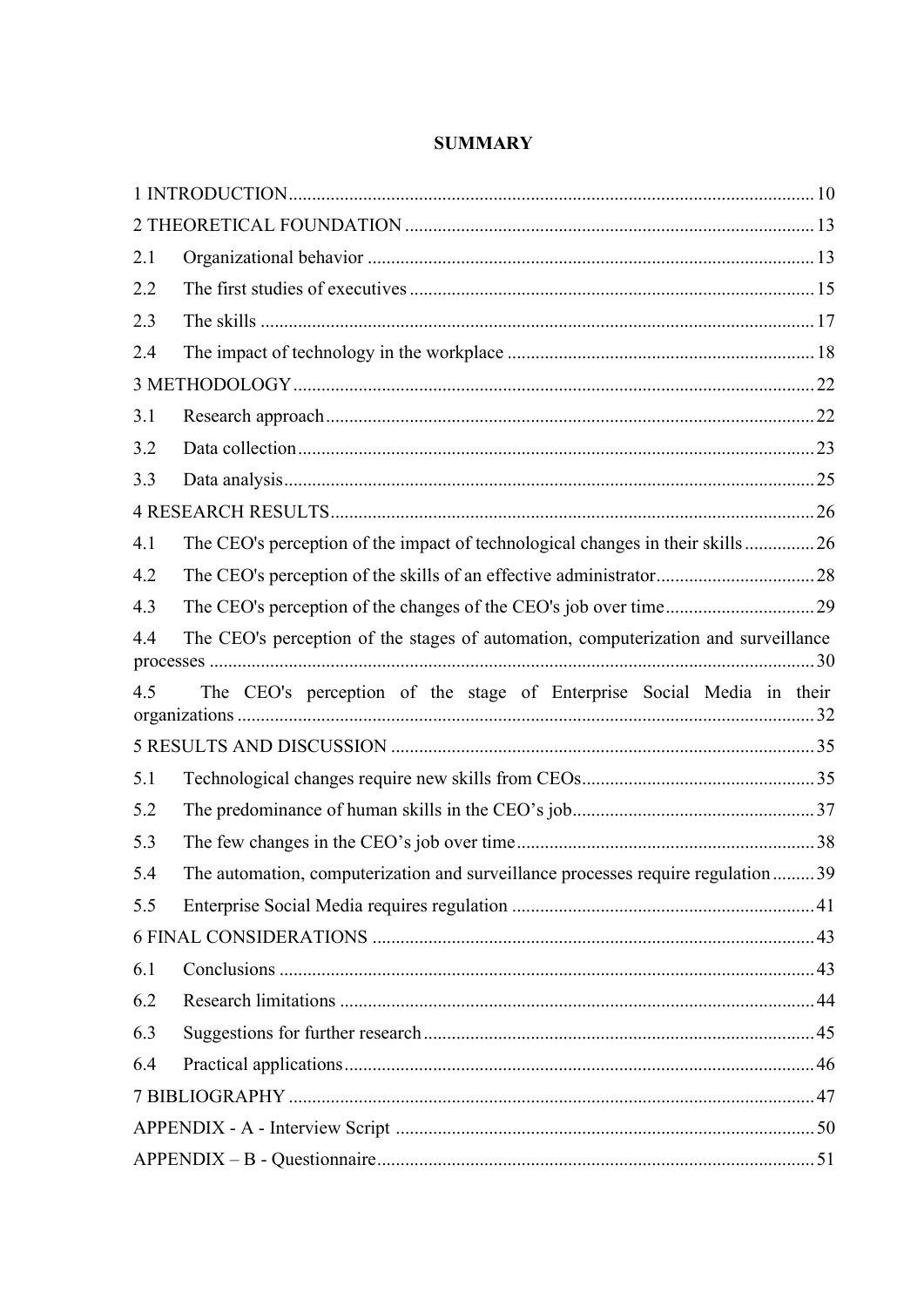#### 1 INTRODUCTION

For more than a century, organizational behavior scholars have been studying the work of executives; however, they have found no significant changes in the activities of these professionals throughout this time (Tonelli & Alcadipani, 2004). Fayol (1916) and Mintzberg (1973, 2013) argue that executive functions have basically remained the same during this period, for instance: Forecasting, Planning, Organizing, Commanding, Coordinating and Controlling. The few changes in the CEO's activities are intriguing, considering the significant technological evolution that has occurred in the world at the same time. For that reason, this study tried to understand whether the current technological changes will require new skills from CEOs.

Apart from technology, other vectors have implications in the current CEO's job, for instance: the aging population, the profile of the new workforce, climate change, globalization and the new sociocultural dynamics of cities, to name some of the most relevant. However, these vectors are not the focus of this inquiry.

The theoretical lens of this study was based on two fields, one was organizational behavior: considering the theories presented by Fayol (1916) in the classical Administration Industriélle et Génerále, and the research done by Mintzberg (1973) in the seminal The Nature of Managerial Work and updated in Simply Managing: What Managers Do and Can Do Better, Mintzberg (2013) which addresses the same topic as his seminal book forty years later. Still in organizational behavior, this study tried to understand the skills required from a CEO based on the Skills of an Effective Administrator, Katz (1974), revisited by Peterson and Van Fleet (2004).

Fayol (1916), in Administration Industrielle et Génerále, defined the six primary functions of management as follows: Forecasting, Planning, Organizing, Commanding, Coordinating and Controlling. He also defined the fourteen principles of management in his theory, which will be explored in the following chapter.

 In The Nature of Managerial Work, Mintzberg (1973) made another seminal research about the work of managers, where he presents the activities of executives in eight schools of thought namely: The Classic School, The Great Man School, The Entrepreneurship School, The Decision Theory School, The Leader Effectiveness School, Leader Power School, The Leader Behavior School and The Work Activity School; and updated his research in 2013 with the book Simply Managing.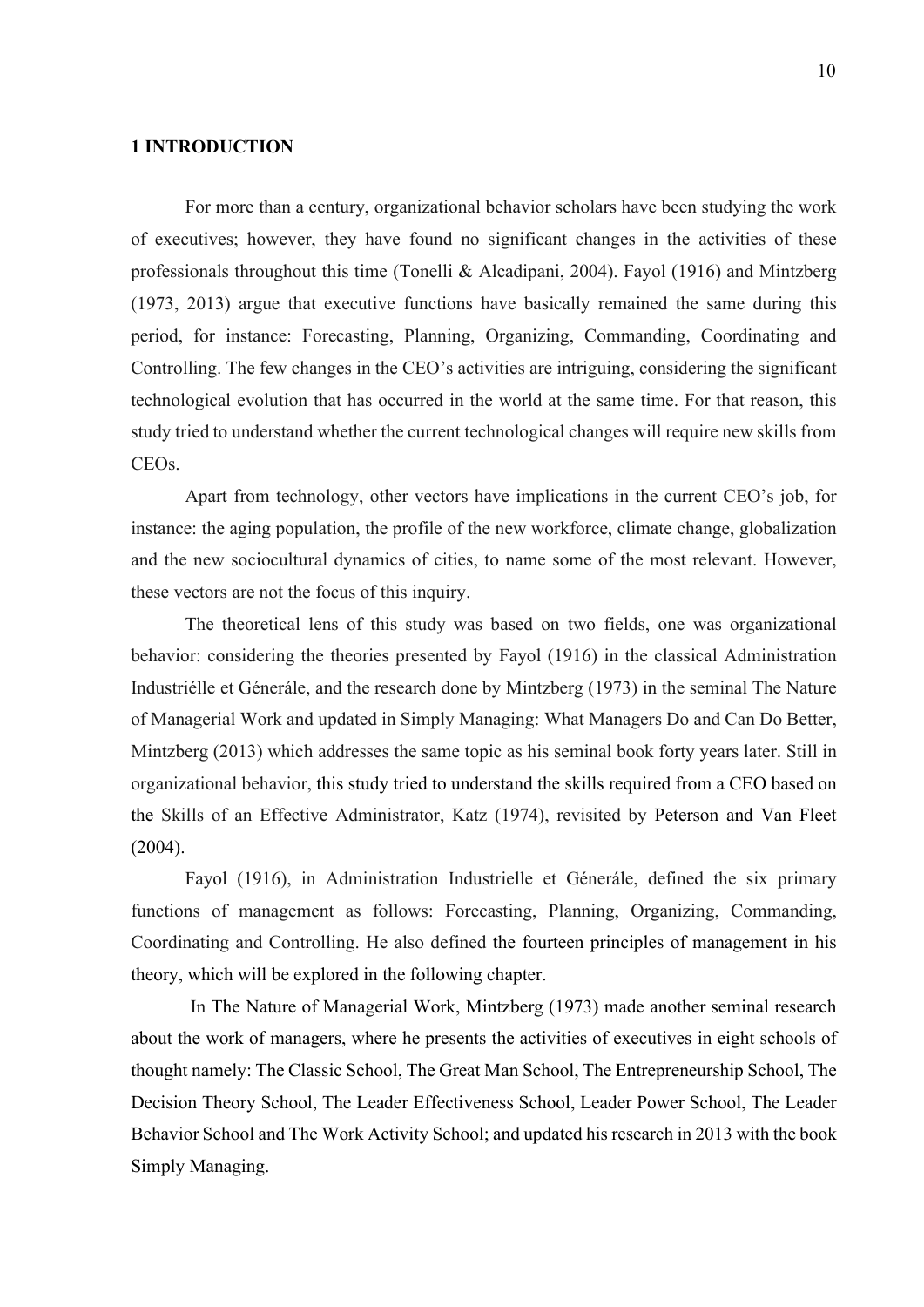As the field of study of Fayol and Mintzberg are more focused on the functions and activities of top management, this study also examined Katz's article Skills of an Effective Administrator due to its solid impact on the managerial field. Katz's article is classified as an "HBR classic" in the Harvard Business Review. It has been cited in many academic studies and debates the importance of managerial skills for organizational achievement with the specific orientation of skills for managers, as described by Peterson and Van Fleet (2004).

The other field of study was the impact of technology in the workplace: considering the arguments of Zuboff (1988) in the seminal book, In the Age of the Smart Machine: The Future of Work and Power, and the relevant article written by Leonardi (2013) considering the impact of social technologies on organizations, Enterprise Social Media: Definition, History, and Prospects for the Study of Social Technologies in Organizations.

In this field, Zuboff (1988) states that: (1) Everything that can be automated will be automated; (2) Anything that can be computerized will be computerized; and (3) All digital applications that can be used for surveillance and control will be used for surveillance and control.

In addition, Leonardi discusses the consequences that social media used for communication and interaction within the workplace may have for those sociotechnical systems we call organizations. It is important to mention the concept of what technology is in context of this thesis. Technology is the processes of automation, computerization and surveillance, as studied by Zuboff; and the use of social media within the organizations studied by Leonardi.

The qualitative approach was the method used for this study. According to Creswell (2010), qualitative research is an approach for exploring and understanding the meaning individuals or groups ascribe to a social or human problem. Therefore, this research was conducted through personal interviews with ten prominent CEOs in Brazil working for Brazilian as well as multinational companies. As elucidated in the title of this paper, this is the research question that guides this inquiry: Will the current technological changes require new skills from CEOs?

This work may benefit top management professionals, especially CEOs, human resource professionals and scholars of organizational behavior, and more specifically those who seek to understand the impact of technology in the work of executives.

The following chapters of this paper are organized as follows: Chapter (2) presents the theoretical foundation of this study, in order to highlight the main concepts and definitions and thereby providing a theoretical basis for this study. Chapter (3) shows the research methodology, research strategy, interviewee selection, data collection procedures, data analysis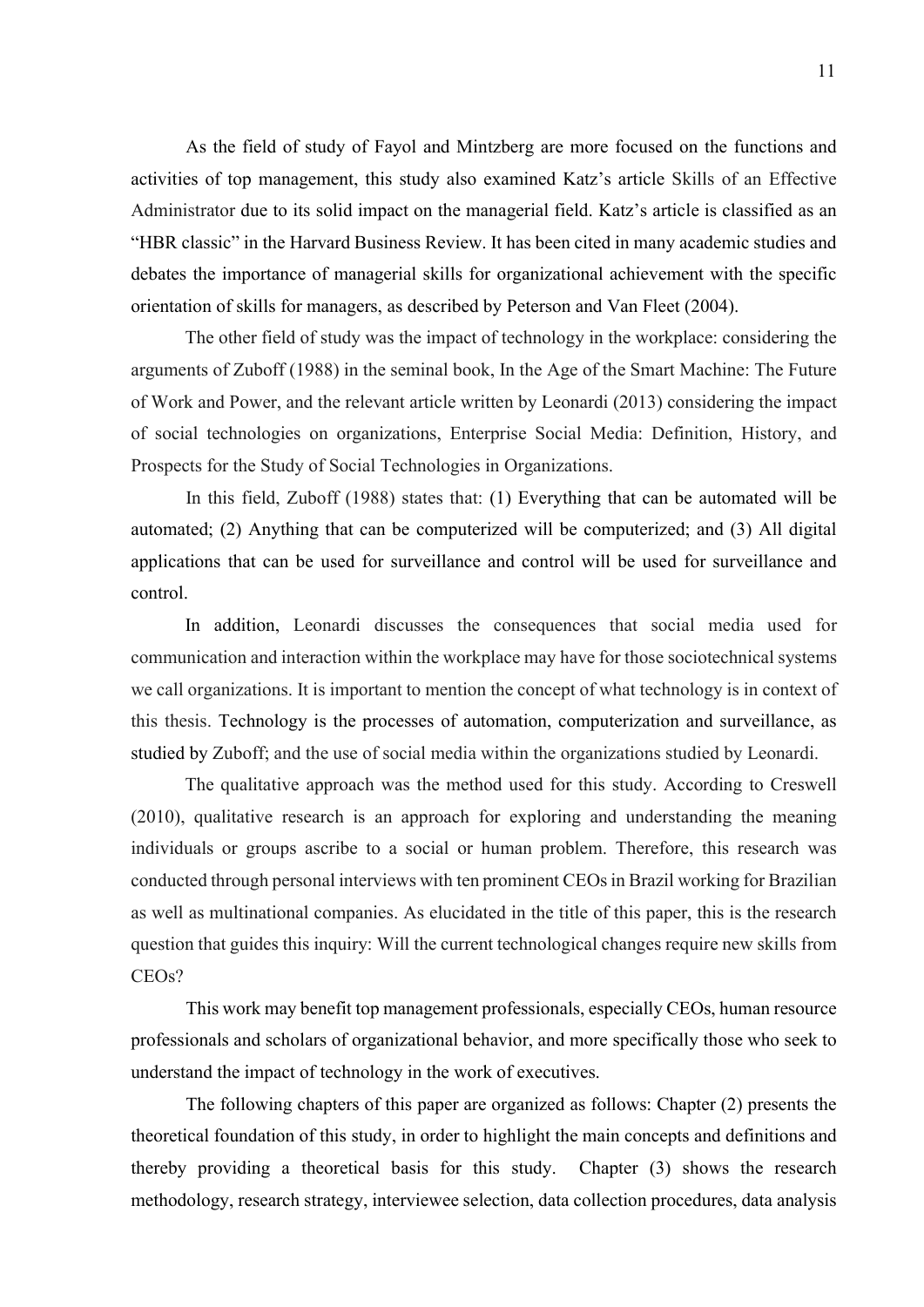procedures and investigative interpretation procedures. Chapter (4) reveals the results obtained in the interviews with ten CEOs. Chapter (5) sets out the discussion of the results obtained and their theoretical support. And, Chapter (6) presents the final considerations of the study; including conclusions, limitations of the study, suggestions for further research and the practical applications this research can propose.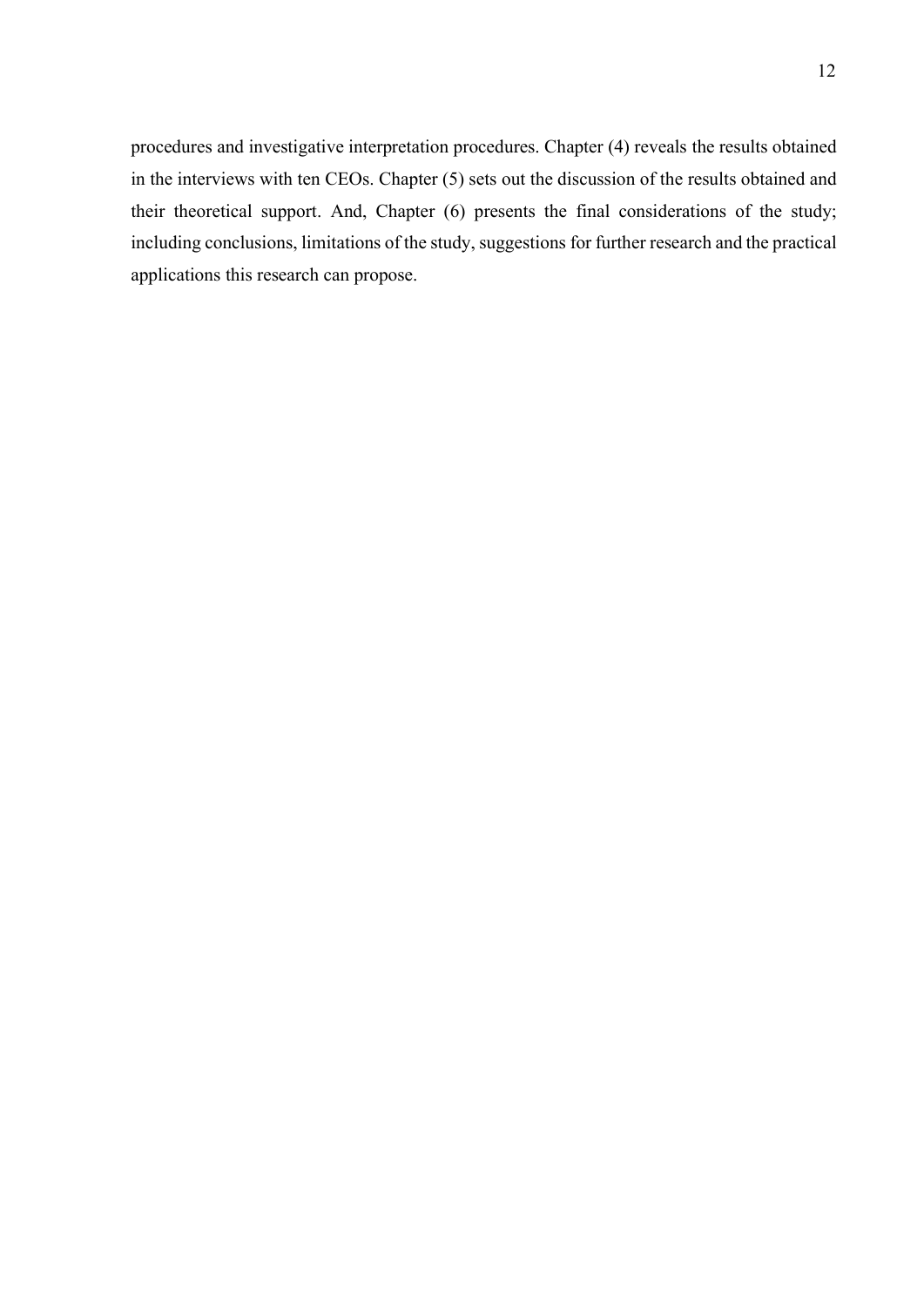#### 2 THEORETICAL FOUNDATION

#### 2.1 Organizational behavior

In the eighteenth century, under the liberal ideas of Adam Smith, the skills and competencies of businessmen were justified by God's law. In the following century, the skills and competencies credited to those in command, were justified by his or her superior biological characteristics, seeking Darwin's scientism. Only in the early twentieth century, the American engineer Frederick Taylor introduced the concept of scientific management in his classic Principles of Scientific Management, where he defended the idea of training workers to perform better and to divide work between management and workers - with managers doing the planning and supervision, and workers carrying it out (Taylor, 1911).

A few years after Taylor's studies, the French engineer Henry Fayol released the Classical Management Theory in his seminal book Administration Industriélle et Génerále (1916). Fayol developed his theory about business management and general management based on his personal experience as a Mining Engineer. The main topics of his theory are the six functions and fourteen principles of management in his theory.

According to Fayol (1916), the primary six functions of management are: Forecasting, Planning, Organizing, Commanding, Coordinating and Controlling. It is important to mention that some authors use five functions instead of six, like Mintzberg (1973) who excluded Forecasting. Besides the functions of management, Fayol also addressed the principles of management, dividing them into fourteen fronts, as can be seen in the following table: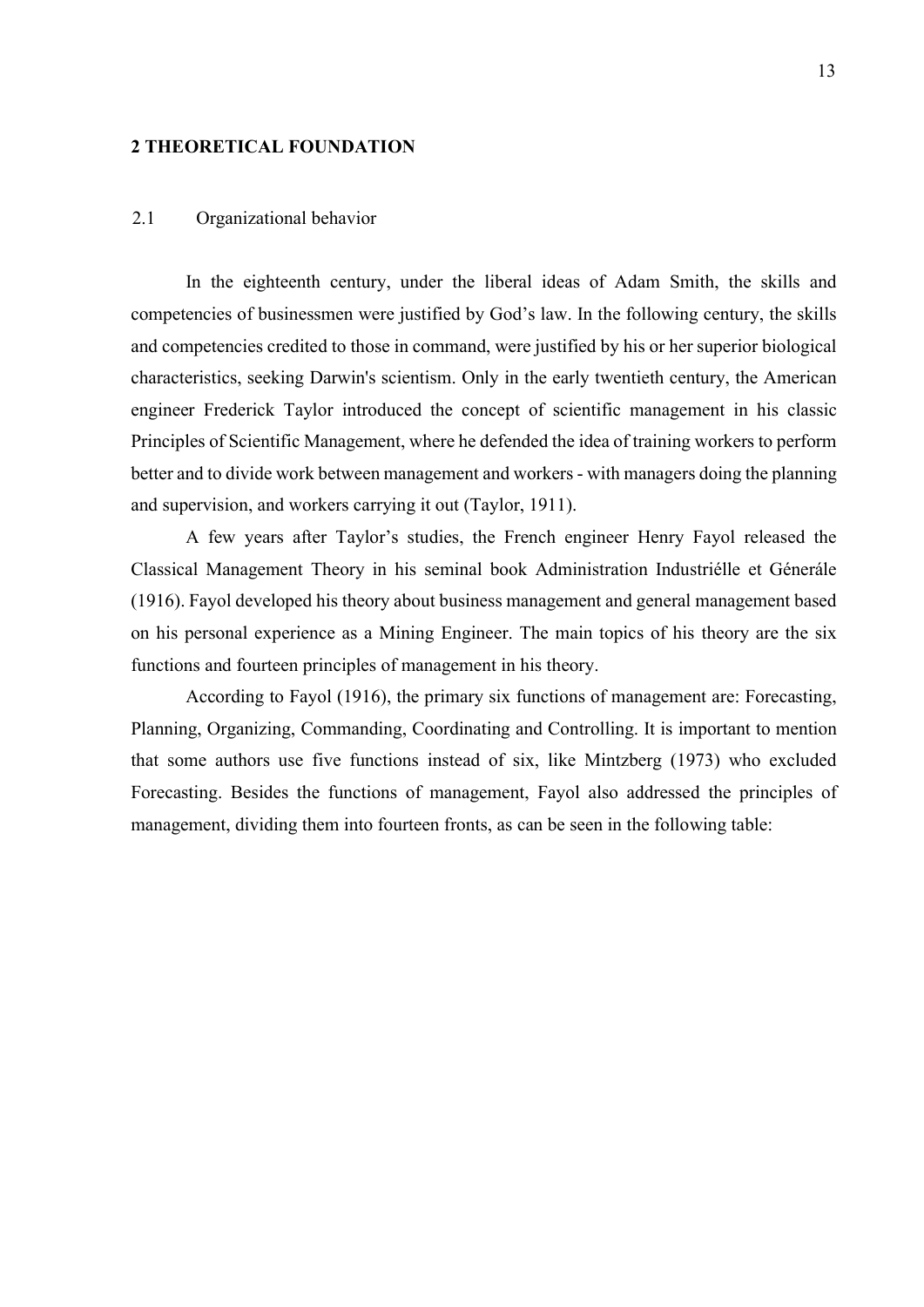## Table 1 - Fayol's 14 principles of management

|                                     | FAYOL'S 14 PINCIPLES OF MANAGEMENT                                                                                                                                                                                                                                                                                                          |
|-------------------------------------|---------------------------------------------------------------------------------------------------------------------------------------------------------------------------------------------------------------------------------------------------------------------------------------------------------------------------------------------|
| Division of Work                    | Fayol believes that work specialization is the best way to use human resources so he<br>thinks that work should be divided among individuals and groups to ensure that effort<br>and attention are focused on specific parts of the task.                                                                                                   |
| Authority                           | Fayol defined authority as the right to give orders and the power to exact obedience.<br>Responsibility involves being accountable. It means responsibility is a part of authority.<br>When authority is assigned to anyone, responsibility is also assigned to him or her.                                                                 |
| Discipline                          | Discipline is considered essential for the success of an organization. Good conduct and<br>respectful interactions by the workers is necessary because the success of an<br>organization requires the common effort of all workers.                                                                                                         |
| Unity of Command                    | There should be a clear line of command in an organization so that workers receive<br>orders from only one person or manager.                                                                                                                                                                                                               |
| Unity of Direction                  | According to Fayol, there should be unity of direction for the success of an<br>organization. It means that the entire organization should move towards a common<br>objective in a common direction. Subordination of individual interests to the general<br>interests.                                                                     |
| <b>General Interests</b>            | General interests and benefits of the organization should be given priority over the<br>interests and benefits of any individuals.                                                                                                                                                                                                          |
| Remuneration                        | Salaries of workers should not be based on productivity of workers, but it should be<br>based on many variables such as cost of living, supply of qualified personnel, general<br>business conditions and success of the business.                                                                                                          |
| Centralization                      | According to Fayol, centralization or decentralization of management should be chosen<br>according to the need of the culture and organization. He defined centralization as<br>lowering the importance of the subordinate role.                                                                                                            |
| Scalar Chain                        | There should be hierarchies of management in an organization. Authority should be<br>assigned to each manager according to the status of managers in the hierarchy. Top<br>level managers should be given the most authority and vice versa. Lower level<br>managers should always inform upper level managers about their work activities. |
| Order                               | There should be an effective and efficient operation in an organization. All personnel<br>and materials have specific roles and specific places. In short, people and material<br>should be in the right place at the right time.                                                                                                           |
| Equity                              | Equity means that all employees should be treated as fairly as possible. For the success<br>of an organization, basic rights, rules and regulations should be the same for all workers.<br>There should be justice within the organization. It should also be kept in mind that<br>salaries and facilities cannot be assigned equally.      |
| Stability of Tenure of<br>Personnel | Firstly, Fayol believes that for the success of an organization, salaries and other benefits<br>should be paid according to the length of service. There is a cost for new recruitment.<br>Secondly, a new worker requires time to be more efficient.                                                                                       |
| Initiative                          | For continuous improvement of an organization, management should encourage worker<br>initiative. There are some workers in organizations who are innovative and take steps<br>to perform their tasks with more interest                                                                                                                     |
| Esprit de Corps                     | It simply means that management should encourage the harmony and general good<br>feelings among employees because harmony and good relations amongst workers<br>increases productivity.                                                                                                                                                     |

Source: Elaborated by the author based on Fayol's management principles.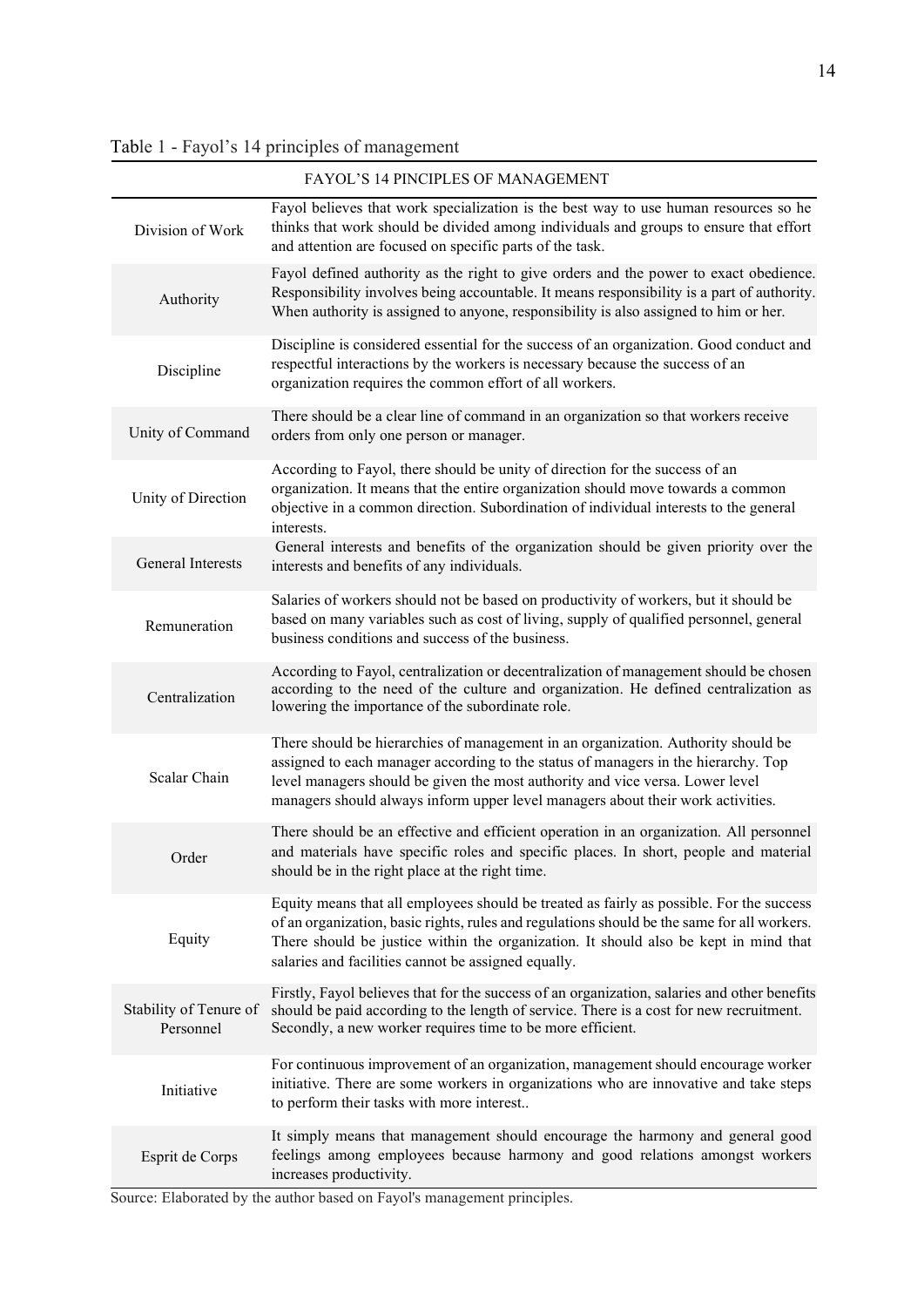Fayol's theory is very popular and still in practice today and the functions of management given by him are still placed in management functions of all organizations.

#### 2.2 The first studies of executives

According to Tonelli and Alcadipani (2004), only a few changes have taken place since the classical works of Fayol (1916), Carlson (1951), Barnard (1971), and Mintzberg (1973). Executives continue to perform the same kind of job and carry out the same kind of activities as those described in the classical literature.

The Canadian scholar Henry Mintzberg, more than half a decade after Fayol's classical theory, did another seminal study about the work of managers, on the field of organizational behavior. In his book, The Nature of Managerial Work, based on one week of observation of five CEOs, Mintzberg (1973) presented his view on the manager's job in three roles: interpersonal, informational and decisional. Also, he presented his views on the managerial work at that time, dividing them in eight schools, as follows:

|                                    | MINTZBERG'S 8 SCHOOLS                                                                                                                                                                                      |
|------------------------------------|------------------------------------------------------------------------------------------------------------------------------------------------------------------------------------------------------------|
| The Classic School                 | It is based on Fayol's theory of the basic managerial functions: planning, organizing,<br>coordinating, commanding, and controlling.                                                                       |
| The Great Man School               | It was developed by Carnegie theorists (Carnegie Institute of Technology, now<br>Carnegie- Mellon University); describes the manager as an un-programmed decision<br>maker who programs the work of others |
| The Entrepreneurship<br>School     | Where the manager acts rationally to maximize profits.                                                                                                                                                     |
| The Decision Theory<br>School      | Decision making begins with problems and goals; and then the action plans are laid out<br>by the manager.                                                                                                  |
| The Leader<br>Effectiveness School | The study of leadership is the study of interpersonal behavior between the leader and<br>the subordinates; this school was focused on the leadership.                                                      |
| Leader Power School                | This school described how the manager utilizes power in order to be followed by the<br>subordinates; he assumed that informal social forces of bureaucracy tend to dominate<br>individual action.          |
| The Leader Behavior<br>School      | According to this school, the leader is the best informed in the group; there is a<br>hierarchy of leader authority; this school analyzed the leader's behavior.                                           |
| The Work Activity<br>School        | It aims to analyze the characteristics of managerial work. These characteristics are<br>based on observations and recorded activities by managers in a daily log.                                          |

Table 2 - Mintzberg 8 Schools

Elaborated by the author based on Mintzberg 8 schools of management.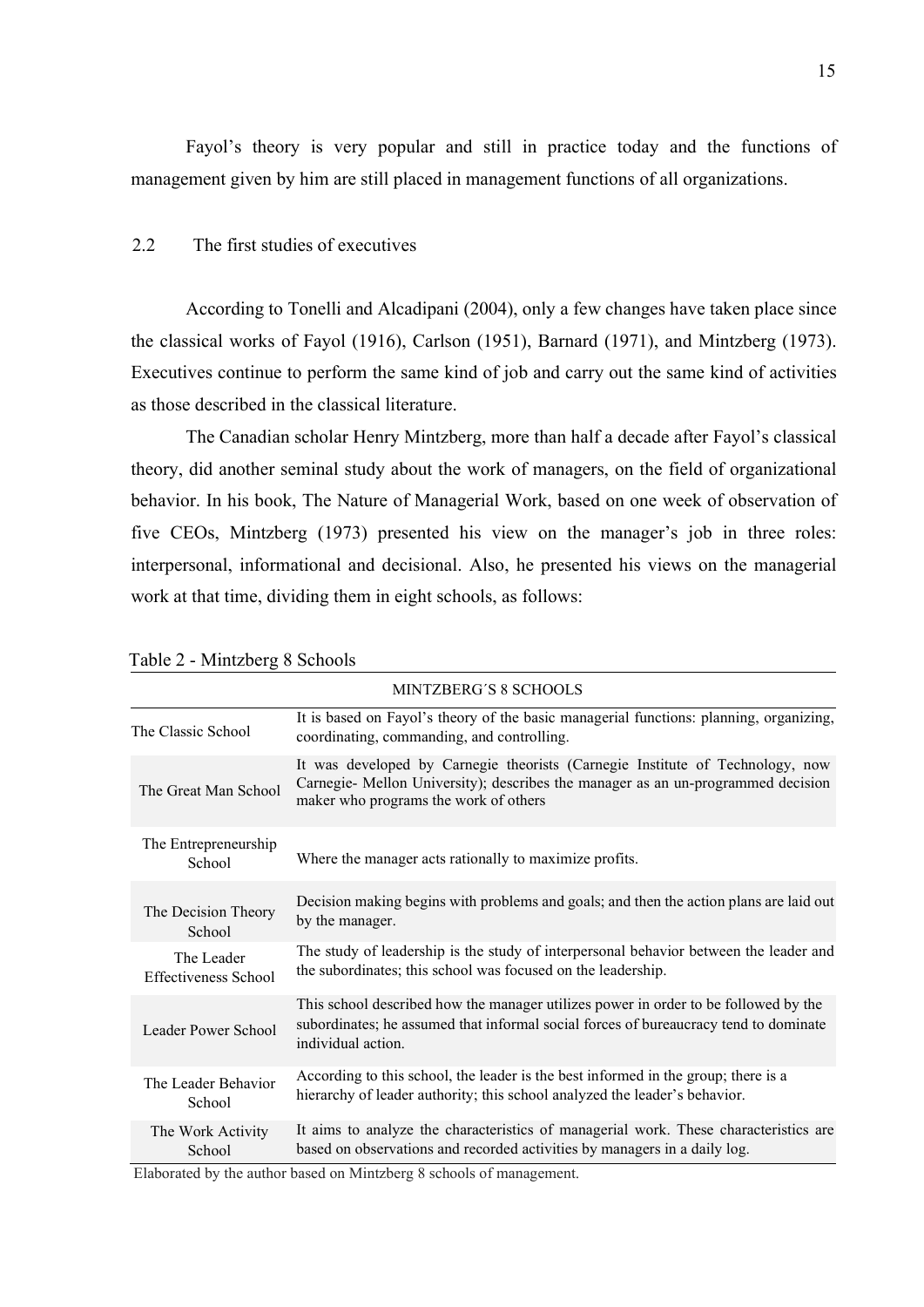According to these eight schools, mainly in the Work Activity School, which were based on Mintzberg research, the author described the work of managers as follows: (1) The manager performs a great quantity of work at an unrelenting pace, he is responsible for the success of the organization and there are no tangible mileposts where work is finished and managers are perpetually preoccupied; (2) Activity is characterized by brevity, variety, and fragmentation. There is great variety on a daily basis focusing on distinct issues; (3) There is a preference for live action. Managers desire to have the most current information, and instant communication and feedback; (4) Managers are attracted to the verbal media. They prefer face to face meetings and telephone conversations. Three types of activities took place at scheduled meetings: ceremony, strategy making, and negotiation; (5) Managers are between the organization and a network of contacts. The manager maintains communication relationships with three groups: superiors, outsiders, and subordinates; (6) Managers have a blend of rights and duties; the manager is able to make a set of initial decisions that define his long-term commitments.

After his seminal book, Mintzberg continued to study the work of executives, in The Manager's Job (1990), Rounding Out the Managers (1994), Managing (2009) and Simply Managing: What Managers Do and Can do Better (2013). In his last book, Mintzberg's research was based on a day of observation of 29 managers at all levels who were distributed across private, public, and plural sector organizations. It is important to remember the 1973 book was based on one week of observation of five chief executives.

For a better understanding of this study, it is important to explain the difference between the terms "work" and "job". This research uses the word "work" always as a general term that refers to a physical or mental activity that is performed in order to accomplish or produce something. An example is in the title of Mintzberg seminal book The Nature of Managerial Work. Whereas the word "job" is used as a more specific term to refer to an activity that an individual performs in exchange for a specific fee or payment, eg: "the managers' job", mentioned by Mintzberg several times in his books.

In an article published for AIMS (Association Internationale de Management Stratégique) Mintzberg (2015) himself compared his first and last books in order to understand the changes in the manager's job along the time. In his 1973 book, Mintzberg found that work was much more systematic, presenting hypothesis on the effects of, for example, the nature of the industry, the level of the job, and the size of the organization. But in his 2013 book, he found some actors he assumed to be most significant in Managerial work such as national culture, where for example, managing in China versus the U.S may not be all that significant, while in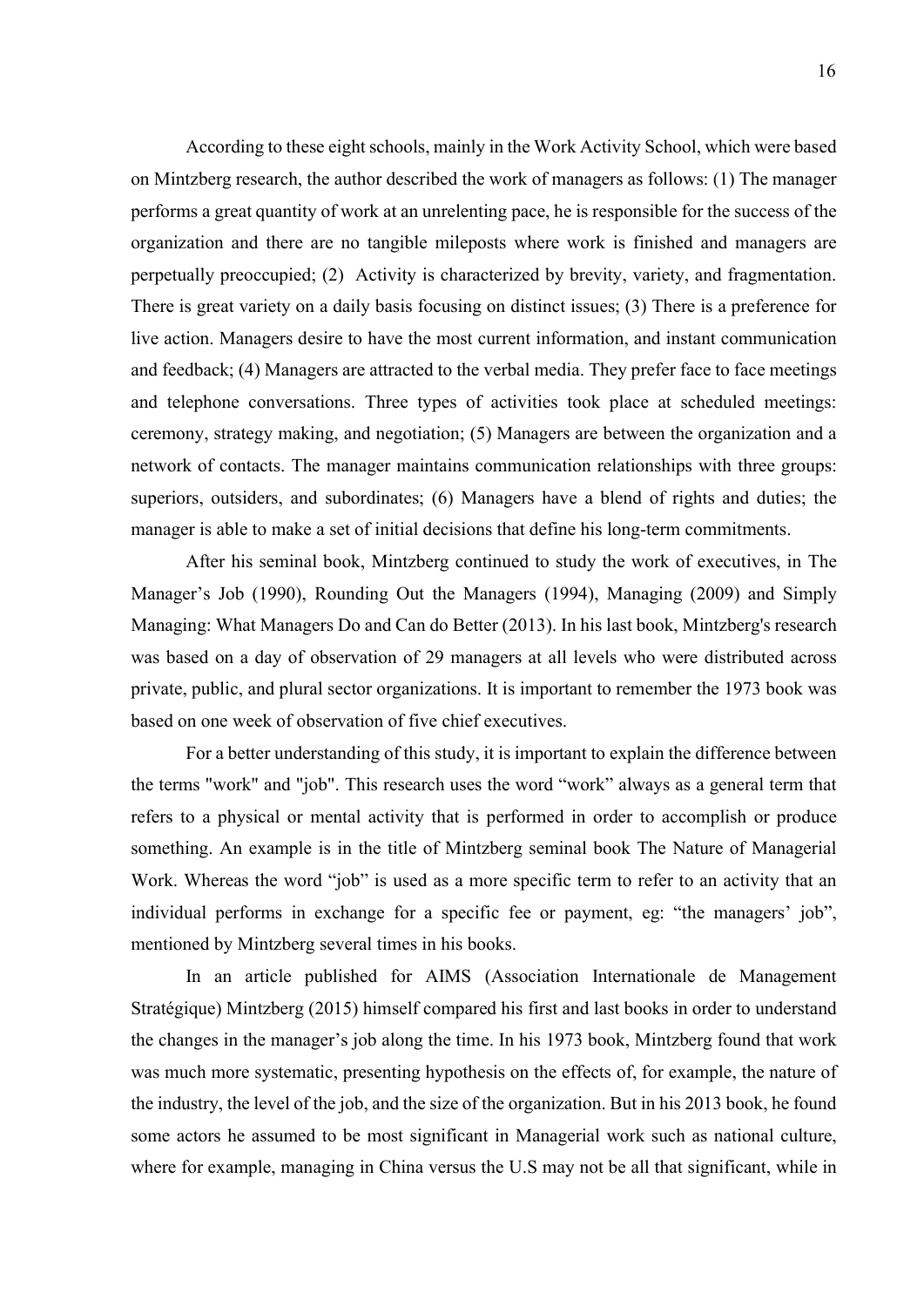another, such as the form of the organization professional versus machine among others, may be more so than previously thought.

In the same article he reached the following conclusion: "At least what I call managing naturally in the last chapter of the new book hasn't change. What has changed is that now we have so much more managing unnaturally: leaders who sit on top, measuring and exercising their authority by remote control, instead of rolling up their sleeves and facing the fact that good leadership is embedded in engaged management".

#### 2.3 The skills

Still in organizational behavior, it is important to understand the skills required for executives. Skills and competencies have vast content in the academia and there is no consensus about the specific skills that could be identified as being key (Barabel, 2019). Michel Barabel is a current and relevant scholar in organizational behavior, mainly in the field of skills; however, he has a focus on the workforce in general, not on the top management, which is the focus of this inquiry.

Thus, this study has elected Skills of an Effective Administrator (Katz, 1974) in order to understand the skills required for a CEO. In this article, the author proposed a three-category typology of skills: technical, human, and conceptual. Katz's article has had a solid impact on the managerial work and is classified as an 'HBR classic" in the Harvard Business Review. It has been cited in many academic studies and debates the importance of managerial skills to organizational achievement with the specific orientation of skills for managers, as described by Peterson and Van Fleet (2004).

The relevance of Katz's work as well as his approach to the specific skills of managers were the main reasons for being part of the theoretical lenses of this work. Within each category, technical, human, and conceptual, numerous more narrowly focused abilities could be identified, but Katz's observations of practicing managers suggested that these three broad categories were the essential set of managerial skills (Peterson &Van Fleet, 2004).

Technical skills – According to Katz (1974), technical skill is proficiency, based on specific knowledge, in a particular area of work. To have technical skills means that a person is competent and knowledgeable with respect to the activities specific to an organization, the organization's rules and standard operating procedures, and the organization's products and services. Technical skill is most important at supervisory levels of management, less important for middle managers, and least important for top managers such as CEOs and senior managers.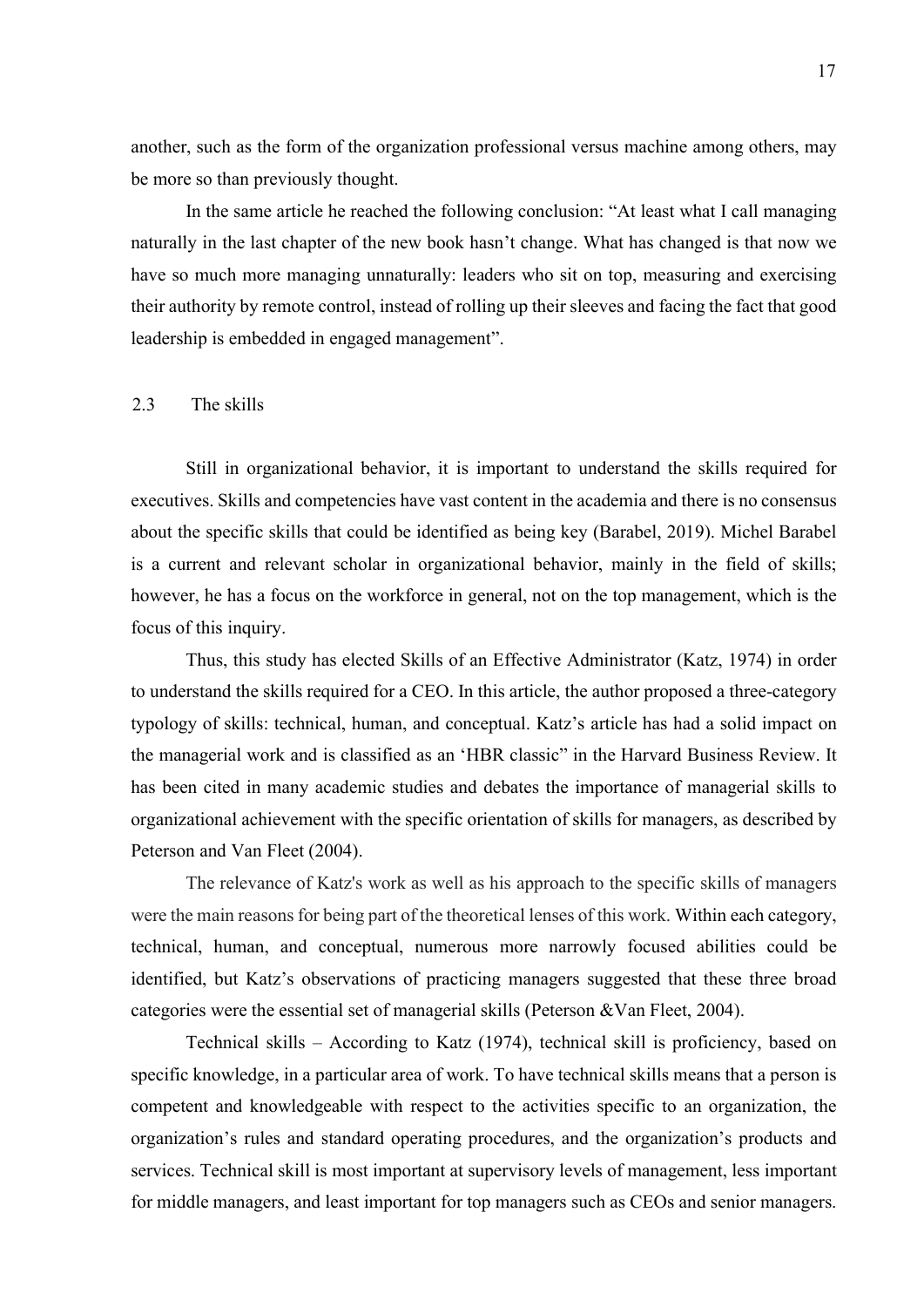Human skills - In contrast to technical skills, human skills are proficiency in working with people based on a person's knowledge about people and how they behave, how they operate in groups, how to communicate effectively with them, and their motives, attitudes, and feelings. They are the skills required to effectively influence superiors, peers, and subordinates in the achievement of organizational goals.

These skills enable a leader to influence team or group members to work together to accomplish organizational goals and objectives. Human skill proficiency means that leaders know their thoughts on different issues and, simultaneously, become cognizant of the thoughts of others, consequently, leaders with higher levels of interpersonal skills are better able to adapt their own ideas to other people's ideas, especially when this will aid in achieving organizational goals more quickly and efficiently. Interpersonal skills are required at all three levels of management: supervisory, middle management, and senior management.

Conceptual skills - Conceptual skills allow you to think through ideas and work with them. Leaders with higher levels of conceptual skills are good at thinking through the ideas that form an organization and its vision for the future, expressing these ideas in verbal and written forms, and understanding and expressing the economic principles underlying their organization's effectiveness. Peterson and Van Fleet (2004), updated Katz´s work and argues that these leaders are comfortable asking what if or hypothetical questions and working with abstract ideas. Conceptual skills allow leaders to give abstract ideas some meaning and to make sense of abstract ideas for their superiors, peers, and subordinates.

According to Peterson and Van Fleet (2004), this skill is the most important for top managers, less important for middle managers, and least important for supervisory managers. While conceptual skills are less important at lower levels of management, to be promoted to higher levels of management, it is important to develop and demonstrate this skill at all levels of management. It is a skill that can be learned; consequently, it is important to take every opportunity to develop the ability to learn conceptually.

#### 2.4 The impact of technology in the workplace

The word "technology" has a broad definition and this study aims to comprehend it in the context of this research. According to Buchanan (2018), technology is the development over time of systematic techniques for making and doing things. The term technology, a combination of the Greek technē, "art, craft," with logos, "word, speech," meant a discourse on the arts, both fine and applied in Greece. When it first appeared in English in the 17th century, it was used to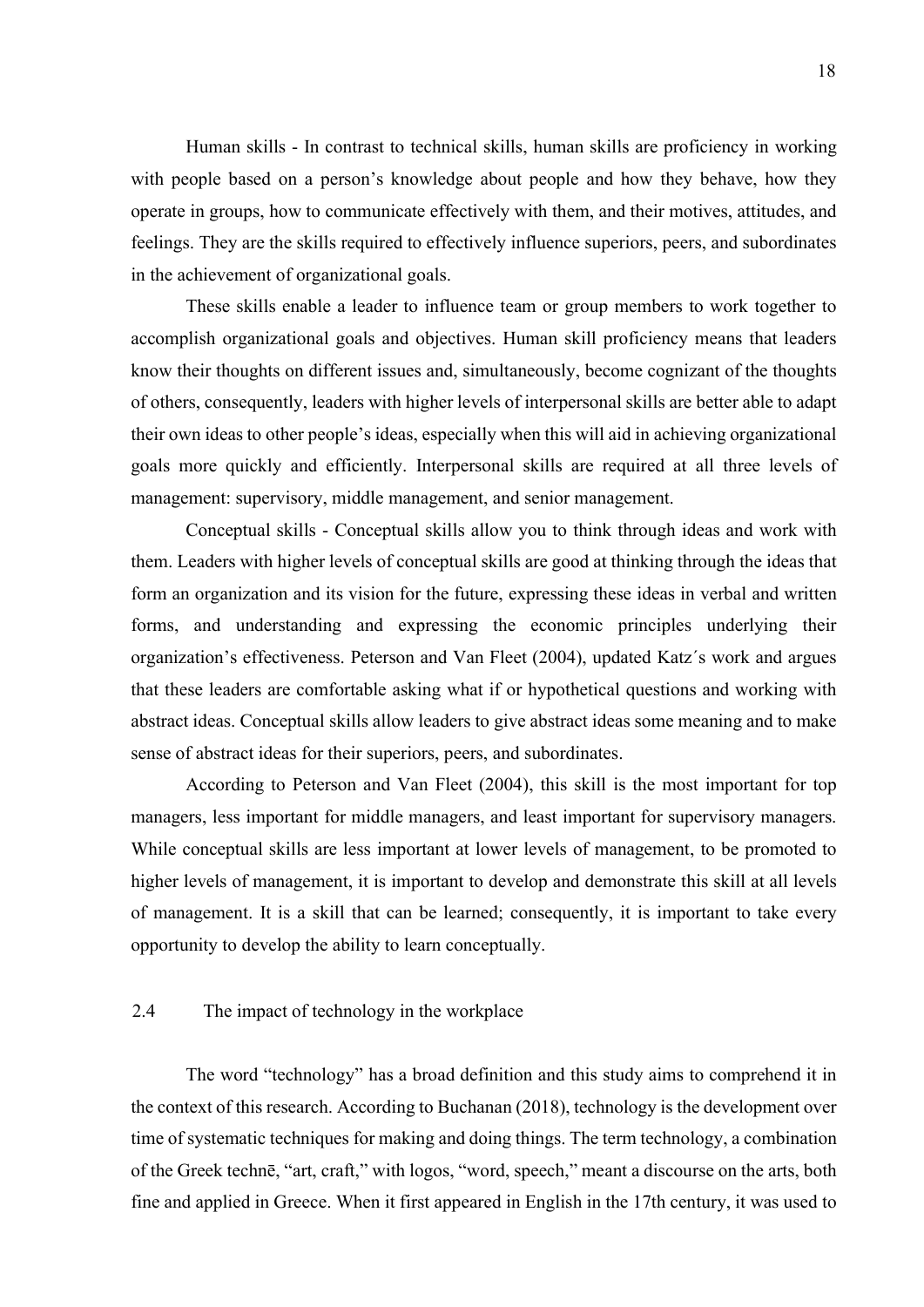mean a discussion of the applied arts only, and gradually these "arts" themselves came to be the object of the designation. By the early 20th century, the term had embraced a growing range of means, processes, and ideas in addition to tools and machines.

By mid-century, technology was defined by such phrases as the means or activity by which man seeks to change or manipulate his environment. Even such broad definitions have been criticized by observers who point out the increasing difficulty of distinguishing between scientific inquiry and technological activity (Buchanan, 2018).

The computer invention, as we know it today, occurred in the mid-seventies; the commercial use of Internet begun in the early nineties, and many tools very familiar to all of us nowadays, such as Youtube, Whatsapp and Facebook have not yet completed twenty years. Since those creations, we have seen a huge impact on the way people communicate, produce things and, more recently, in the way people work.

For many years, scholars such as Chandler (1977) with this seminal book The visible hand, and Jacques (1995), author of Manufacturing the employee: Management knowledge from the 19th to 21st centuries have been studying the impact of technology on organizations and on the labor force. Chandler (1977) uses propositions to defend how and why the visible hand of management replace what Adam Smith referred to as invisible hand of the market place and Jacques (1995) presents a discursive history of industrial work relationship in the United States along the time.

 Another important scholar that have been studying the impact of technology on organization is Soshana Zuboff, she first introduced the concept of computer-mediated work in a MIT research paper, "Psychological and Organizational Implications of Computer-Mediated Work" (1981), elaborated in an article, "New Worlds of Computer-Mediated Work" (1982), and published in full in the book In the Age of the Smart Machine: The Future of Work and Power (1988).

In this seminal book, a study of information technology in the workplace, Zuboff (1988) argues that technology represents intelligence systematically applied to the problem of the body. It functions to amplify and surpass the organic limits of the body it compensates for the body's fragility and vulnerability. Industrial technology has substituted the human body in many of the processes associated with production and has thus redefined the limits of production formerly imposed by the body. As a result, society's capacity to produce things has been extended in a way that is unprecedented in human history.

Written before the widespread penetration of the Internet, Zuboff (1988) argued that wealth creation in an individualized society would require leveraging new digital capabilities to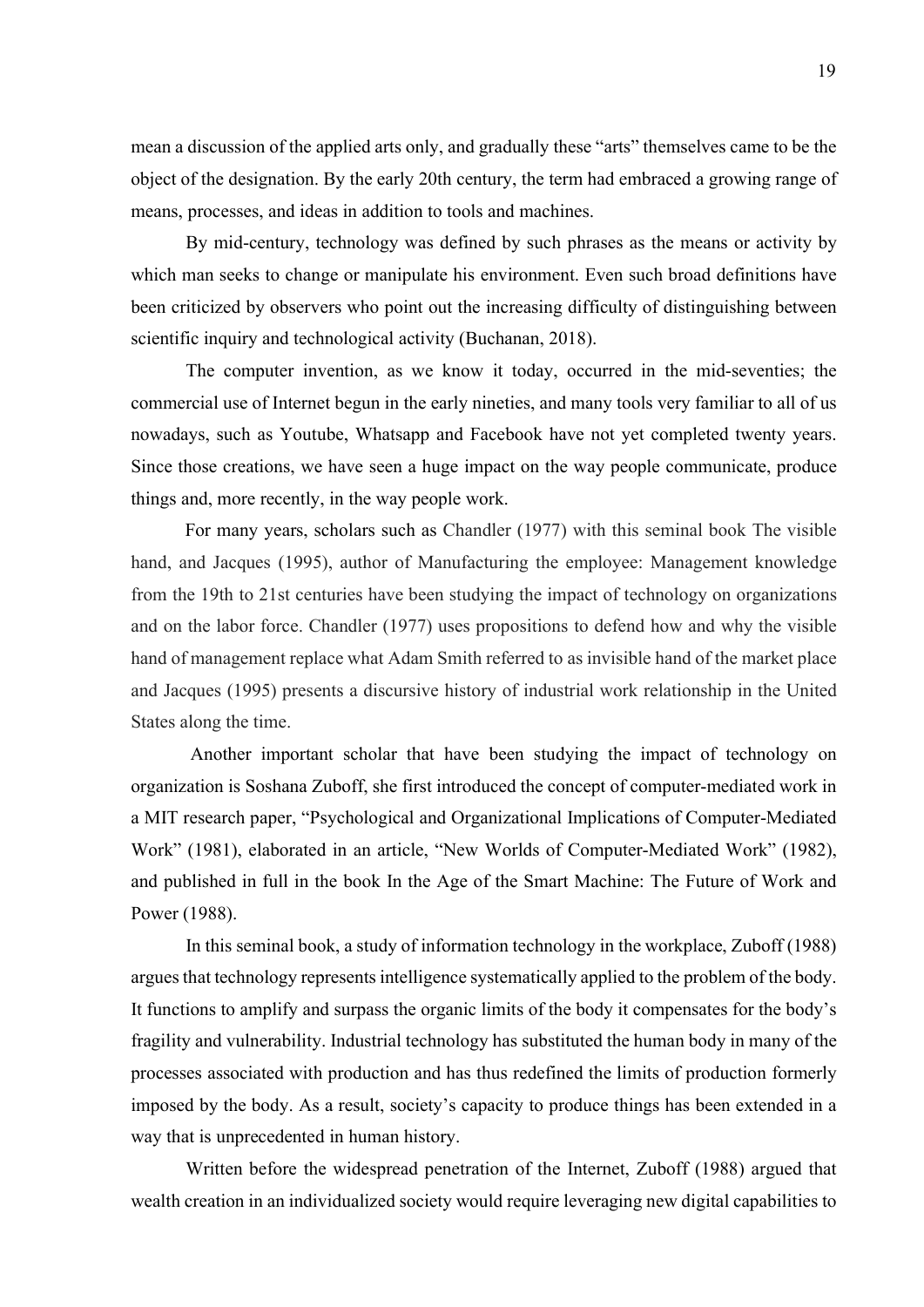enable what she calls distributed capitalism. This entails a shift away from a primary focus on economies of scale, asset intensification, concentration, central control, and anonymous transactions in organization-space towards support-oriented relationships in individual-space with products and services configured and distributed to meet individualized wants and needs. In the context of her research on the implications of information technology, she has declared three laws: (1) Everything that can be automated will be automated; (2) Anything that can be computerized will be computerized; and (3) All digital applications that can be used for surveillance and control will be used for surveillance and control.

Zuboff´s great contribution on the work implications associated with the extensive involvement of information technology in organizations is still very relevant, even thirty years after the launch, In the age of the Smart Machine, according to (Kallinikos, 2010), she adds that the central themes of the book are equally or even more relevant today. Zuboff (2019) has recently launched another book The age of surveillance capitalism: The Fight for a Human Future at the New Frontier of Power where she criticizes behaviorism and surveillance for suppressing our sovereignty of self.

Following Zuboff's field of study, other authors have been contributing with the understanding of technological advances and their devices inside and outside organizations. One of the prominent authors is Paul M. Leonardi, whose research focuses on how companies can design their organizational networks and implement new technologies to more effectively create and share knowledge. He is particularly interested in how data intensive technologies, such as simulation and social media tools, enable new ways to access, store, and share information; how the new sources of information these technologies provide can change work routines and communication partners; and how shifts in employees' work and communication alter the nature of an organization's expertise.

In his relevant article, "Enterprise Social Media: Definition, History, and Prospects for the Study of Social Technologies on Organizations, Leonardi (2013) argues what consequences social media used for communication and interaction within the workplace may have for those sociotechnical systems we call organizations. Enterprise Social Media, defined by him as a web-based platforms that allow workers to (1) communicate messages with specific coworkers or broadcast messages to everyone in the organization; (2) explicitly indicate or implicitly reveal particular coworkers as communication partners; (3) post, edit, and sort text and files linked to themselves or others; and (4) view the messages, connections, text, and files communicated, posted, edited, and sorted by anyone else in the organization at any time of their choosing.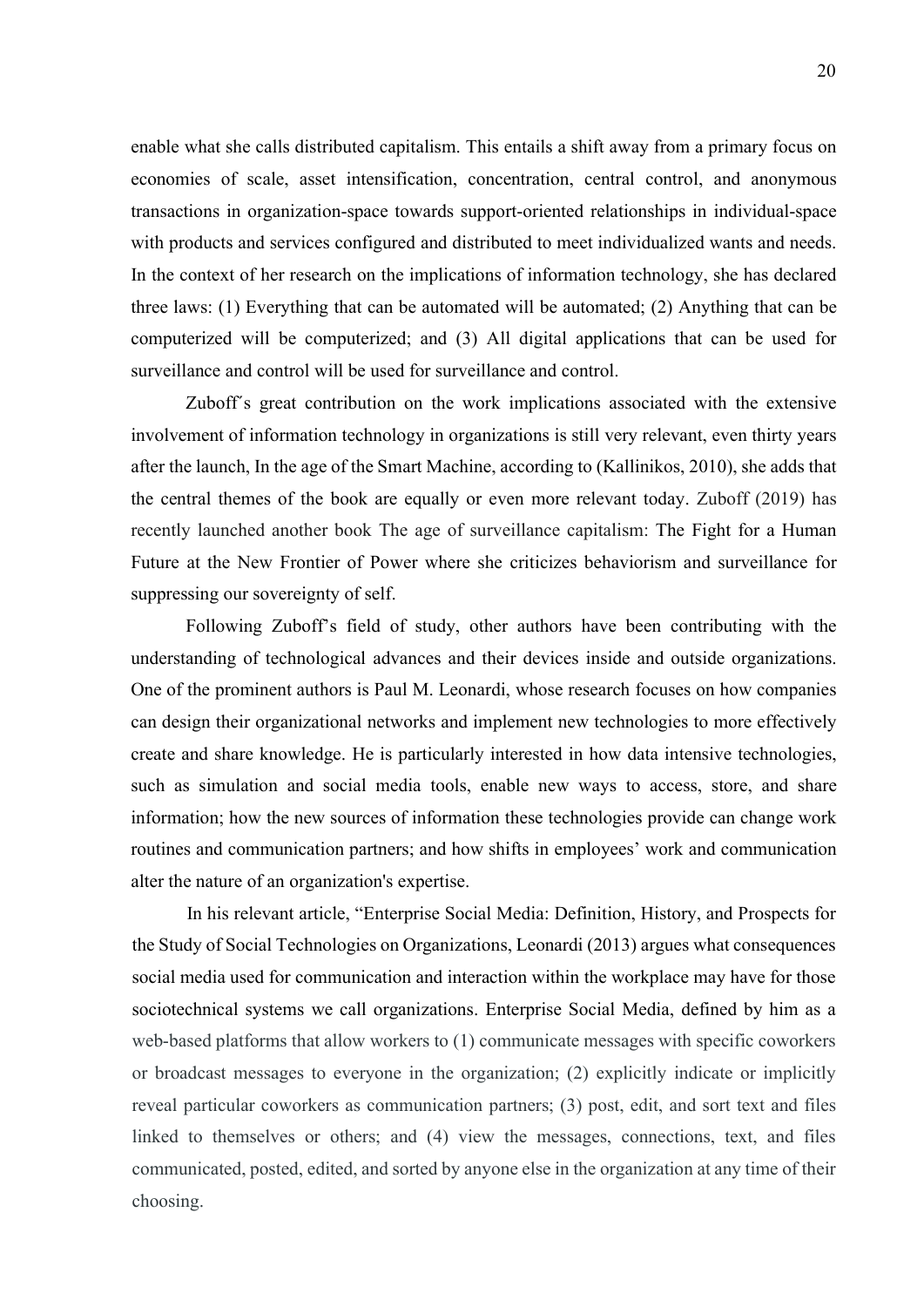These enterprise social media are distinct from traditional communication technologies often used in today's organizations because those who use them can see conversations occurring between others in the organization who are not their communication partners and can distinguish social and work-related connections among them. In other words, rather than functioning as a channel through which communication travels, enterprise social media operate as a platform upon which social interaction occurs. Because this platform is digital, in contrast to the physical platforms of offices, conference rooms, and hallways that have traditionally been the stages on which most workplace communication is played out, anyone in the organization can participate at any time from any place (Leonardi, 2013).

Due to the dramatic changes in social interaction that enterprise social media portend, it is no surprise that industry analysts and the business press predict unprecedented transformations in the way organizations that adopt them will operate in the coming decades. This study tried to understand whether Leonardi's assumptions for the transformation in organizations can also be a vector of transformation for the CEO's activity and consequently their skills.

Zuboff and Leonardi are significant for this study as they contribute to understand what is researched on this thesis. Zuboff's studies on the impact of technology in a broader way, ranging from the individual to society; while Leonardi's studies on the phenomenon within organizations, seeking to understand the effects of technology on work relationships and interactions between all employees, regardless of hierarchical level, in the various communication platforms.

Finally, it is important to make it clear that, for the purpose of this study, technology is the processes of automation, computerization and surveillance, studied by Soshana Zuboff; and the effect of the use of social media on organizations, called enterprise social media, studied by Paul Leonardi.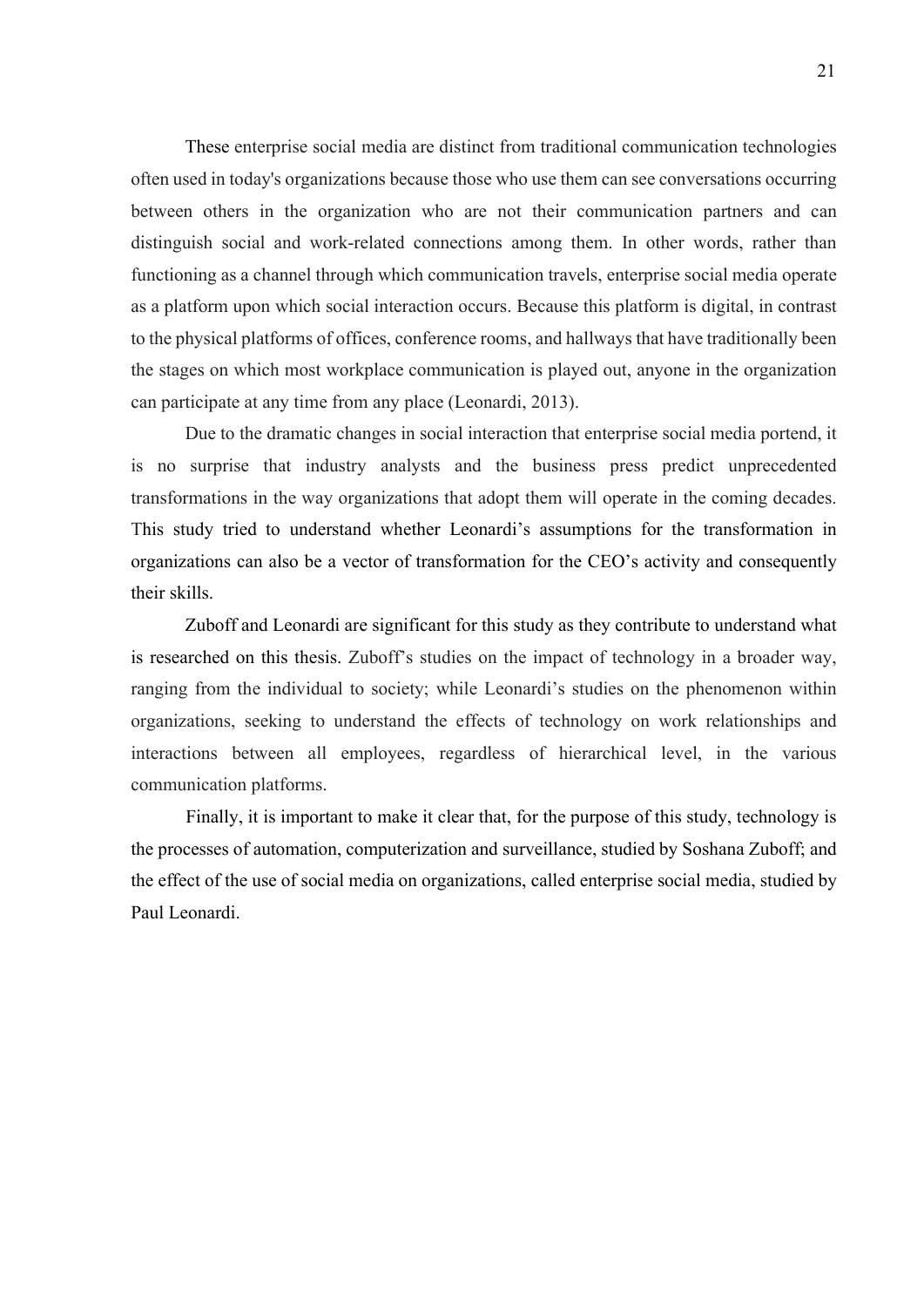#### 3 METHODOLOGY

This chapter describes the methodological strategy adopted in the present study, aiming to find possible answers to the research inquiry. It also clarifies the type of research adopted, in addition to specifying the way in which the data were collected and analyzed.

#### 3.1 Research approach

The purpose of this study is to understand whether the current technological changes will require new skills from CEOs. Considering the research question, this study will adopt an exploratory qualitative approach, both descriptive and analytical in nature, and its main focuses are on the meaning that respondents attribute to the topic and its involvement with it. One of the advantages of this method provides a great opportunity to gather precise data about what people believe and what their motivations are.

According to Creswell and Creswell (2017):

Qualitative research is an approach for exploring and understanding the meaning individuals or groups ascribe to a social or human problem. The process of research involves emerging questions and procedures, data typically collected in the participant's settings, data analyses inductively building from particular to general themes, and the researcher making interpretations of the meaning of the data (…) Those who engage in this form of inquiry support a way of looking at research that honors an inductive style, a focus on individual meaning, and the importance of reporting the complexity of the situation (p. 4).

And for a better understanding, much of the qualitative research explicitly tries to generate new theories and new explanations. In this sense, the logic behind it is inductive. Instead of starting with some theories and concepts that must be tested and examined, this research favors an approach in which they are developed, together with data collection, to produce and justify new generalizations and, thus, create new knowledge and visions.

Some authors reject the imposition of any theoretical framework at the beginning. However, it is very difficult for analysts to completely eliminate all previous frameworks. Qualitative analysis is inevitably guided and framed by pre-existing concepts. Often, what researchers are doing is checking for clues, that is, they are deducing particular explanations from general theories and observing whether the circumstances they observe are really consistent (Gibbs, 2008).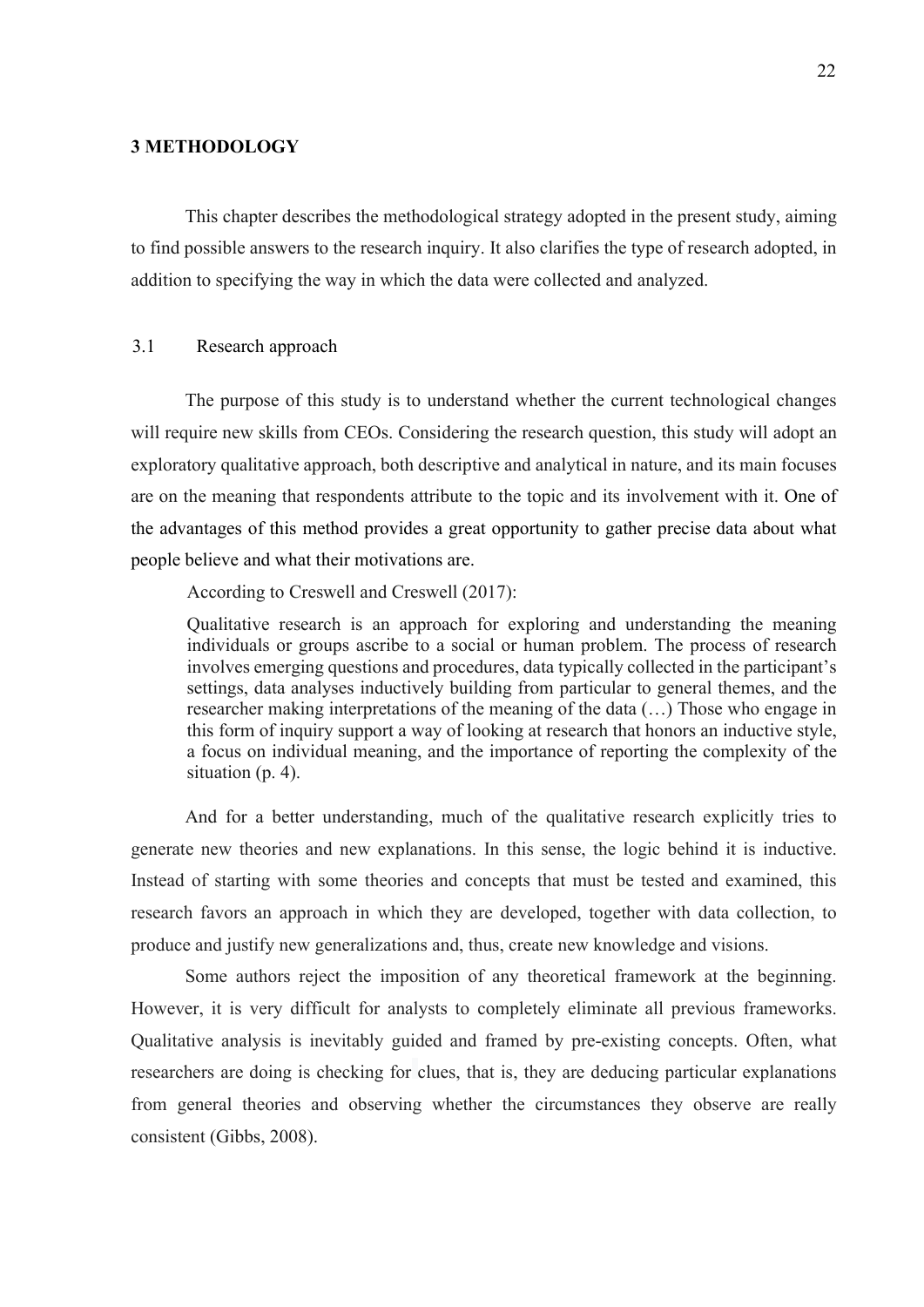#### 3.2 Data collection

As this research has a qualitative approach, the chosen method of inquiry is in-depth personal interviews that is carried out with one respondent at a time. This was purely a conversational method and invited opportunities to get in depth details from the respondent. As stated by Gibbs (2008), one of the characteristics of qualitative data is that they are essentially significant, but they also show great diversity. They do not include calculations and measurements, but almost any form of human communication including written, auditory or visual; as well as behavior, symbolism or cultural artifacts.

The first step of this research was to define and find the right number of possible CEOs to be interviewed and all within a specific period of time. This process in getting the interviewees was a great challenge, but it was still achieved within the stipulated time in the planning approved by the thesis committee in the thesis project.

The qualitative data was collected through one-to-one discussion interviews; and recorded and transcribed for further data analysis. It is important to note that the data collection method was based on the theoretical frameworks described in the previous chapter and sought to understand the perception of each of the interviewees about the topics.

This study was conducted through interviews with ten CEOs in Brazil working for Brazilian as well as multinational companies, nine of them in São Paulo. The decision to interview CEOs is because they are the object of this study and the research question that guides this inquiry: Will the current technological changes require new skills from CEOs?

At the beginning of each interview, the interviewer presented the context, objectives and expected research contributions. After that the interviewer requested authorization for recording the interview and declared that the purpose of the recording would be subject to further analysis within the context of this research. Finally, the interviewer guaranteed the anonymity of the interviewee. The script used to guide the researcher in the interviews is described in Appendix A and the questionnaire, designed to consider the main issues related to this research, is in Appendix B.

The script and questionnaire were used as a guide for the interviews, but according to the context of each interview the questionnaire was not strictly used by the interviewer. Thus, throughout the interviews, the researcher´s focus was to obtain from the respondent a description of his or her understanding about the topics, with the researcher always careful to avoid any bias.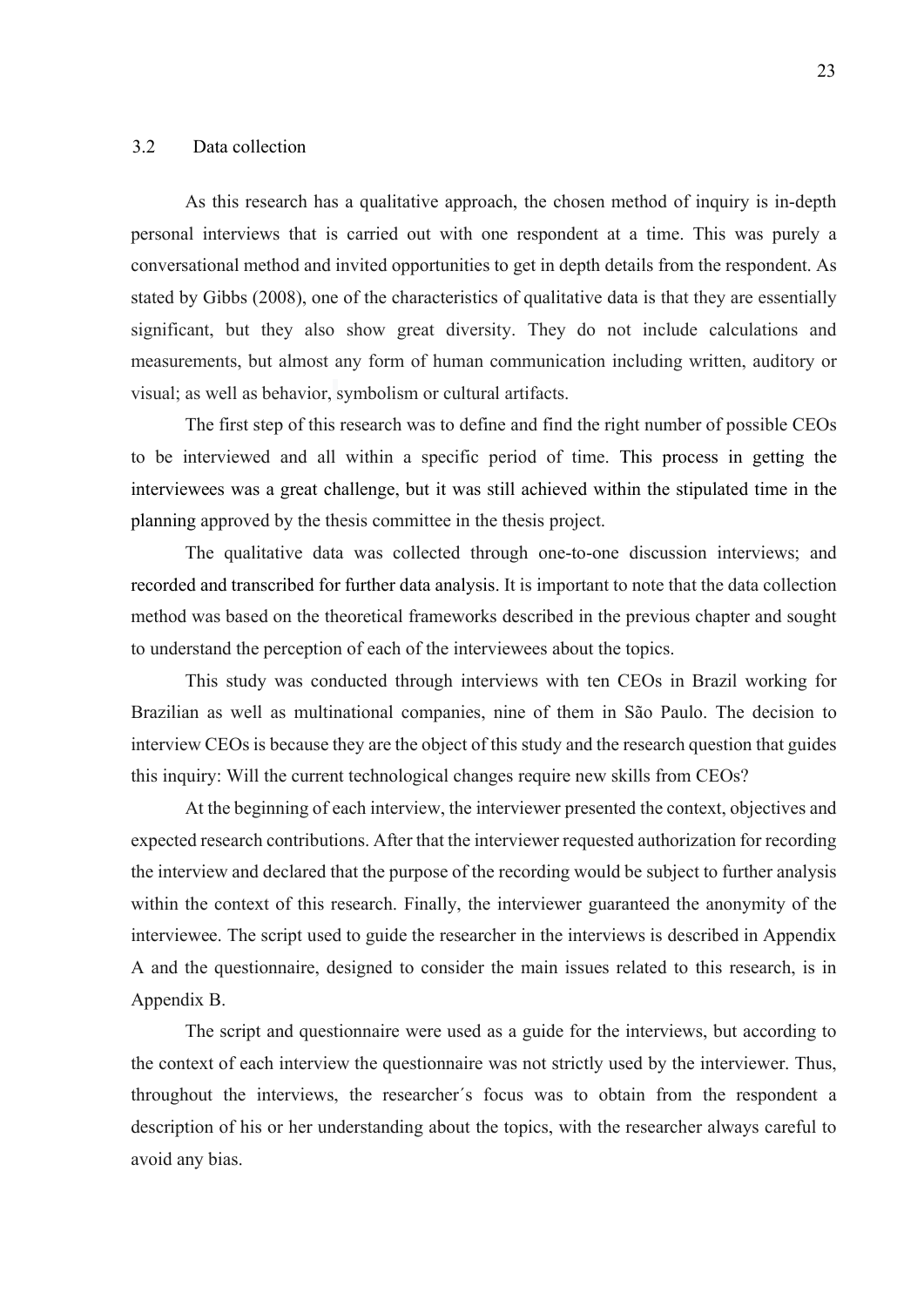According to Gibbs (2008), qualitative researchers must recognize that their work inevitably reflects their background and their origins, their environment and their preferences. As a consequence, it is good practice to be open to these influences and to provide a good description of how conclusions and explanations were reached. A fundamental aspect of this opening is the presentation of evidence in their reports through the use of citations.

In order to have relevant professionals interviewed, this research invited CEOs based on the author's network, what was possible due to the researcher's long professional experience. Some conditions were observed while searching for respondents, such as being at the time of the research exercising the role of CEO, working for relevant organizations in their market segments, and leading organizations from various industries.

To avoid bias, this study did not invite any CEO from technological companies, such as fintech and Internet oriented companies, because these companies are focused on one of the specific topics of this research. The author has preferred, for the reasons mentioned above, to focus on CEOs from traditional industrial fields, such as energy, real estate and finance, just to name a few. The profiles of each CEO are in the following table:

| ID             | <b>NATIONALITY</b> | AGE     | <b>GENDER</b> | <b>FUNCTION</b> | <b>INDUSTRY</b>    |
|----------------|--------------------|---------|---------------|-----------------|--------------------|
| 11             | <b>Brazilian</b>   | 60 < 70 | M             | <b>CEO</b>      | <b>Real Estate</b> |
| 12             | <b>Brazilian</b>   | 40 < 50 | M             | <b>CEO</b>      | Consumer           |
| 13             | <b>Brazilian</b>   | 50 < 60 | M             | <b>CEO</b>      | Communication      |
| I <sub>4</sub> | <b>Brazilian</b>   | 50 < 60 | M             | <b>CEO</b>      | Oil & Gas          |
| 15             | <b>Brazilian</b>   | 50 < 60 | M             | <b>CEO</b>      | Finance            |
| I 6            | French             | 40 < 50 | M             | <b>CEO</b>      | Various            |
| 17             | <b>Brazilian</b>   | 40 < 50 | $\mathbf F$   | <b>CEO</b>      | Communication      |
| I 8            | <b>Brazilian</b>   | 30 < 40 | M             | <b>CEO</b>      | Fashion            |
| I 9            | Chinese            | 40 < 50 | M             | <b>CEO</b>      | Energy             |
| I 10           | Chinese            | 30 < 40 | $\mathbf{F}$  | <b>CEO</b>      | Manufacture        |

Table 3 - CEO's profile

Source: Elaborated by the author based on data provided by the interviewees

 In total, there were seven hours and thirty-six minutes of interviews; of which just one of them was made by telephone, all the other nine were face-to-face interviews in each CEO's office, except one, which was held in a restaurant. Each interview took about forty-five minutes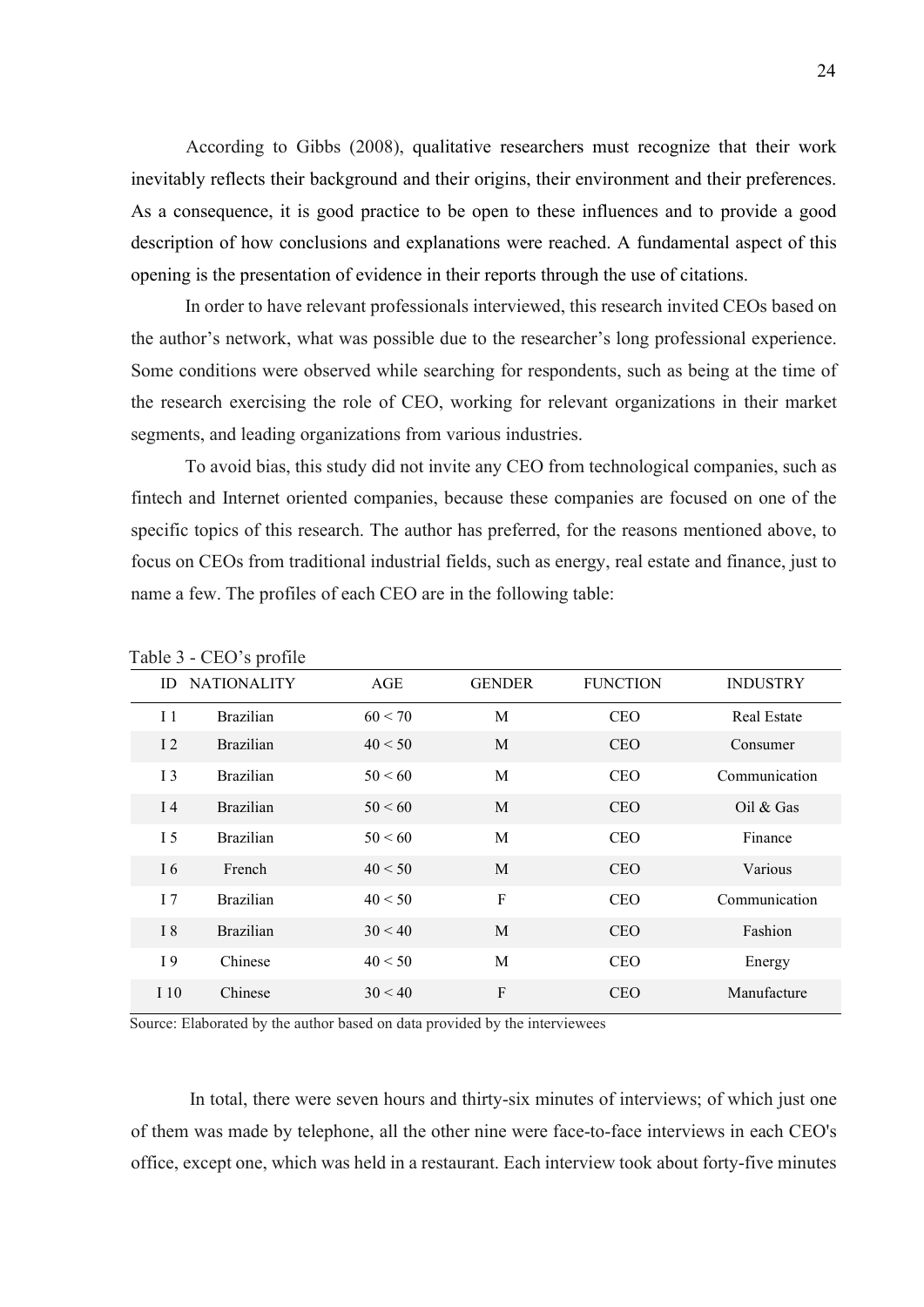and was recorded, ranging from 36 minutes to 1 hour and six minutes. It is important to mention the difficulty to get an appointment with these professionals.

#### 3.3 Data analysis

As stated at the beginning of this chapter, this is a qualitative research that used the inductive method, to this end data analysis was performed using the thematic categorical analysis method. According to (Smith, 1995; King, 1998, as cited in Gibbs, 2008), "in phenomenological analysis, the term used instead of codes is "themes". Once again, it captures some of the spirit of what is involved in linking part of the text with thematic ideas that reveal the person's experience of the world.

This study sought to process the data through analytical procedures until it became a clear, comprehensible and reliable analysis. The data analysis started with a detailed examination of the transcripts of the interview recordings, done by specialized professionals and validated by the author. It is important to mention that this research did not use any qualitative data analysis software.

The next step was to categorize the information obtained according to the respective themes in the interview script. According to Gibbs (2008), one of the most important issues in coding is to ensure that it is as analytical and theoretical as possible. One should move away from codes that are simply descriptive and based on the interviewees' worldviews, preferring codes that suggest new, theoretical and analytical forms when explaining the data, and that was the way this research was carried out.

After that, in order to identify the key issues, a set of common elements that reflect a certain reality, concept or similar characteristic as well as similarities and differences in perceptions from each interviewee about those themes and, for each identified theme, the corresponding transcriptions were grouped in order to facilitate data analysis in the search for patterns and ideas and a critical reflection about the data analysis.

Finally, the recordings of the auditions were heard repeatedly, the transcripts were read several times, the coding process was also done repeatedly and the comparisons between the data of each interviewee were carried out in tables and maps exhaustively until finding the best that was achieved in the data analysis.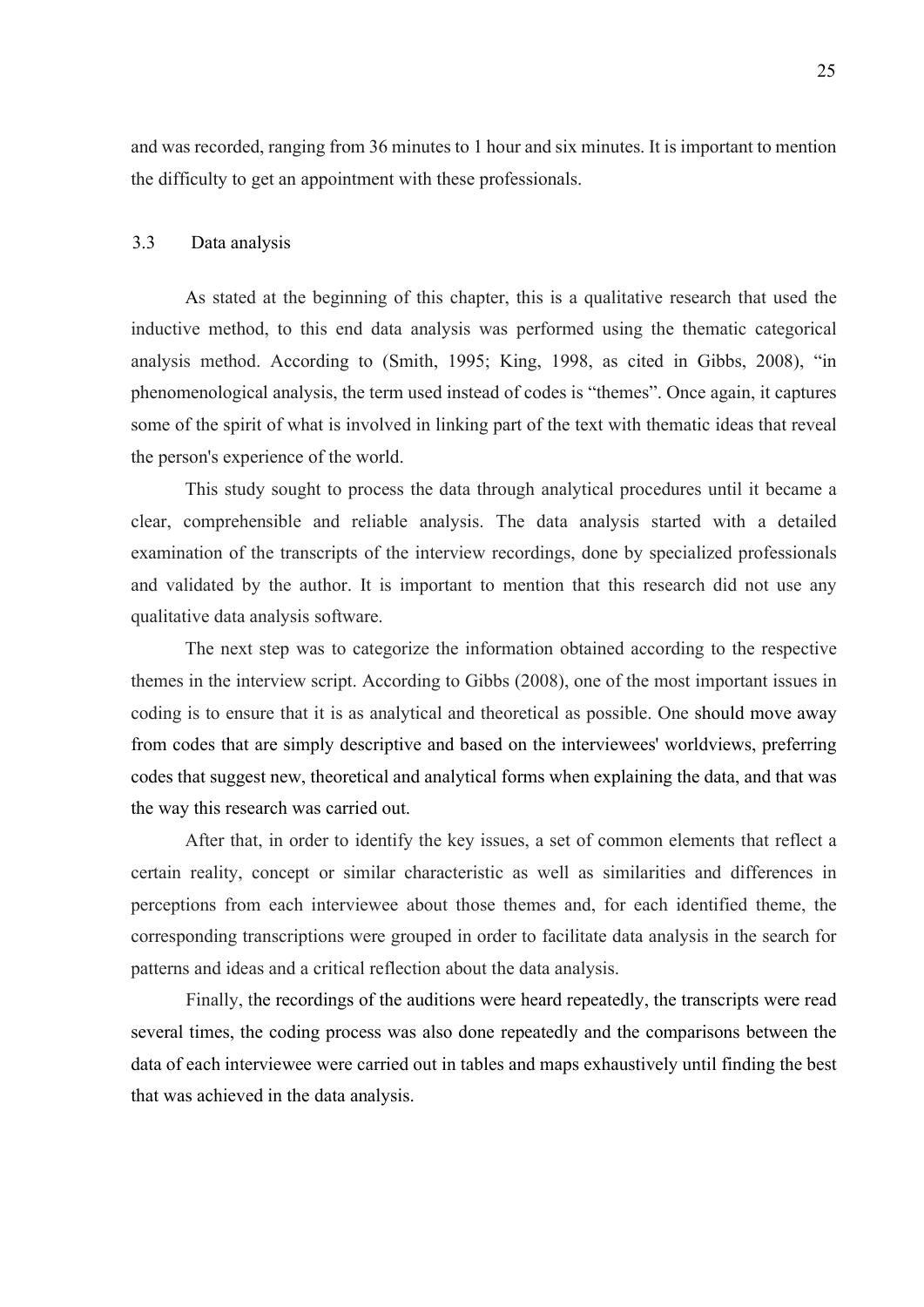#### 4 RESEARCH RESULTS

This chapter presents the results of interviews conducted with ten CEOs and, as described in the previous chapter, this research uses the term "theme" to capture the idea of what was involved in the data analysis. Taking that into account, this chapter is divided into five parts, one for each theme. The themes are the results of the questions asked to the interviewees, as well as the analysis of the content of the interview transcripts, based on the theoretical foundation presented in chapter two of this study.

The themes are presented in the following order: (1) The CEO's perception of the impact of technological changes on their skills; (2) The CEO's perception of the skills of an effective administrator (3) The CEO's perception of the changes on the CEO's job over time (4) The CEO's perception of the stage of automation, computerization and surveillance processes; (5) The CEO's perception of the stage of Enterprise Social Media in their organizations.

#### 4.1 The CEO's perception of the impact of technological changes in their skills

 This theme is related to the CEO's perception of the central question of this study: Will the current technological changes require new skills from CEOs? The research revealed that all respondents understand that technological changes will require new skills from CEOs. Furthermore, even if the CEOs were not asked which skills would be required, it was important to realize that all ten CEOs interviewed pointed out the ability to be in constant learning as the most relevant aspect, given the impact of daily technological innovations on their businesses.

To better illustrate the perception of the ten CEOs interviewed in relation to the central question of this study, see in the following table excerpts from the responses of each of the interviewees: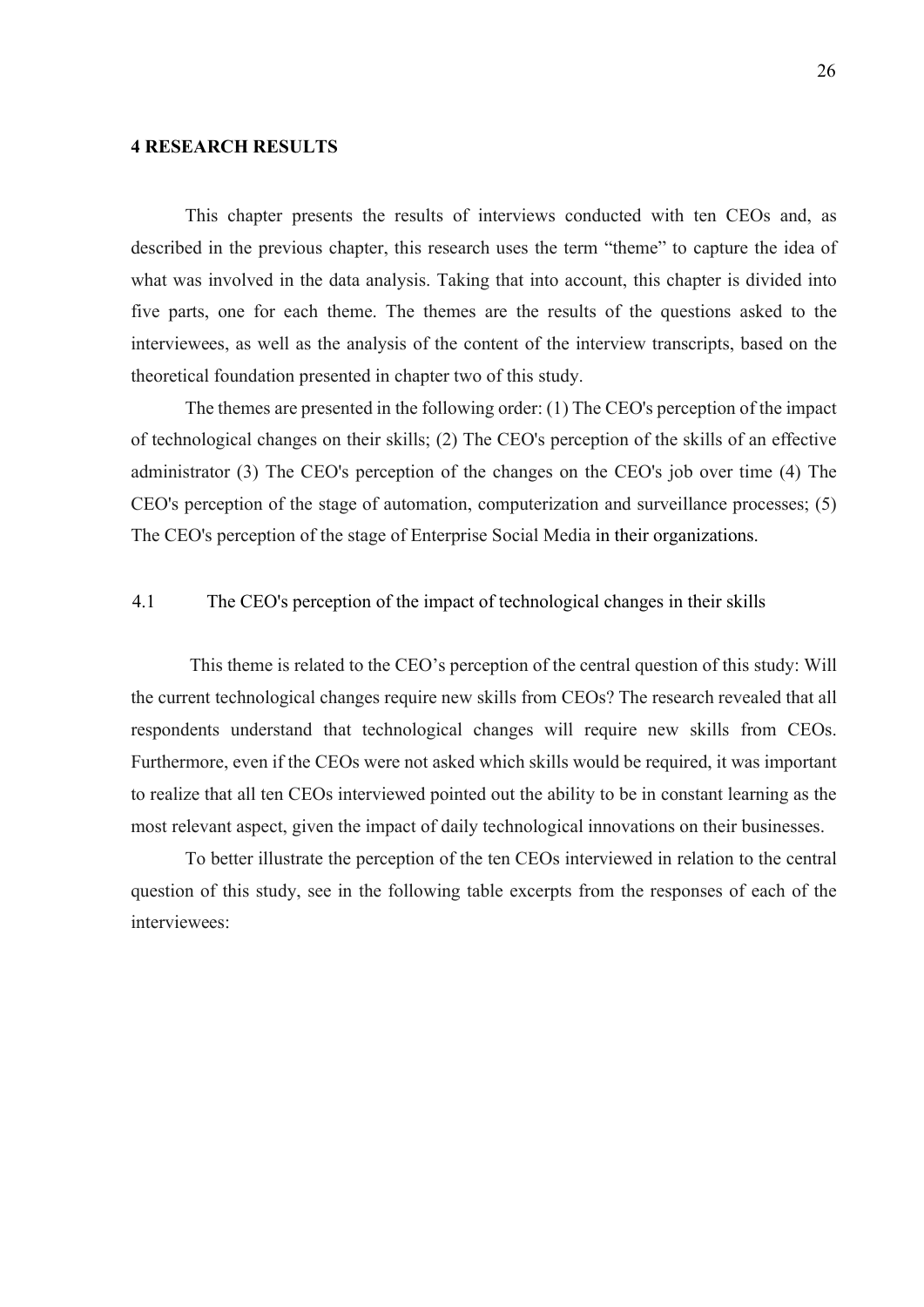#### Table 4 - CEO's perception of the impact of technological changes in their skills

## ID TABLE - The CEO's PERCEPTION OF THE IMPACT OF TECHNOLOGY ON THEIR SKILS

|            | - THE CLOST LIKELI TION OF THE INITIACT OF TECHNOLOGIC ON THEIR DIVILO                                                                                                                                                                                                                                                                                                                                                                                                                                                        |
|------------|-------------------------------------------------------------------------------------------------------------------------------------------------------------------------------------------------------------------------------------------------------------------------------------------------------------------------------------------------------------------------------------------------------------------------------------------------------------------------------------------------------------------------------|
| I1         | "() As a CEO, I must at least be aware of what is coming, and search, research, explore, investigate to see<br>where it is coming from, because I will produce more, I will sell cheaper, I will sell faster, or suddenly I'm<br>not going to sell, because now it's becoming fashionable to invest in an enterprise just to rent () if I don't<br>look for a course, an event, a lecture what's going on out there ()" "                                                                                                     |
| I2         | "() I believe so () the CEO will stop being a connoisseur to be a learner, that is it, this will be the CEO's<br>greatest ability () because things are changing, what is coming is transformational, it has no comparison<br>with what we had in the past"                                                                                                                                                                                                                                                                   |
| <b>I3</b>  | "() So, in practice, technological skills can no longer be exclusive to the technology area, before I had a<br>technology VP in the agency and now I discuss technology with people on a daily basis because access to<br>tools is more democratic () Because speed has such great value, () a beautiful backward idea has no use<br>to me, a beautiful early idea can serve me"                                                                                                                                              |
| I4         | "Look, in my view it will certainly happen, because this is inevitable, it has already entered and is<br>increasingly part of our daily lives, today whoever denies this is "dead", is out of the way () speed is so<br>great, it changes so fast () you need to update yourself, first you have to know how to read a lot about<br>what is "going on" $()$                                                                                                                                                                   |
| I5         | "I think so () Always learn! Learning is a word that is continuous, some things distress me more within<br>my goals, but what intrigues me most in my business is like this () in fact it is distressing because of<br>'technology's crazy speed, and it is distressing because you think you are never at the same speed at which<br>innovations occur, this brings a little anxiety in fact"                                                                                                                                |
| I6         | "But technology impacts the way we work, for example, I am in the implementation phase of a broad industry<br>4.0 program in our factories (), but how am I going to adjust my workforce so that they know how to work<br>with robots when today they do everything by hand? () before you were the leader and pioneer and now<br>you are the follower and this is difficult to accept, especially when you have a successor in your career, you<br>have to accept that young people will teach you how to work"              |
| I7         | "() I have even realized that the moment we are in, being pulled by technology has required skills many<br>times in the human field, are skills that I perceive much more easily detected in women than in men, I have<br>also observed larger numbers of women reaching leadership positions due to relational skills which are more<br>easily identified in them than in men, so this is up to further investigation ()"                                                                                                    |
| ${\rm I}8$ | "If someone says that technological changes will not require new skills, it won't be long before this company<br>disappears from the face of the Earth () For me, as I said, I end up having a much more technical need than<br>I think a CEO would normally have, then, I need education in several things, like the ones I mentioned, but<br>in general terms, you should acquire knowledge to understand how these tools can impact your business."                                                                        |
| <b>I9</b>  | "() the answer is yes, but sometimes we tend to believe that we have only had recent technology changes<br>in the last ten years, 20 years, but actually, I think a similar question must have been asked many times by<br>people, maybe 100 years ago, or 50 years ago, $()$ I think we should all learn more and more $()$ If we<br>don't update ourselves, it will not be enough."                                                                                                                                         |
| 110        | "() I'm not talking specifically about which technology will require skills from CEO's, even though I<br>think it's happening, it is important to have someone in the team who really has a good understanding of the<br>changes on technology () For me, specially, as an expatriate, I feel the need to improve soft skills, people<br>skills, because of the cultural difference. I couldn't just communicate or talk in the way that I talk to my<br>Chinese colleagues, so that's something I always have to hold back." |
|            | Source: Elaborated by the author based on CEO's interviews                                                                                                                                                                                                                                                                                                                                                                                                                                                                    |

This research could observe that CEOs are intrigued by the fast speed in which information travels inside and outside the organization, due to the recent technological changes, and how it impacts the way they develop their product and services. Furthermore, this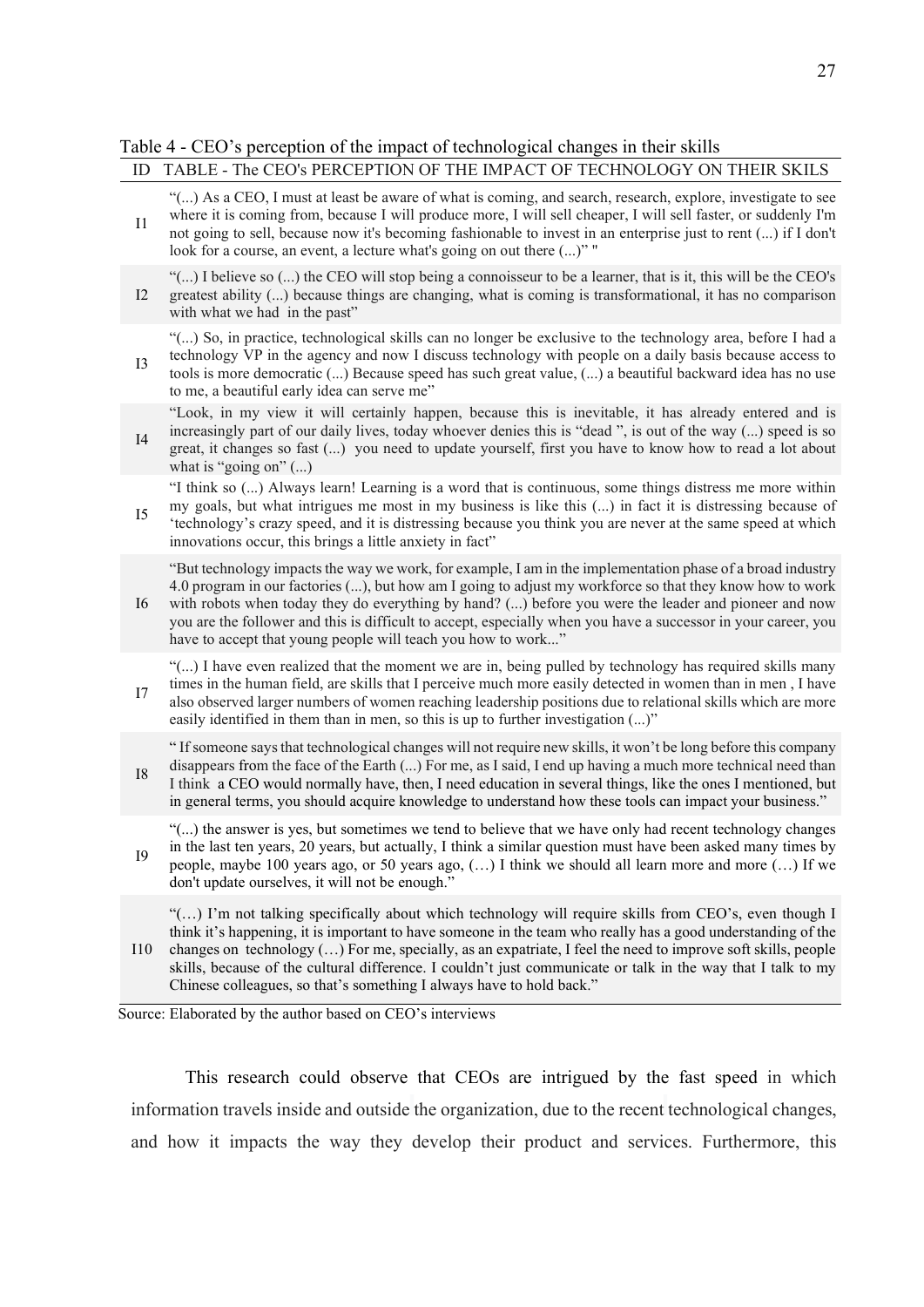phenomenon makes them need to be constantly learning and updating themselves to deal with new terms and ways of conducting processes and people in this new reality.

#### 4.2 The CEO's perception of the skills of an effective administrator

In order to delve into the theme of the CEO´s skills, a discussion took place based on Katz's (1974) seminal article, Skills of an Effective Administrator, which identifies three essential skills for all the leadership levels: technical, human, and conceptual. In this regard, seven out of ten CEOs interviewed revealed their need to improve their human skills, as mentioned in the following excerpts from the responses of three of the interviewees:

> "(...), the thing that worries me most as a company owner, as the company's CEO, is if I am prepared to deal properly with people; because when you have good people, when you can choose good people, you get what you want, and if you have good, intelligent, prepared people, they bring, make and use new Technologies." (I1) (...) human sensitivity is fundamental and then leading these people in a way that they

> deliver tasks, deliver demand, for this reason the human relationship is the most important of all for the CEO." (I5)

> "(...) this makes todays' CEOs have to wear the hat and be "the guy" of the relationship, who has to sew the relationship because it is no longer the role of HR, he has to understand behavior changes of people." (I7)

This research also observed that three of the CEOs perceived the importance of conceptual skills, as mentioned in chapter two, this skill allows them to think through and work with ideas, but somehow they also mentioned the importance of human skills and one of them gave the same relevance for the conceptual and human skills.

> "(...) Human interpersonal skill remains to be part of the past and of the future. For me it's a constant, although people are changing, the conceptualization might be the most important in all this." (I9)

> "(...) I think human skills. Maybe I would say conceptual and human are equally important (…) Technical and hard skills are secondary for a CEO, in my view, because in our organization we'll often have CTO, product, technology directors." (I10) "(...) I have three roles: allocation of resources, allocation of people and engagement and motivation of the team. It is a strategic definition, of course, but I will allocate the

> money, I will put people in the right place and then I will take care of everyone's motivation and engagement to move faster with a strategy that I will define." (I6)

In the responses of the interviewees human skills were predominant over conceptual skills and none of them have mentioned technical skills as a skill to be improved. These themes will be discussed in the next chapter, when we will compare the results found with those studied in the theoretical lens, presented in chapter two of this study.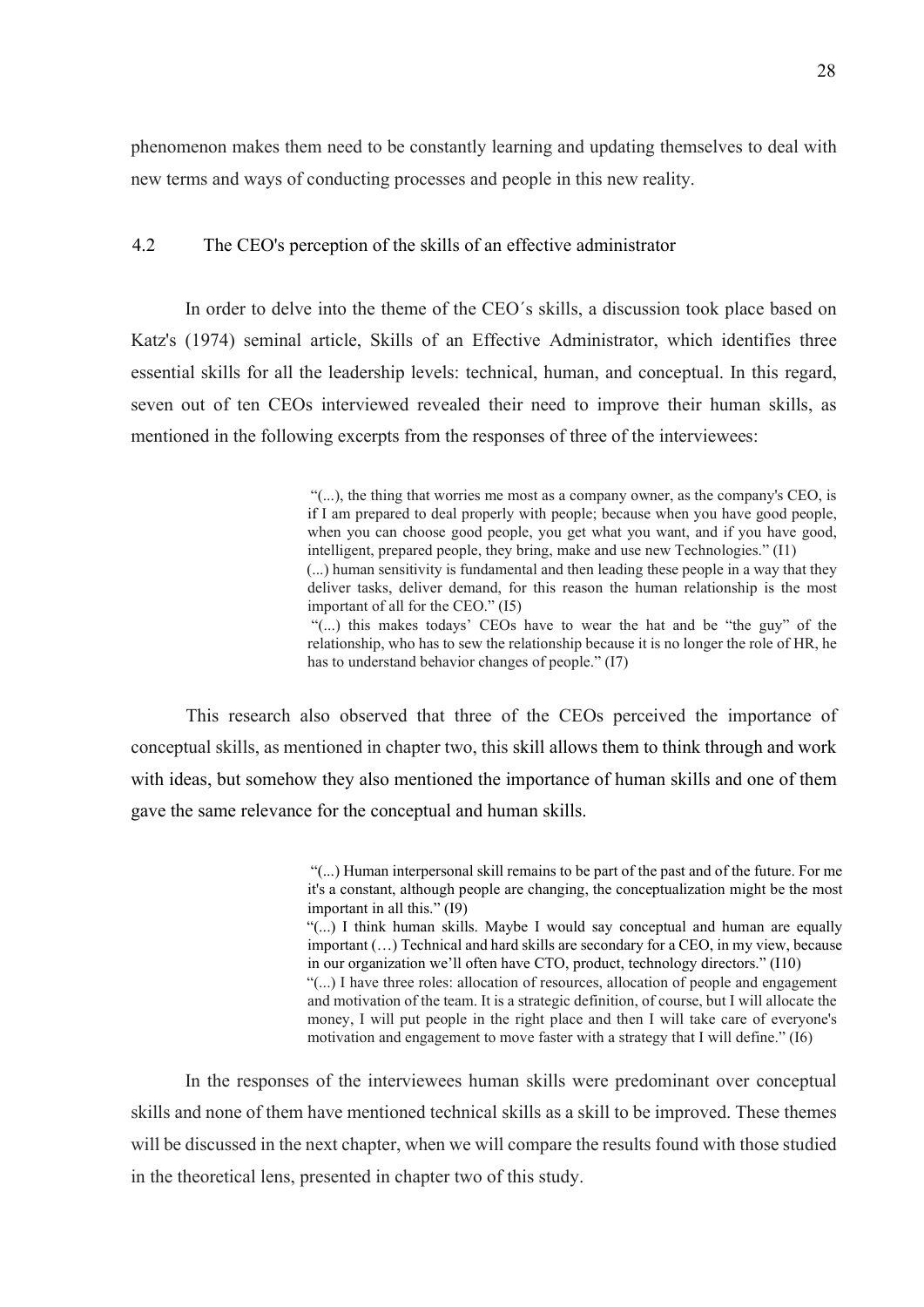#### 4.3 The CEO's perception of the changes of the CEO's job over time

This study brings up the CEO´s perception about the evolution of their work over time and, despite a new way of dealing with management principles due to the current changes brought by technology to the business environment; this research observed in the analysis of the interviewees' transcripts that these management principles studied by Fayol and Mintzberg, among others organizational behavior scholars mentioned in this research, are still present in their activities and routines.

Eight out of ten of the CEOs interviewed, understand that the management principles, launched by Fayol (1916) and revisited in studies by Mintzberg (1970, 2013), still remain present in their routines, although differently than in the past according to them, greatly impacted by technology, as can be seen in the following excerpts from the interviews:

> "(...) there will have to be a new methodology to meet the reality that is much faster. So I believe it will exist but in different ways" (I2)

> "(...) The dynamics, in my point of view, remain very similar, effectively, the world is different, people's speed and people's needs are more pressing, and then you have to adapt to the new behaviors, but whatever the behaviors are, these words (Fayol's six functions) will last forever "(I5)

> "(...) maybe the speed with which these things happen makes this structure not so solid, it ends up being a little fluid, but I believe they are still part of our day-to-day life" (I8)

> "(…) And now, because of the technology changes, sometimes the changes happen faster, and more unexpectedly (…) To answer in a short way, I think Fayol's principle are there still there, but require a different way to implement." (I9)

The research also noted that among the eight who perceive Fayol's principles still present in their routines, two of them consider the classical management theory more current than ever:

> "(...) About Fayol's Principles, his thoughts are 100 years old, right?! But they are very up-to-date! (...) in the past, time seemed to last much longer. Now, there is no more Saturday, no more Sunday, the demand is there, it is present" (I1)

> "(...)These principles of management still remain, more and more. It's amazing how in 1916 and today the principles are the same, if you are not in control of what you do you are "dead", if you don't plan activities you are "dead", and one thing that I see that makes a big difference, everything that you can measure, that you can control, goes better, because people need control, it is an impressive thing, but it is real, everything you do not control escapes." (I4)

And despite admitting the presence of the classical theory on his job, one of the interviewees considers a need for anticipation instead of planning to meet the speed required in the current business environment and also the lack of control, according to him is not possible to control in the midst of so much information and speed.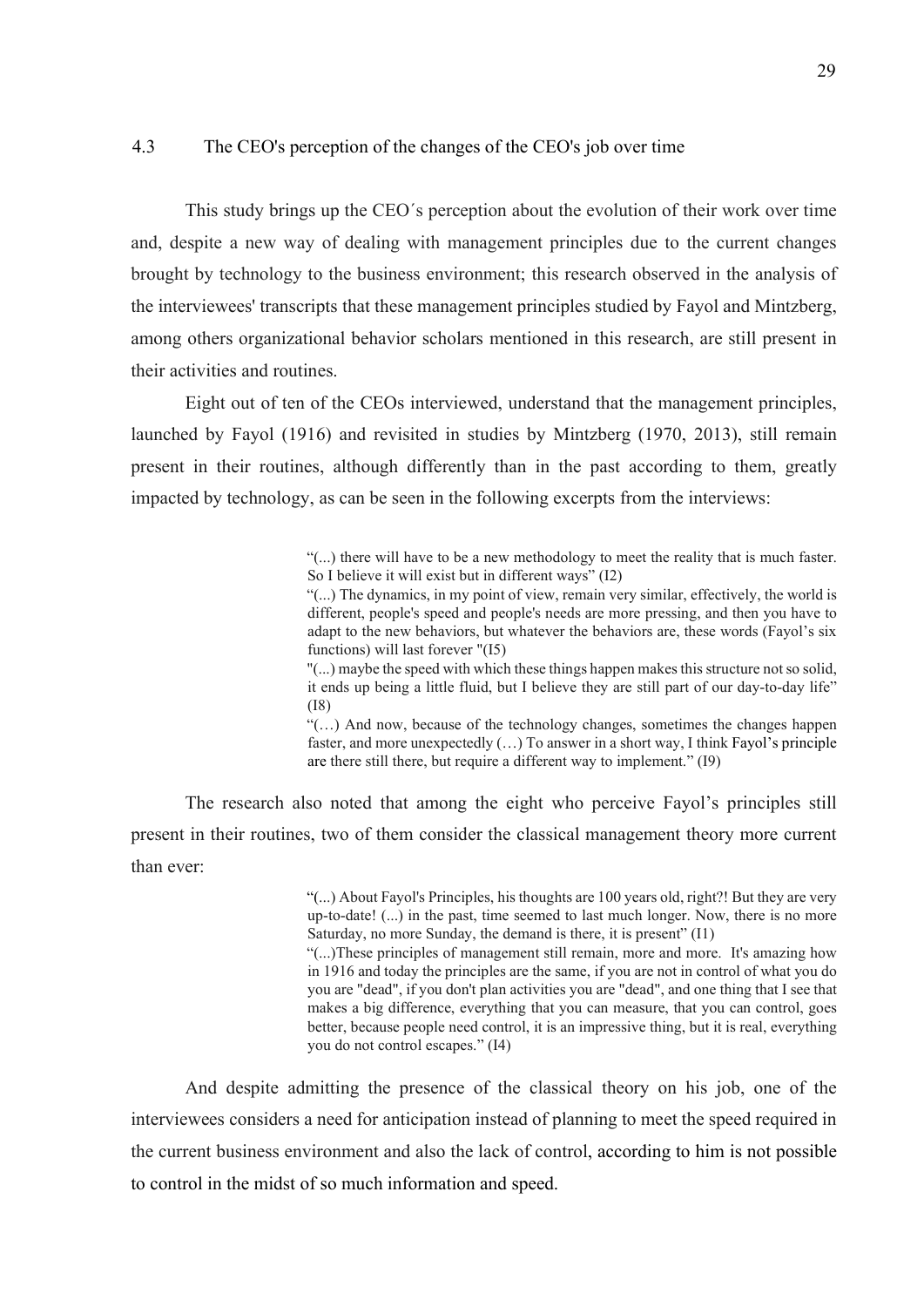"(...)A CEO of a company like mine, multinational, with fifteen Thousand employees, ten billion in sales (...) If I am saying that I control everything, I am lying." (I6) "(...)I focus much more on anticipation than on execution. For me, anticipation is the key quality I need; according to speed, I have to move fast, I have to decide quickly, I have to execute quickly and I have to make changes happen much faster than before" (I6)

In the opposite direction, only one of the interviewees understands that the current work of the executives differs greatly from the general principles of administration, and believes that some of these principles have changed:

> "(...) So, I think that everything is changing in the management concept (...) The history of control, I control you... It is, I empower you, I don't have another year of strategic planning, I prototype. 'Ah, there is one cool idea? How much will it cost? Ah wrong? Ask again. Just don't make the same unprecedented mistake, otherwise we'll see the consequences quickly (I7)

 It could be seen in this section that most CEOs perceive that management principles studied by organizational behavior scholars are still present in their routines. However, the CEOs interviewed believed they have nowadays a new way to deal with the classical theory, greatly impacted by the current fast-moving technology, which, according to the interviewees, require much more agility in their activities than it the past.

4.4 The CEO's perception of the stages of automation, computerization and surveillance processes

The CEO´s perceptions regarding studies on the impact of technology on their activities were also discussed with the executives. They were asked the stage they believed they and their organizations were in, considering the following statements presented by Zuboff in her book, In the Age of the Smart Machine: (1) Everything that can be automated will be automated; (2) Anything that can be computerized will be computerized; and (3) All digital applications that can be used for surveillance and control will be used for surveillance and control.

This research noted that all respondents believe their organizations are in an advanced stage concerning the phenomenon studied by Zuboff and this fact is impacting their business and the CEO's jobs, they also mentioned how these processes, especially surveillance, are impacting their activities, as can be seen in the following excerpts from the transcripts: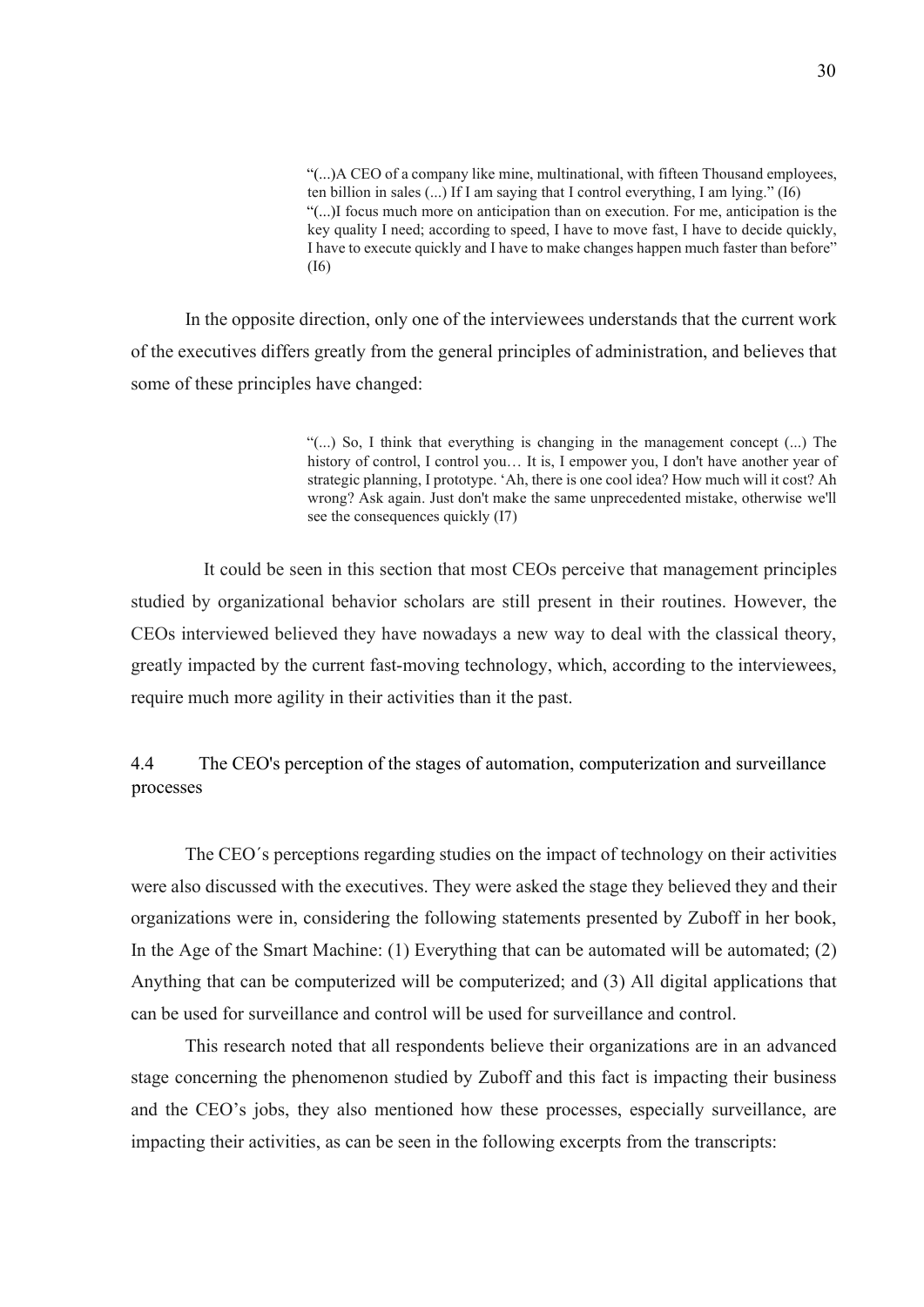"(...) They are in an advanced stage, I believe this is the right thing to do for us, because this automation takes out error (…) And monitor, you have to monitor. In our case, we have to. Because if something happens and we don't have proof that we did everything right, it's going to be our responsibility. So, we monitor (…) I do feel like an individual, so I don't like that my traces can be found. Even sometimes when it says 'anonymous', or 'not connected to the real name', the activity is actually traced on the Internet everywhere. As an individual, I don't feel comfortable about it, and as you know, in China the government has cameras everywhere, but there are benefits(...)" (I10) "(...)There are a number of tools available today to understand consumer behavior, and you start to tap into that very tenuous line of privacy and public data. Facebook

showed us that this is quite advanced with Cambridge Analytica (...) Anyway, we do not know the level of surveillance that there is on us, but looking at the market today, and only taking into consideration the monitoring and customer behavior sector, we know that the tools are very robust for surveillance, you no longer have privacy" (I8)

It can be also observed in the transcripts of the CEOs interviewed a strong emphasis on their need to define regulatory rules for the automation, computerization and, mainly, surveillance processes, where they perceive some ethical limits are being broken, mainly when it comes to lack of privacy generated by the use of new technological tools.

> "(...) There are no data protection laws for individuals, for private life, and everything that is happening with Amazon, with Facebook and all this. I think it is good to have rules, to discipline the subject a little (...) So, it is clear that surveillance is everywhere, but there must be a power to counterbalance, otherwise, it will be the end of society. And, within a company we have ethical rules, we do not control the employees, have rules for the use of IT tools." (I6)

> "(...) We live in a guarded society, we live in total "Big Brother" and I think it only tends to get worse. I don't think that it will be the Data Protection Law that will give us more tranquility in relation to whom the data belong to, because we are talking about the fact that in Brazil this discussion is still very incipient, which is the question of people's emotional data, it is not just about data, but who the person is (...)If we consider that a large part of our non-privacy is in the hands of others , how do you deal with things, if nothing is regulated."(I7)

However, they understand that this phenomenon also brings a lot of optimization to their business, generating more value in the allocation of physical and human resources and also of intangible resources, such as those focused on the development of research and new technologies to structure their organizations aligned with current needs.

> "(...)In agribusiness it is impressive, and even in construction, that is our business, everything is impressive, and everything is robotic, speed is necessary to have productivity". (I4)

> "(...) I honestly spend 50% of my time watching my clients, and the level of detail I have from them today is one thing, again, not as much as maybe I had a few years ago with less regulation, but this is one of the greatest drivers of our business, that is, to understand our client, which only happens with a certain level of surveillance" (I7)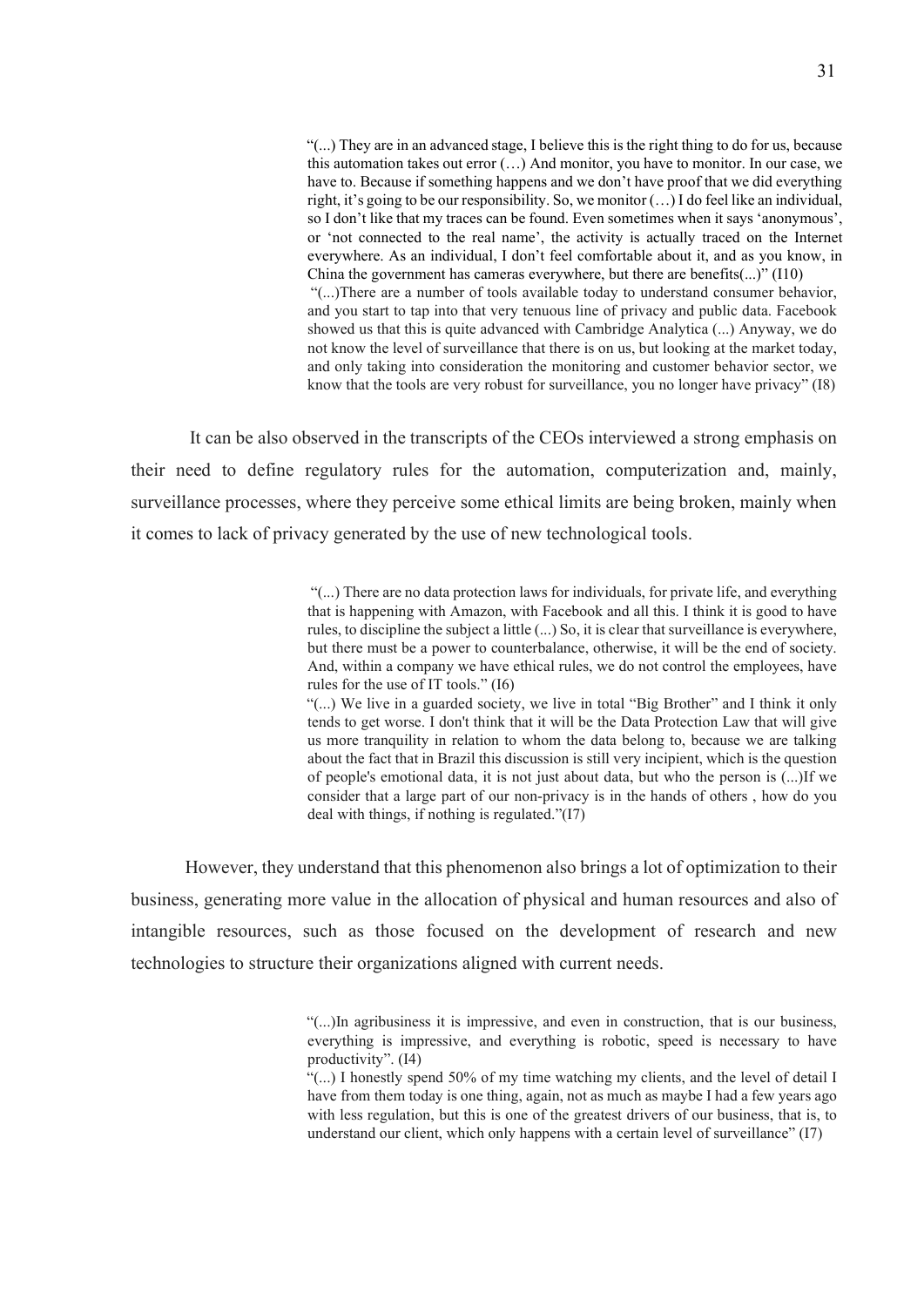Finally, another relevant aspect pointed out in the research was the concern of most executives with the way automation process is widespreading and with the impacts of this phenomenon on the workforce. This theme caused a profound concern on the part of the CEOs, they recognize that the automation process is decreasing the need for human work and are concerned that many people qualified to do manual jobs will not be able to be employed in the near future, where the automation process will reduce the number of jobs, according to the interviewees.

> "(...) I think, we will have to divide the workloads, one class of workers will work four hours and another class works another four hours, because there is not another way. I wonder where all these people will work?" (I4)

> "(...) I tend to agree but I don't have the knowledge to elaborate on this, because I don't know the automation industries (…) Those workers, they basically know nothing other than working in the factory to put things together. And if you replace them by robots, what are they going to do?" (19)

In this section we could observe how the CEOs are impressed by the relevance of Zuboff's theory and how they are in advanced stage in their organizations as well as in their jobs. They also ask for regulation in order to deal with the automation, computerization and, mainly, surveillance processes. Finally, they recognize that the automation process is decreasing the need for human work and are concerned that many people qualified to do manual jobs will not be able to be employed in the near future.

#### 4.5 The CEO's perception of the stage of Enterprise Social Media in their organizations

Aiming at analyzing the impact of technological changes on CEOs' job, this research revealed the perceptions of executives regarding recent study that sought to understand the impact of technology on the workplace, enterprise social media in this case. The CEOs were asked the stage they believed they and their organizations were in, considering the theory presented by Leonardi, in his article "Enterprise Social Media: Definition, History, and Prospects for the Study of Social Technologies on Organizations, Leonardi" (2013).

This research noted that all respondents believe their organizations are in an advanced stage concerning the phenomenon studied by Leonardi and this fact is impacting their business and the CEO's jobs, however they have different perception about the use of social media enterprise eight out of ten of the CEOs interviewed perceived this phenomenon with concern, because they fear the loss of control of what comes in and out their organizations, including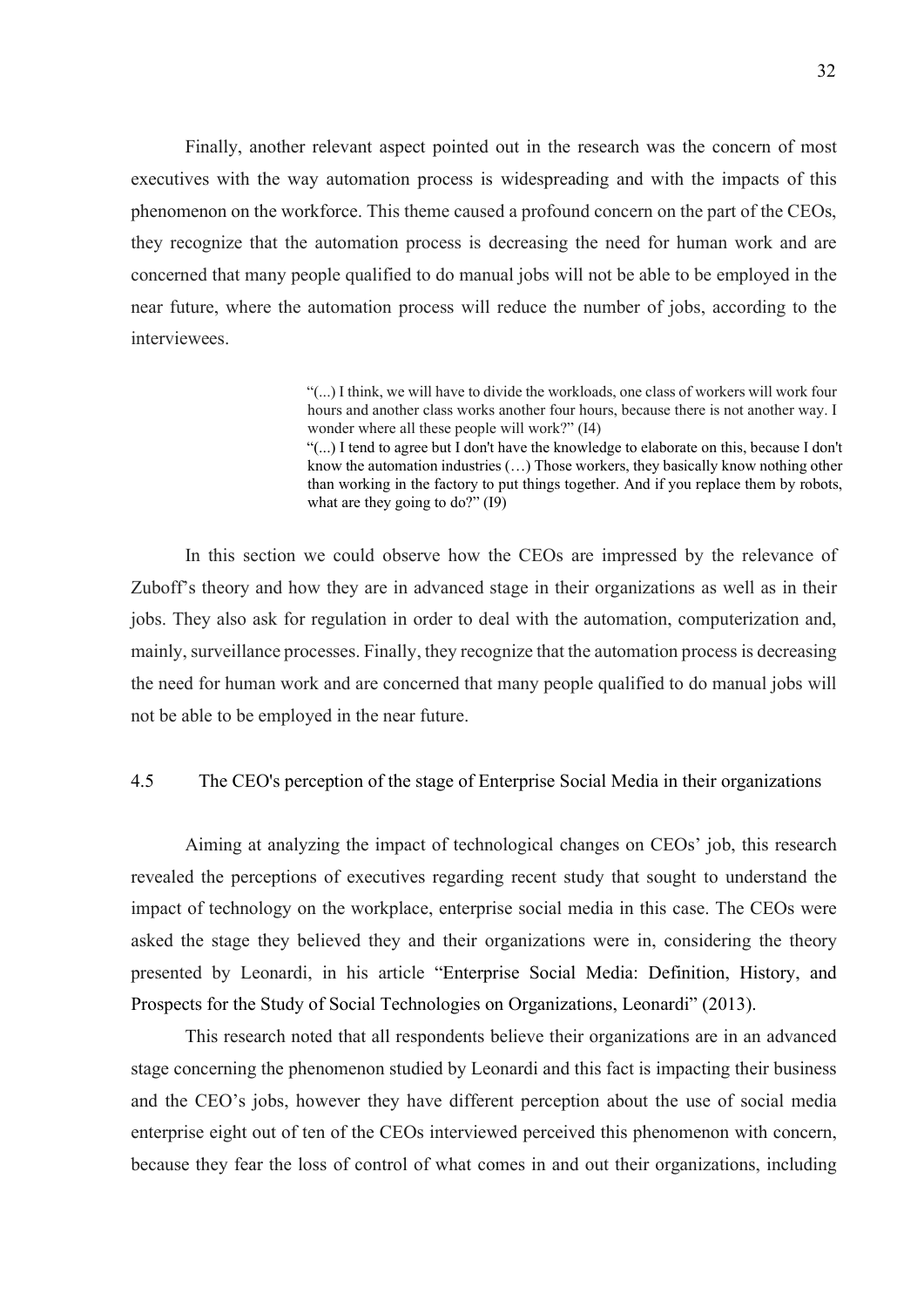confidential and strategic information for their business, as can be seen in the followings excerpt from the interviews:

> "(...) Companies should not be mistaken, they should be proactive and have a minimum of coordination to guarantee a minimum of basic control of the knowledge they have  $(...)$ " (I2)

> "(...) It is not so easy to control what leaves the company, as it is going to happen, so, you have to let people do and put some simple rules within the organization (...) we are an old company, some would say 'ancient' - I'm working on it (...)" (I6)

On the other hand, two out of ten perceived this phenomenon favorably, according to one of them, it is facilitating and increasing their productivity, as follows:

> "(...) we use some digital community tools for communication and they have totally changed our business, there is a much more fluid and open communication by our Slack, our Slack has no closed channel and everyone in the business anywhere knows everything that is happening at any time, so there is total transparency (...)" (I8)

Another important aspect revealed by all the CEOs was the difficulty they have to control what is published by their employees in social medias, where they can express their views on plural, internal and external networks, without any filter or agreement from the organization, as can be seen in the following excerpt from the interviews:

> "(...) it brings joy and concern, joy because you are there at your house or at the restaurant or your vacation and you may be solving a problem as if you were there physically being demanded (...). On the other hand, it brings a huge concern, because someone can take a selfie in here and post on Facebook saying: Look, I work here at (company name), here are my colleagues, and tomorrow this person does something irregular, and everything is accessible, this person is a representative of our company or any other company, this person can also post something that could mean homophobia, can post something that can be characterized as a crime, so today it is much easier for you as a company to be exposed to certain irregularities committed by people who are here, who are constantly on social media." (I1)

Furthermore, just as in Zuboff's studies on the surveillance process, this research noted that CEOs also addressed the use of social media among employees as a matter to be resolved in terms of regulation, because according to them, there is no regulation to establish what is allowed or not by the employees' use of social media, whether internal or external to organizations, where employees personal comments can have a negative or positive impact on the organizations where they work, as follows:

> "(...) the employee will suddenly speak ill of a competitor of yours on his Facebook page, but then you are not limiting his freedom of expression? (...) However, we have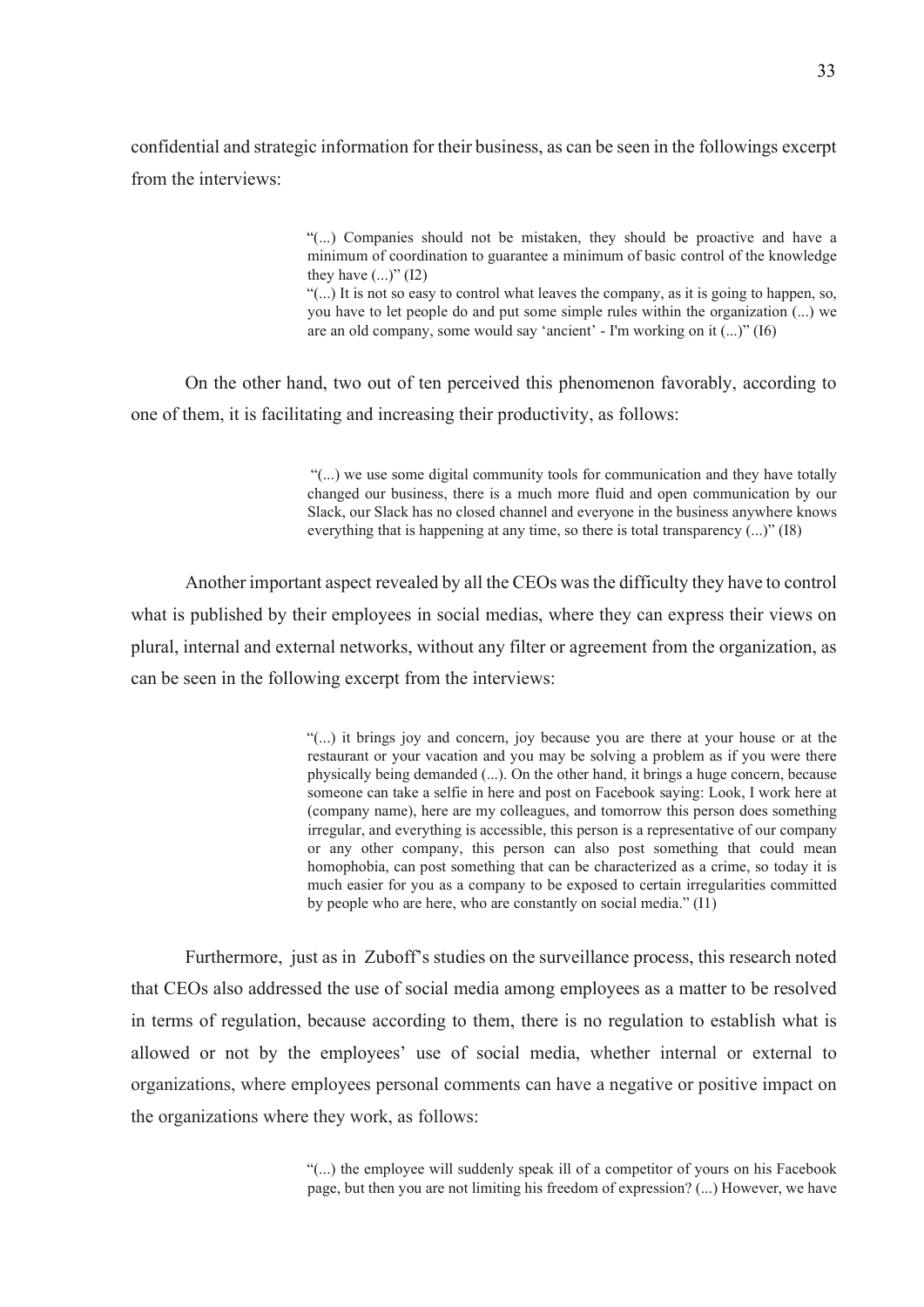to remember that for an employee (...) they must sign rules of conduct, compliance, ethics, data protection and also the use of social medial, that's what I defend, that companies have to have a manual for conducting their social media, I have been managing immense crisis due to the misuse of social media." (I7)

Finally, we could observe on this section how the CEOs are analyzing the impact of Leonardi's studies about enterprise social media and the advanced stage this new reality is on their organizations as well as on their jobs. Most of them perceived this phenomenon with concern, mainly related with the possible loose of control of their organizations' confidential and strategic information and the difficulty they have to control what is published by their employees in social medias. They also ask for regulation in order to deal with this phenomenon.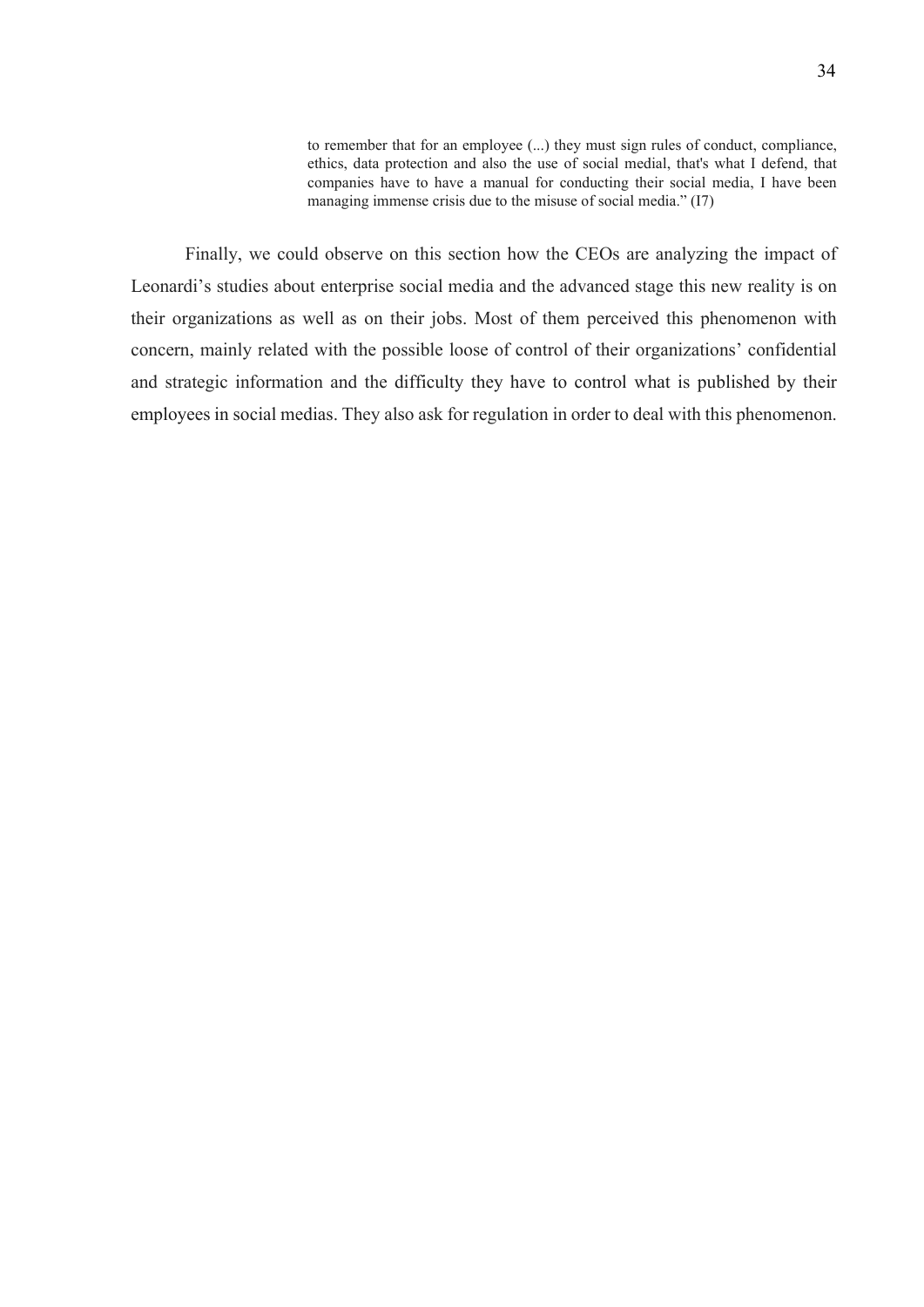#### 5 RESULTS AND DISCUSSION

In this chapter the results obtained will be discussed in order to answer the questions formulated in this research. It is important to remember the central question that guides this inquiry: Will the current technological changes require new skills from CEOs? As well as the sub questions, that can be seen in Appendix B of this thesis.

The main discussions will be subdivided into the themes formulated in the previous chapter, and are presented in the following order: (1) Technological changes require new skills from CEOs; (2) The predominance of human skills in the CEO's job; (3) The few changes in the CEO's job over time; (4) The automation, computerization and surveillance processes require regulation; and (5) Enterprise Social Media requires regulation.

#### 5.1 Technological changes require new skills from CEOs

This discussion is related to the CEO's perception of the central question of this study: Will the current technological changes require new skills from CEOs? This research revealed that all CEOs interviewed responded that current technological changes require new skills from CEOs. According to them, this is due to the speed that technological changes are spreading throughout their business environment and the demands that this phenomenon imposes on the CEO's activities.

This perception of the interviewees can be confirmed by the recent Bower Forum (2017), led by global consultant Mckinsey, where seventy-five chief executives and board chairs gathered to discuss how technology is changing the job of CEOs, share concerns, and offer one another advice. In this relevant Forum, two principal challenges facing many CEOs were examined: (1) how to manage their early transition into the top job, for example, weighing the benefits of making early moves versus taking time to assess and reflect; and (2) how to keep up with fast-moving technology, notably, how to better prepare themselves for the disruption that will more than likely confront their companies.

The second topic of discussion is closely related to the topic of this research and presented a similar result to that achieved by this one, as mentioned in the Forum's conclusions, where many Forum's members were convinced that technological change is the biggest, most disruptive force facing today's corporations and added that technology is not changing only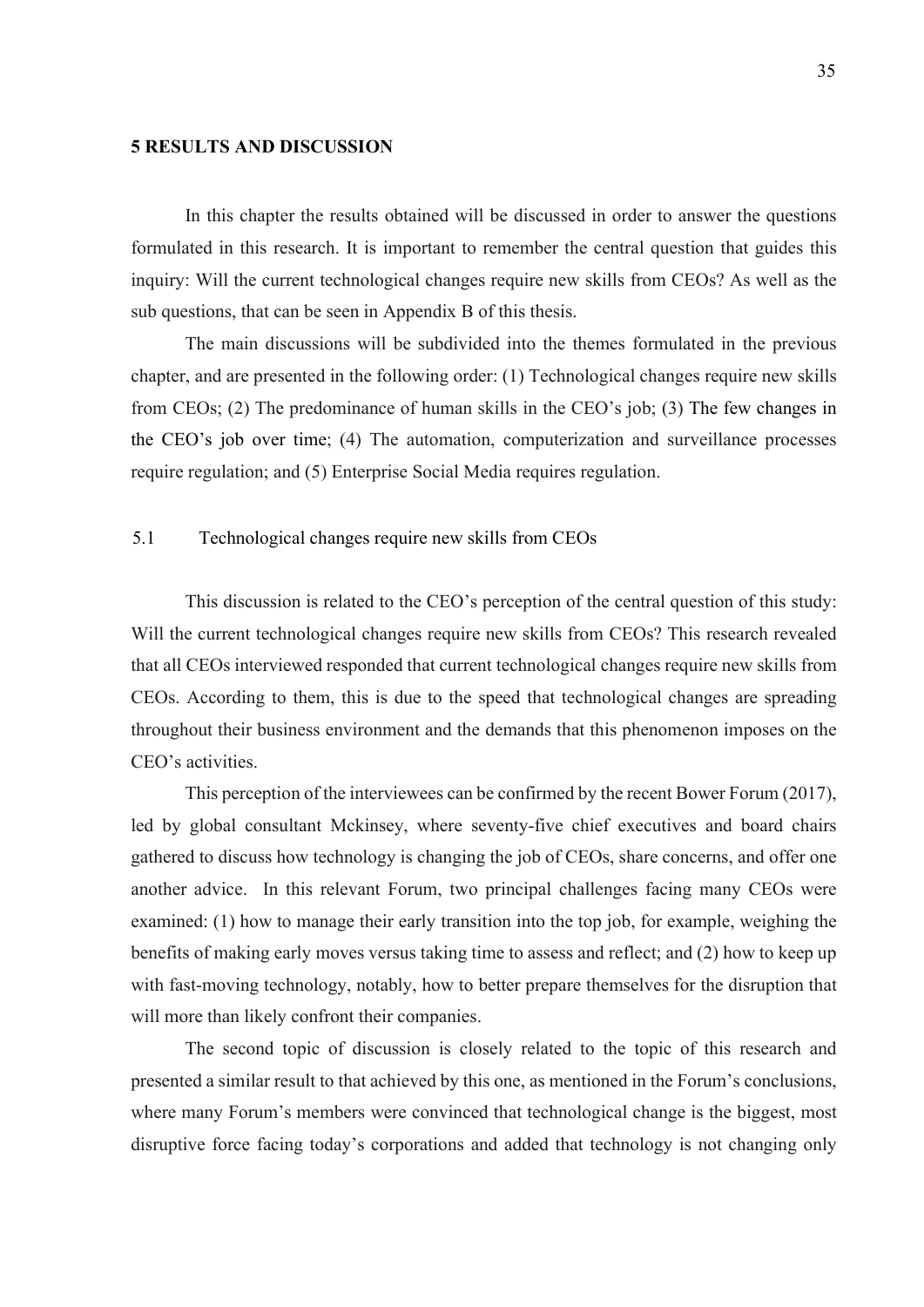corporations, it is also changing the job of the CEO, bringing with it the challenge of keeping up with technological development.

This research also revealed that even though CEOs were not asked which skill would be relevant, they mentioned the ability to be in constant learning as the main skill of today's CEOs. According to them, this is due to the scenario of daily innovations brought about by recent technological changes.

This ability to be in constant learning, mentioned by the CEOs interviewed, can be confirmed by Seijts (2013), which explored the experiences of various leaders along their careers. These leaders from different industries, sectors, and countries brought to light several lessons on the importance of they experience in learning. These thirty-one leaders brought in practical insights, complemented by the authors research and theory, what they have been facing along their careers: the challenges, triumphs, reflections and, mainly how they learned to lead during their careers.

The book delivers important and useful perspectives into a theoretical framework that includes the importance of innate curiosity, challenging oneself, risk-taking, and other key elements of good leadership. One of the interviewed, Bob McDonald, Chairman of the Board, President and Chief Executive Officer, The Procter & Gamble Company, demonstrates the core of the results achieved in the research that gave rise to this book.

He mentioned he believes that what differentiates those who succeed in life from those who do not is the ability to learn. Leadership must be learned, studied and practiced. The most capable and successful leaders in business, or anywhere for that matter, have developed an insatiable passion to keep learning and honing their leadership skills. In Good Leaders Learn, Seijts (2013) aggregates in one useful and compelling source how some of the best leaders in our world today have harnessed their passion to learn to become and stay successful leaders with the ability to manage through good and bad times.

This section brought the discussion about the central question of this research and observed that all interviewed responded that technology require new skills from CEOs. On top of that, the respondents think this skill is about being in constant learning, as fast-moving technology is the biggest, most disruptive force facing today's corporations and is changing their corporations and it is also changing the CEO's job. It also important to mention that the results of this research found support in the current literature.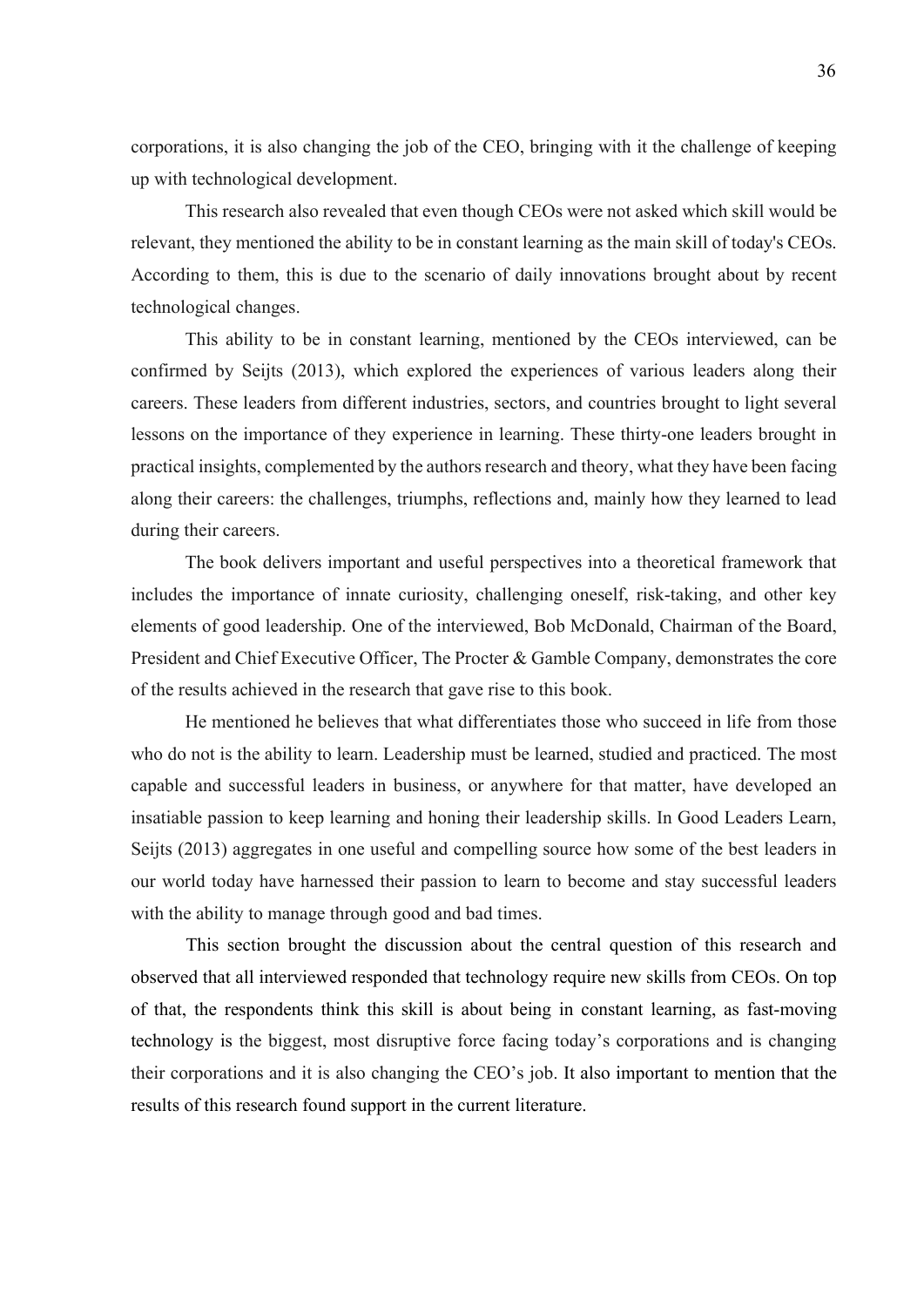#### 5.2 The predominance of human skills in the CEO's job

In this discussion is possible to affirm that seven out of ten CEOs revealed the predominance of human skills in the activities of the CEOs as well as their need to improve this skill. This discussion took place based on Katz's (1974) seminal article, Skills of an Effective Administrator, which identifies three essential skills for all the leadership levels: technical, human, and conceptual.

 It is important to note that Katz argues that human skills is the leader's ability to observe how the workers operate in groups, to communicate effectively with them, and be aware of their motives, attitudes, and feelings. These are the skills required to effectively influence superiors, peers, and subordinates in the achievement of organizational goal (Katz, 1974).

Furthermore, Mintzberg (2013), argues that the attributes valued in a managerial work, do not fully meet the demands of the 21st century. In this way, he perceives an appreciation of interpersonal relationships and the relevance of the communication process in the manager's performance.

Three out of ten participants identified conceptual skills as more important, which is, to some extent, aligned with the studies presented by (Katz, 1974) on what skills are required for the leadership. Petersen and Van Fleet (2004), mentioned that leaders with higher levels of conceptual skills are good at thinking through the ideas that form an organization and its vision for the future, expressing these ideas in verbal and written forms, and understanding and expressing the economic principles underlying their organization's effectiveness. This can be observed in the figure below:



Figure 1 - Management Skills necessary at various levels of the organization

Source: Elaborated by the author, adapted from "Skills of an effective administrator" Robert Katz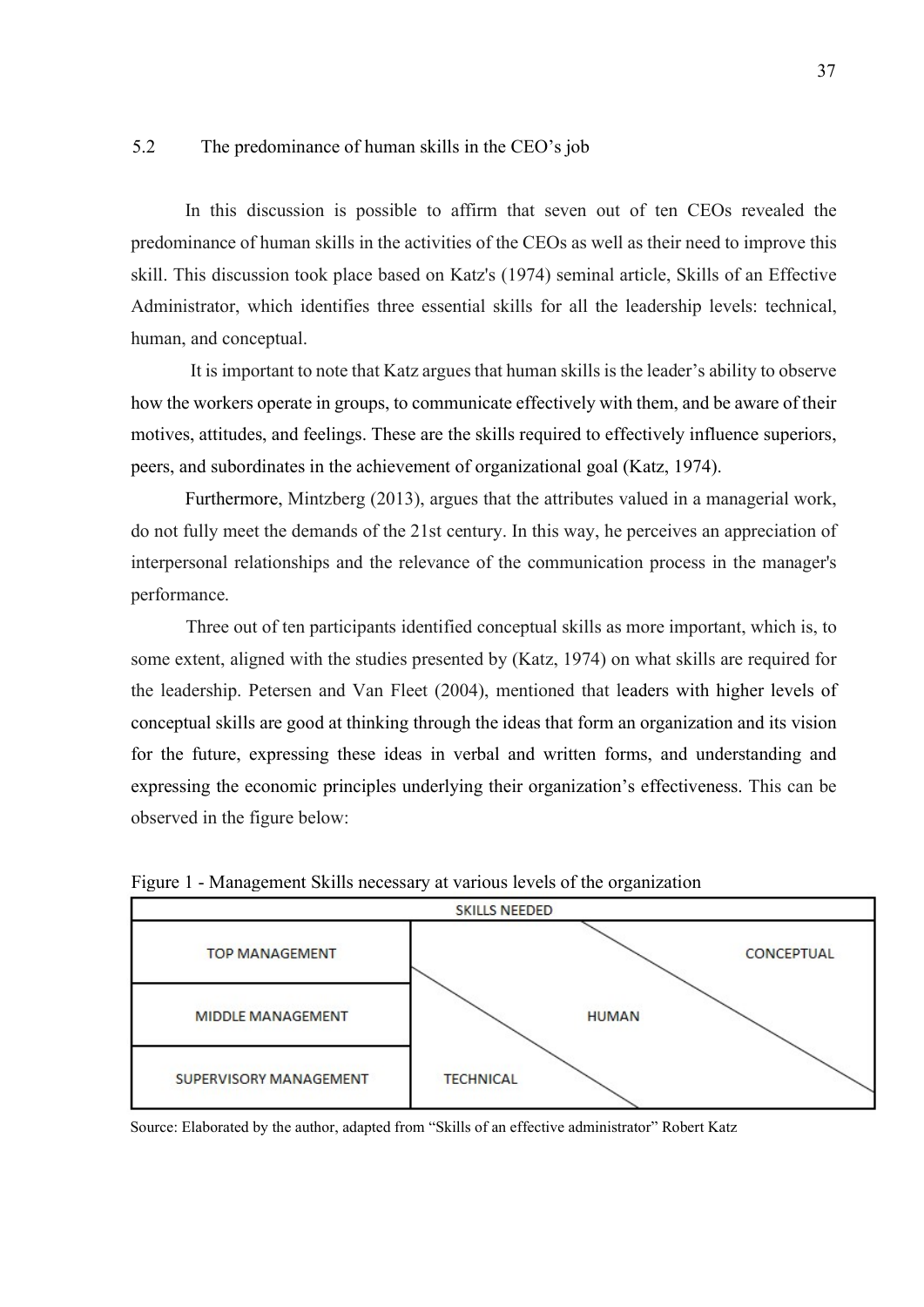Another aspect revealed by this research was the CEO's perception of the possible need to enrich technical skills, since some of the current components of the technological revolution require some level of technological knowledge, such as artificial intelligence and big data, called technical skills on this context. However, none of the interviewees understood that they have to improve any technical skill to deal with the new technological era.

 Finally, this research could note the predominance of human skills followed by conceptual skills, it is important to mention that none of CEOs interviewed gave relevance to technical skills to perform their job. The result of this research brings something new when compared to to Katz's theory, according to him it is expected that conceptual skills should be more required than human skills for a CEO; according to his theory, the higher the position the greater the need of conceptual skills, closely followed by human skills and lastly technical skills.

#### 5.3 The few changes in the CEO's job over time

This discussion concerns the perception of the CEOs about the changes in their jobs over time and this research could observe, based on the analysis of the interviewees' transcripts, that eight out of the ten CEO's interviewed affirm that the classical theory studied by the organizational behavior scholars are still present in their activities and routines and they don't see many changes in their jobs.

As mentioned previously in this study, Organizational Behavior scholars have been studying the work of executives for more than a century, according to Tonelli and Alcadipani, (2004), executives continue to perform the same kind of job and carry out the same kind of activities as those described in the classical literature an only a few changes have taken place since the classical works of Fayol (1916), Carlson (1951), Barnard (1971), and Mintzberg (1973, 2013).

Furthermore, the few changes perceived by the CEOs interviewed, is about the speed and the huge amount of information they have to deal with daily, greatly impacted by the current technological changes, which, according to the interviewees, require much more agility in their activities than in the past.

However, this perception of the CEOs has been studied by Mintzberg since the seventies until nowadays, in his studies the scholar pointed out the intense dynamic in the manager's job, the great variety on a daily basis focusing on distinct issues they have to deal with. Mintzberg added that there are no tangible mileposts where work is finished and managers are perpetually preoccupied and their activities are characterized by brevity, variety, and fragmentation and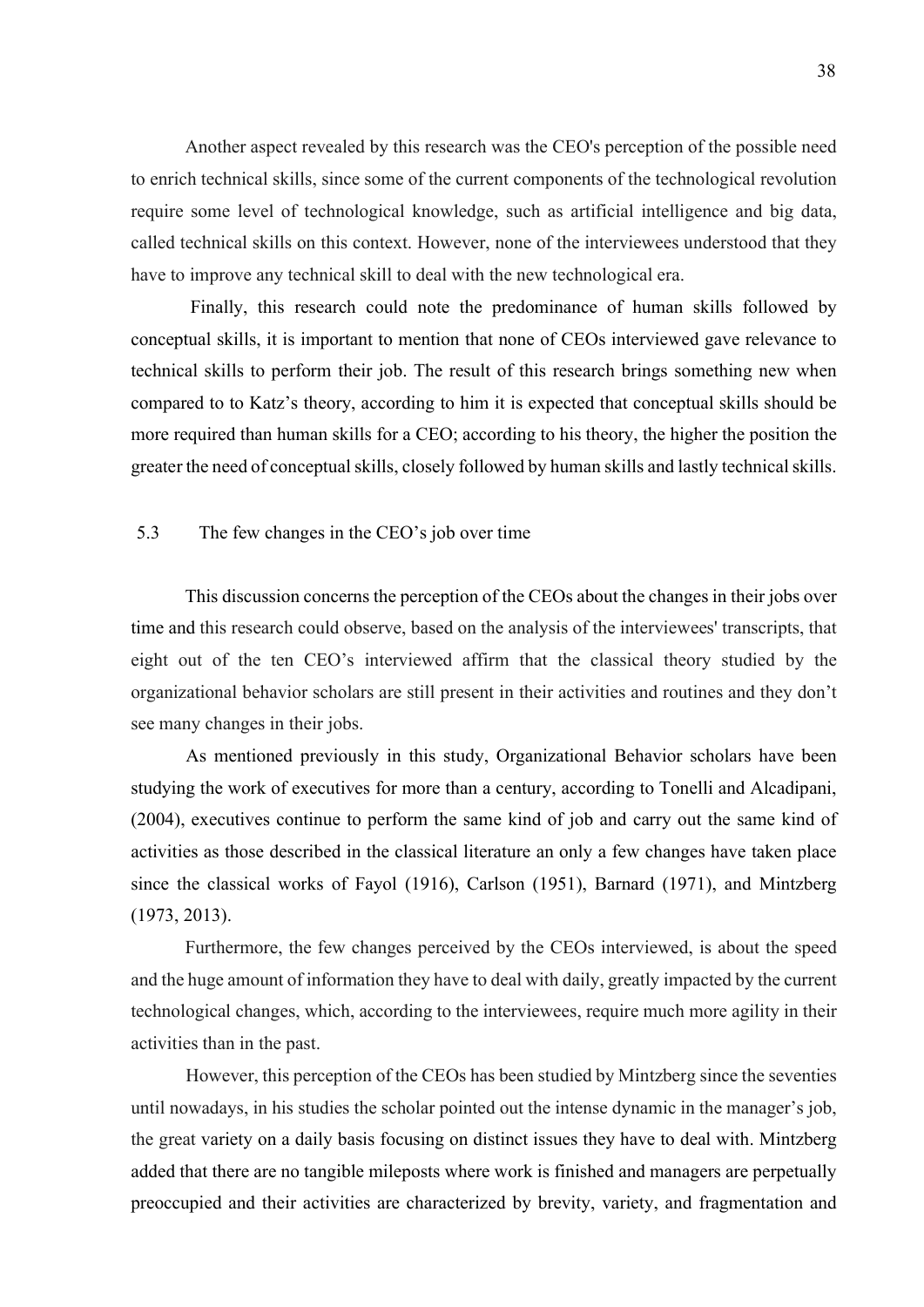they are always focusing on distinct issues. Mintzberg's arguments make this work believe that this change perceived by the CEOs interviewed may have been the same perceptions that others CEOs have had in the past.

On the other hand, one of the interviewees agreed partially with the classical theory, however he mentioned his difficulty in planning and controlling, according to him planning it is much more a matter of anticipation, and it is not possible to control in the midst of so much information provide by fast-moving technology.

And another interviewed believe that this classical theory is changing, according to this CEO what used to be called control today is empowerment, planning today is prototype. This CEO also suggests that the process today is based on trial and errors attempts and calling attention that is possible to make the same mistake twice.

As the majority, eight out of ten of the respondents fully believe on the presence of the classical theory in their jobs, with few concerns about the new way to deal with them nowadays, and another believes partially on the presence of the classical theory, this study did not deepen to obtain theoretical lenses that corroborate the statement of this last interviewee.

Finally, this research could observe that most CEOs perceive that management principles studied by organizational behavior scholars are still present in their routines and they do not see many changes in their jobs. Furthermore, they believe they have nowadays a new way to deal with the management principles, new manners to implement, greatly impacted by the current fast-moving technology, which require much more agility in their activities than it the past. However, Mintzberg's studies, mentioned previously in this section, make this research believes that these few changes perceived by the CEOs interviewed, greatly impacted by the technological evolution, may have been the same perceptions that others CEOs have had in the past.

### 5.4 The automation, computerization and surveillance processes require regulation

This discussion is about the impact of technology on the CEO's job, more specifically Zuboff's studies, where she affirms that: (1) Everything that can be automated will be automated; (2) Anything that can be computerized will be computerized; and (3) All digital applications that can be used for surveillance and control will be used for surveillance and control.

As mentioned in the results section, the interviewees' answers were unanimous in saying that this phenomenon is in an advanced stage in their organization as well as in the CEO's job,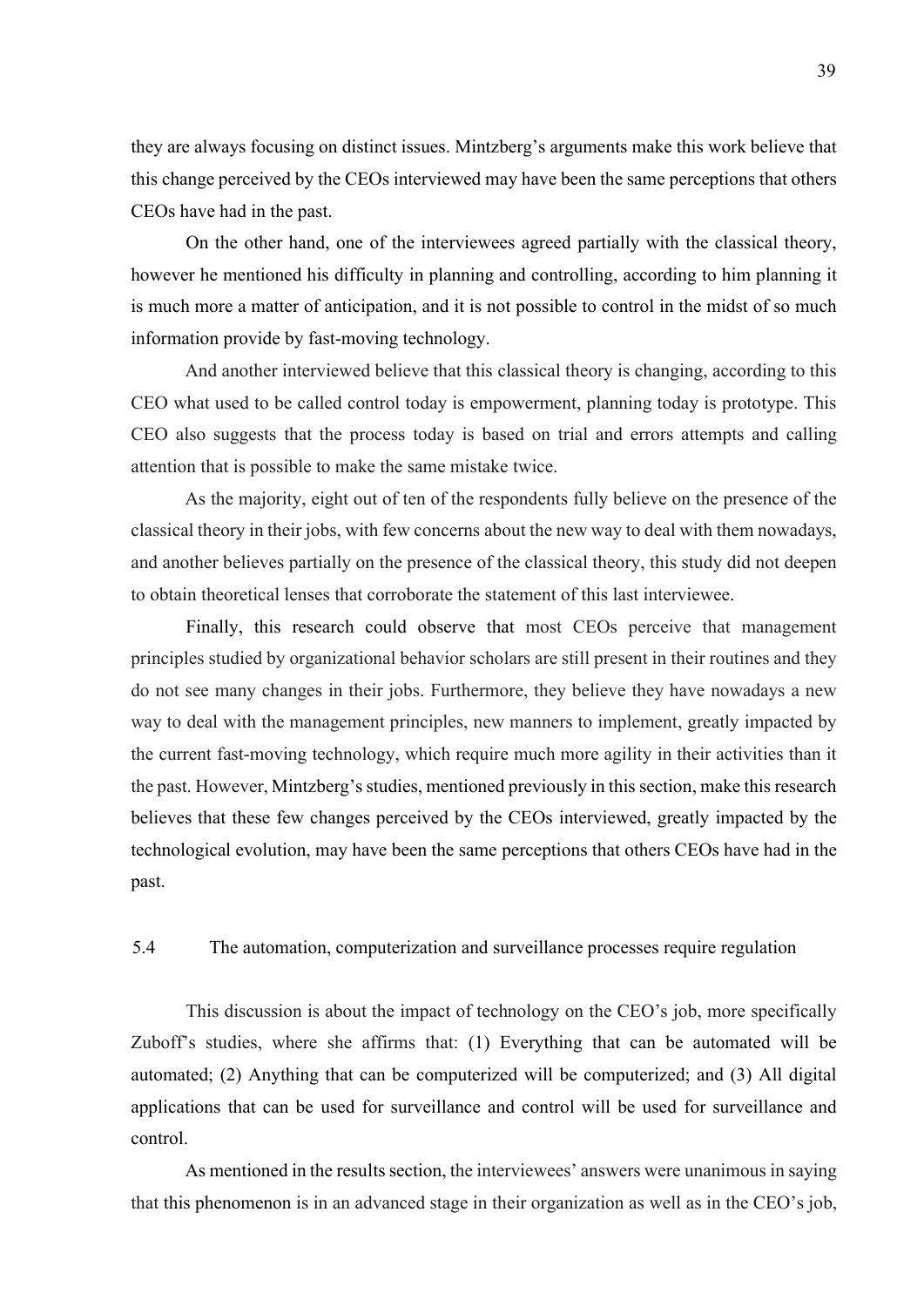they also mentioned how these processes, especially surveillance, are impacting their activities. The CEOs are impressed by the relevance of Zuboff's theory and how it is in advanced stage on their organizations as well as on their jobs.

In order to better understand Zuboff's studies, this research have found support in Kallinikos (2008) the scope of this study, where he affirms that Zuboff's great contribution on the work implications associated with the extensive involvement of information technology in organizations is still very relevant, even thirty years after the launch, In the age of the Smart Machine, the central themes of the book are equally or even more relevant today.

It was also noted by the research the polarized way in which the CEOs see this phenomenon because, on one hand, the phenomenon of surveillance brings a lot of information about habits and customs of consumers, which benefits their business and the quality of services provided by their companies. On the other hand, it brings a sense of loss of privacy in the whole society and the implications that this can generate.

Regarding the loss of privacy, this study observed in the previous chapter that CEO's are extremely worried with that fact. In search of theoretical support that addresses the loss of privacy, this study found in Zuboff (2019), The age of surveillance capitalism: The Fight for a Human Future at the New Frontier of Power, where she criticizes behaviorism and surveillance for suppressing our sovereignty of self, which are, in some extent, the same concerns of the CEOs interviewed for this research.

Furthermore, the CEOs interviewed are concerned regarding the lack of regulation to deal with the automation, computerization and, mainly, surveillance processes; what finds room in Zuboff's last book, where she argues that technological companies, such as Google and Facebook, are insisting that their technology is too complex to be legislated. She added that those companies have been spending billions into lobbying, while building empires on publicly funded data, and details of our private lives, rejecting established norms of societal responsibility and accountability.

Finally, the CEOs interviewed recognize that the automation process is decreasing the need for human work and are concerned that many people qualified to do manual jobs will not be able to be employed in the near future. However, this is not the object of this study, but it certainly makes room for future research.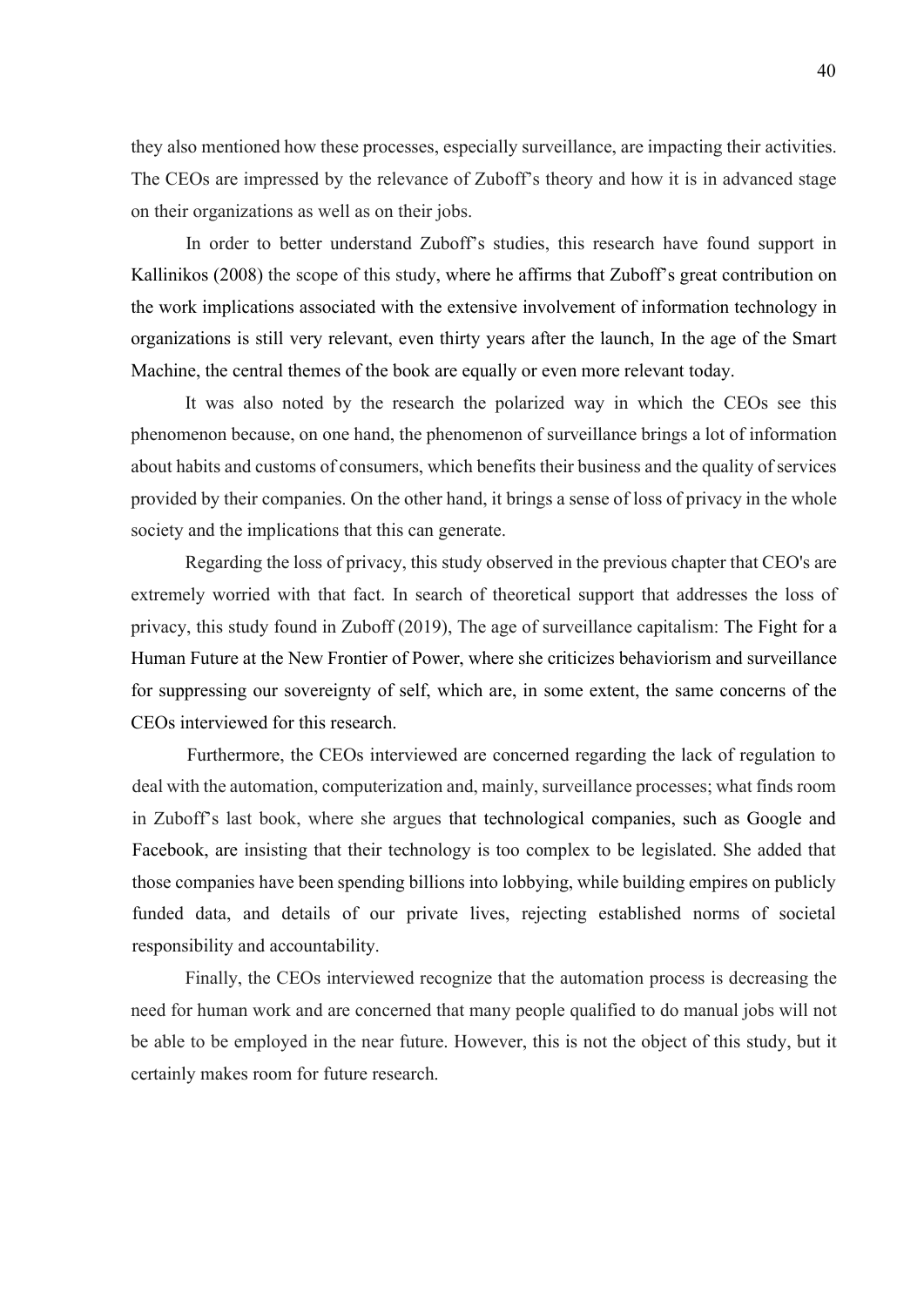#### 5.5 Enterprise Social Media requires regulation

This discussion is about the impact of technology on the CEO's job, more specifically Leonardi's (2013) studies on enterprise social media, where he defines this subject as a digital platform upon which social interaction occurs rather than functioning as a channel through which communication travels, he also contrasts it to the physical platforms of offices, conference rooms, and hallways that have traditionally been the stages on which most workplace communication is played out, and emphasize that now anyone in the organization can participate at any time from any place.

As mentioned in the results chapter, the interviewees' answers were unanimous in saying that this phenomenon is in an advanced stage in their organization as well as in the CEO's job, they also declare that this theme is on the CEO's current decision-making agenda.

Furthermore, most of the CEOs interviewed, eight out of ten, see it with concern, mainly related with the possible loss of control of their companies' confidential and strategic information's and their difficulties to control what is published by their employees in social medias, inside and outside the organization where all employees can expose their points of view, often without any organizational filter.

Leonardi and Vaast (2017), support the concern of the interviewed CEOs, they affirm based on their research that unlike most large-scale communication technologies implemented within the organization (eg, e-mail, intranets, etc.), social media have, so far, regularly bypassed the organizations' IT department. Regular workplace managers and executives, without a link to IT department, are making decisions to implement social media in their division, department, and teams.

This research noted that, just as in the discussion about the surveillance process in the previous chapter, CEOs are asking for regulation in the use of social media by employees when they mention matters relating to the companies they work for and the environment in which they operate, what could impact the perception of the organization's image.

This research also noted that CEOs are already taking steps to implement the General Data Protection Regulation (GDPR) to comply with the law that will be soon implemented in Brazil. However, the CEOs warn that (GDPR) regulates the use of customer data, but not what they are asking for, which is regulation regarding the use of internal and external social media by employees.

However, it is important to mention that the perceptions of CEOs on enterprise social media are not just about concern. Two out of ten CEOs interviewed, perceive this phenomenon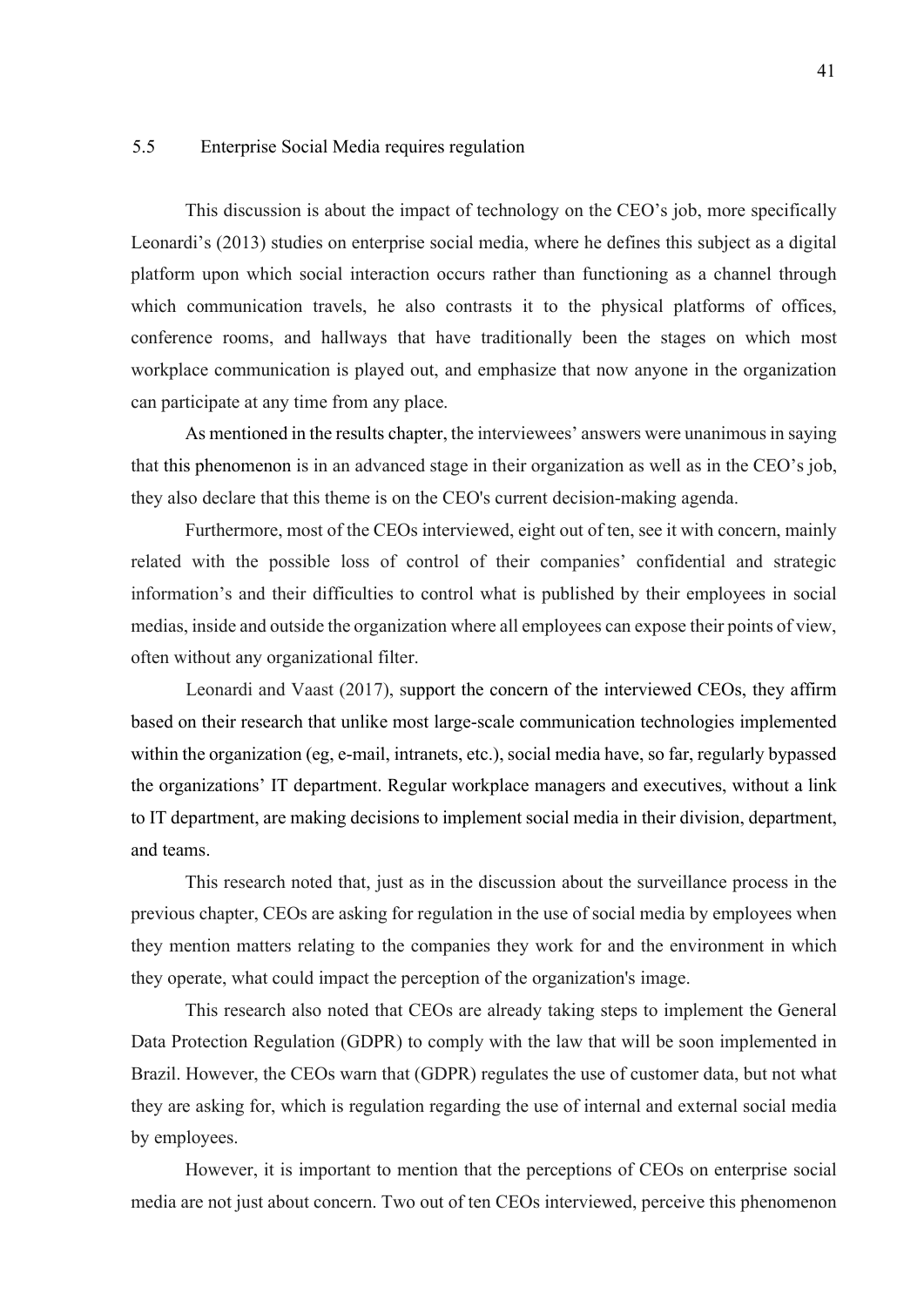favorably, according to them, it is facilitating and increasing their productivity and their connection to the market place. This positive CEO's perception is supported by Leonardi's (2013) studies, where he emphasized the powerful effects that enterprise social media can exert on the ways organizations connect with customers and stakeholders, exploring issues linked to marketing, branding, and customer relationship management.

Finally, it is important to mention the interviews were conducted from August to November 2019 and right now organizations and CEOs are dealing with enterprise social media in an unprecedented scale, in order to prepare their organizations to deal with the coronavirus pandemic.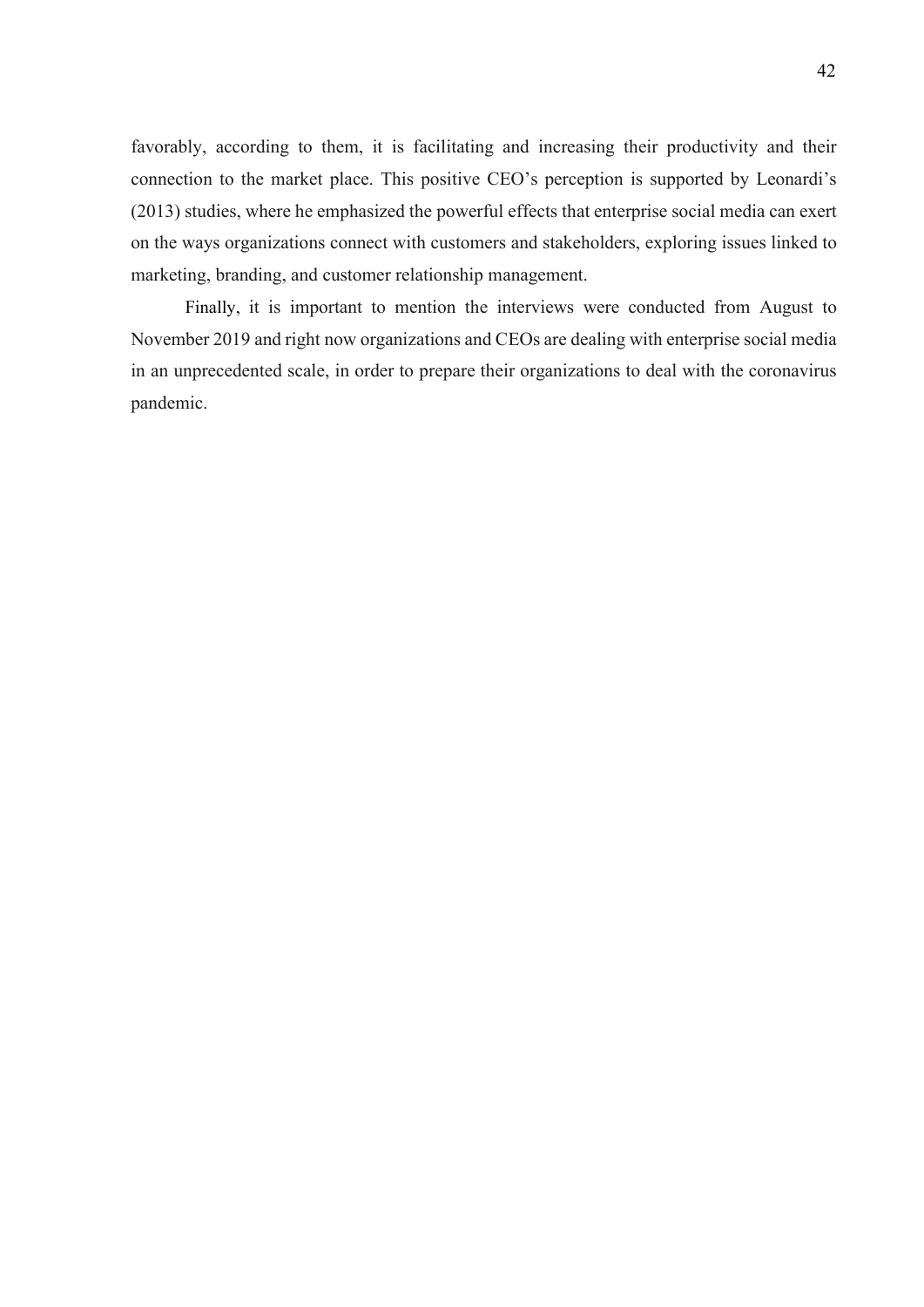#### 6 FINAL CONSIDERATIONS

In this chapter, the conclusions of this thesis are presented, seeking to answer the questions and the research objectives based on a synthesis of the results and discussion, as well as the research limitations, the suggestions for future research and the practical application of this research.

#### 6.1 Conclusions

The present study sought to contribute with the comprehension of the impact of technology on the CEO's job. The relevance of the thesis is justified by the topicality of this theme and the implications it could promote in the business environment, organizations and mainly in the CEO's job. It is worth mentioning that technology in the context of this study is mainly the processes of automation, computerization and surveillance, in addition to the use of social media in the workplace.

The objective of the research was to identify the perceptions of CEOs about the following themes: (1) The CEO's perception of the impact of technological changes in their skills; (2) The CEO's perception of the skills of an effective administrator; (3) The CEO's perception of the changes in the CEO's job over time; (4) The CEO's perception of the stage of automation, computerization and surveillance processes; and (5) The CEO's perception of the stage of Enterprise Social Media in their organizations.

To this end, this study sought answers to both the central question: Will the current technological changes require new skills from CEOs? and the sub-questions that can be seen in Appendix B of this thesis.

The CEOs, unanimously, responded that technology requires new skills for the performance of the CEO's job. Although not asked what this skill would be, CEOs understand that the ability to be in constant learning is the most required, mainly due to the fast-moving technological changes in the business environment.

When asked about the skill most required of the CEOs, based on the concept of Skills of an Effective Administrator, Katz (1974), where the author defines technical, human and conceptual skills, as the most important for leadership activities; seven out of the ten CEOs interviewed responded that human skill is the most required for the performance of their activities; while the other three interviewed responded that it is conceptual skill, but they also mentioned the importance of human skills. Although some of the current components of the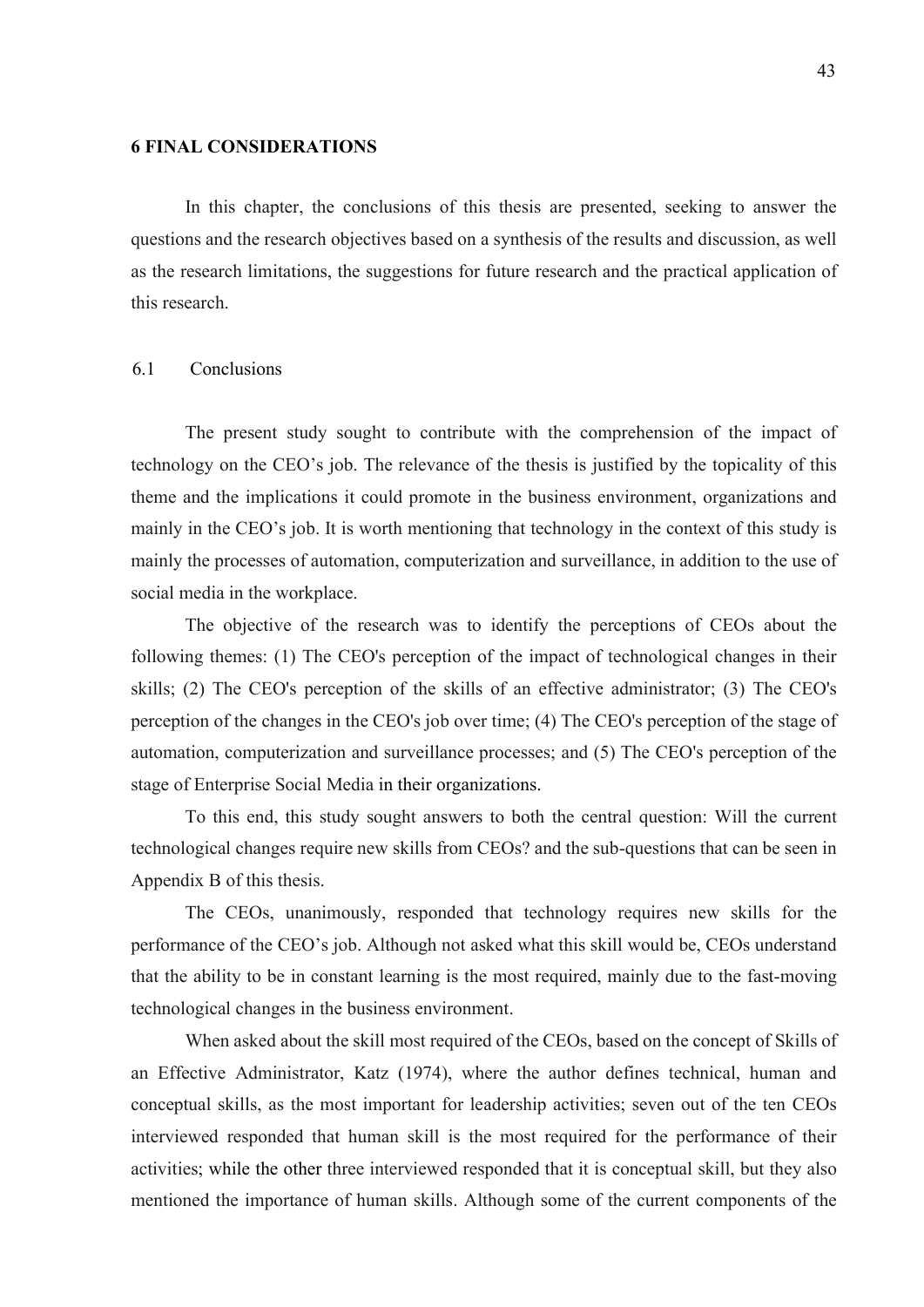technological revolution require some level of technical knowledge, such as artificial intelligence and big data, none of the CEOs interviewed understood that they have to improve any technical skill to deal with the new technological era.

The CEOs interviewed understand that the classical managerial theory, studied by Fayol, Mintzberg, and Tonelli and Alcadipani, among other organizational behavior scholars, are still present in their activities and they do not see significant changes in their jobs. They mentioned some adaptations needed to meet the new business environment, especially those aimed at meeting the high speed and the huge amounts of information brought about by the fast-moving technological changes.

The CEOs were concerned about the processes of automation, computerization and surveillance, studied by Zuboff. According to them, despite bringing information that benefits their business and the quality of services provided by their companies, they said it brings a sense of loss of privacy in all of society and for that reason they are calling for urgent regulation, especially regarding surveillance.

Furthermore, the CEOs interviewed were also concerned with the growing automation process, which in their view will massively decrease jobs. However, as this is not the focus of this study, this question was not explored further with the interviewees and perhaps this is a relevant aspect for future research.

Finally, about the use of social media in the workplace, studied by Leonardi, the CEOs interviewed see it with concern, mainly related with the possible loss of control of their companies' confidential and strategic information and their difficulties to manage what is published by their employees on social media, inside and outside the organization. For that reason, they are also asking for regulation in the use of social media.

#### 6.2 Research limitations

One of the limiting factors of this research was the small number of respondents, because even though the ten CEOs interviewed represent some of the most relevant organizations in their sectors, we cannot say that the perceptions revealed by this study represent the majority of CEOs in activity in the country. Thus, the conclusions of this study should not be taken for absolute truth, only a quantitative study with a more robust sample could state with greater precision that these are the average perceptions of CEOs in Brazil.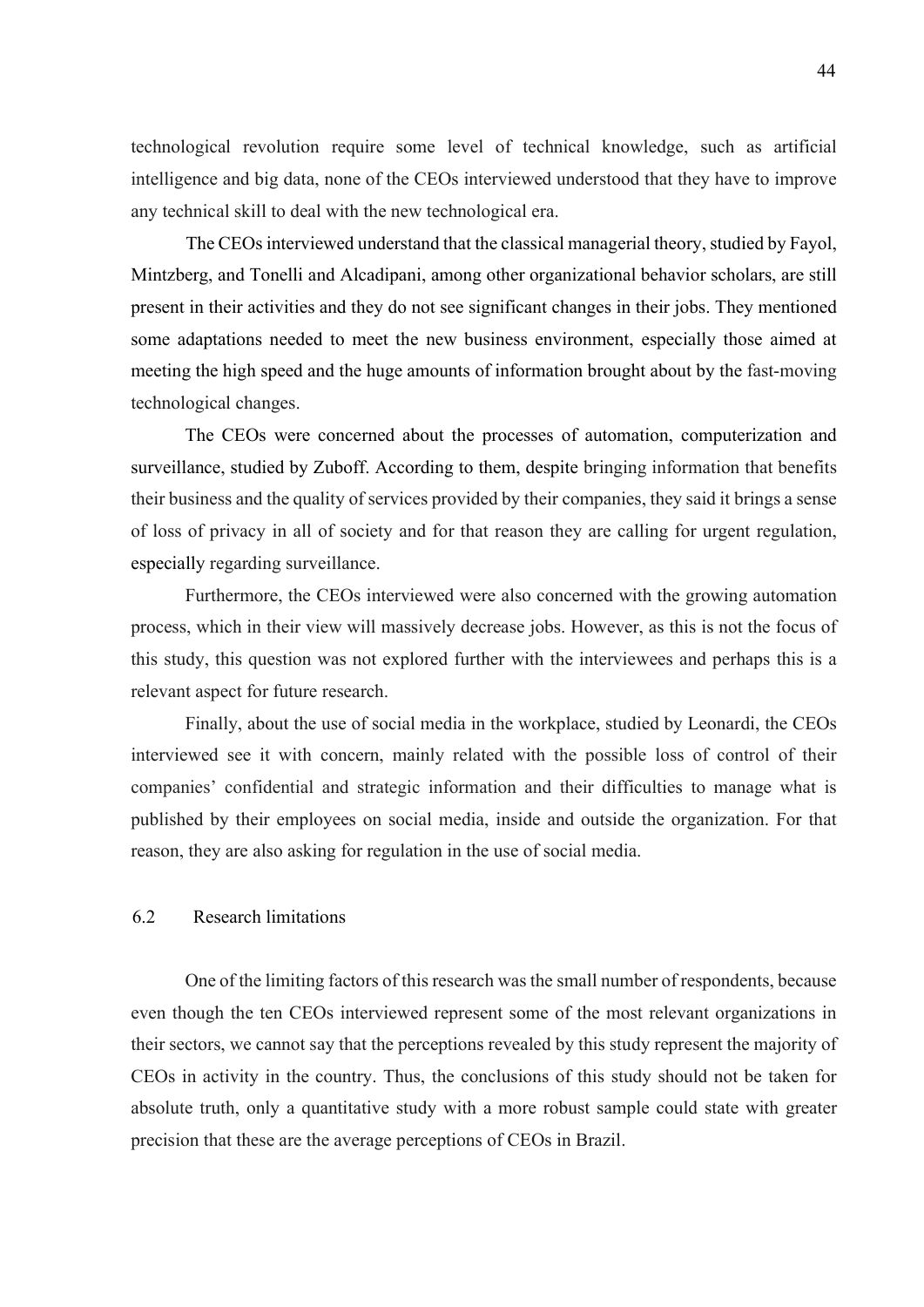The difficulty in obtaining an hour-long scheduled interview, in person, was one of the reasons for the low number of interviewees. Another limiting factor refers to the fact that all the results presented in this research were based exclusively on the perceptions of the interviewees; therefore, because it is a qualitative research, based on an exploratory nature and from an interpretive perspective, the information obtained certainly contains interviewee bias.

Another possible bias to consider is that of the author of this work, who due to participating in the top leadership of organizations for more than a decade, also has his opinions on the topic. However, the principle of impartiality prevailed during the interviews, transcriptions and data analysis.

Moreover, the executives selected for the interviews were all chosen because they are active in traditional sectors, regardless of nationality. It is worth remembering that of the ten interviewees, seven are Brazilian, two are Chinese and one is French; all of whom are leading operations in the national territory and some also in other countries. In this way, there may also have been some cultural influence in this research, but when analyzing the results, there was no evidence of this in the answers.

#### 6.3 Suggestions for further research

This study contributed by revealing the CEO's perceptions about the impact of recent technological changes in the CEO's job, especially if this impact will require new skills from CEOs. The author understands that there is room for studies of a quantitative nature that evaluate the CEO's perceptions, with a larger number of interviewees and with possible stratifications, such as social, economic or geographical. These quantitative studies could contribute to a greater understanding of the CEO's activities.

Another aspect revealed by this research was the concern of most CEOs with the breadth of the automation process, its immense presence in the market and the impact of this phenomenon on the future of the labor market, which in their view will massively decrease jobs. However, this was not the object of this study, but it certainly makes room for further research on this topic.

Finally, the CEOs interviewed in this research placed huge emphases on the processes of surveillance and the use of social media in the workplace as well as the need for regulation concerning these two topics. These are very relevant topics for CEOs and should certainly be researched in greater depth, either through the qualitative or quantitative approach.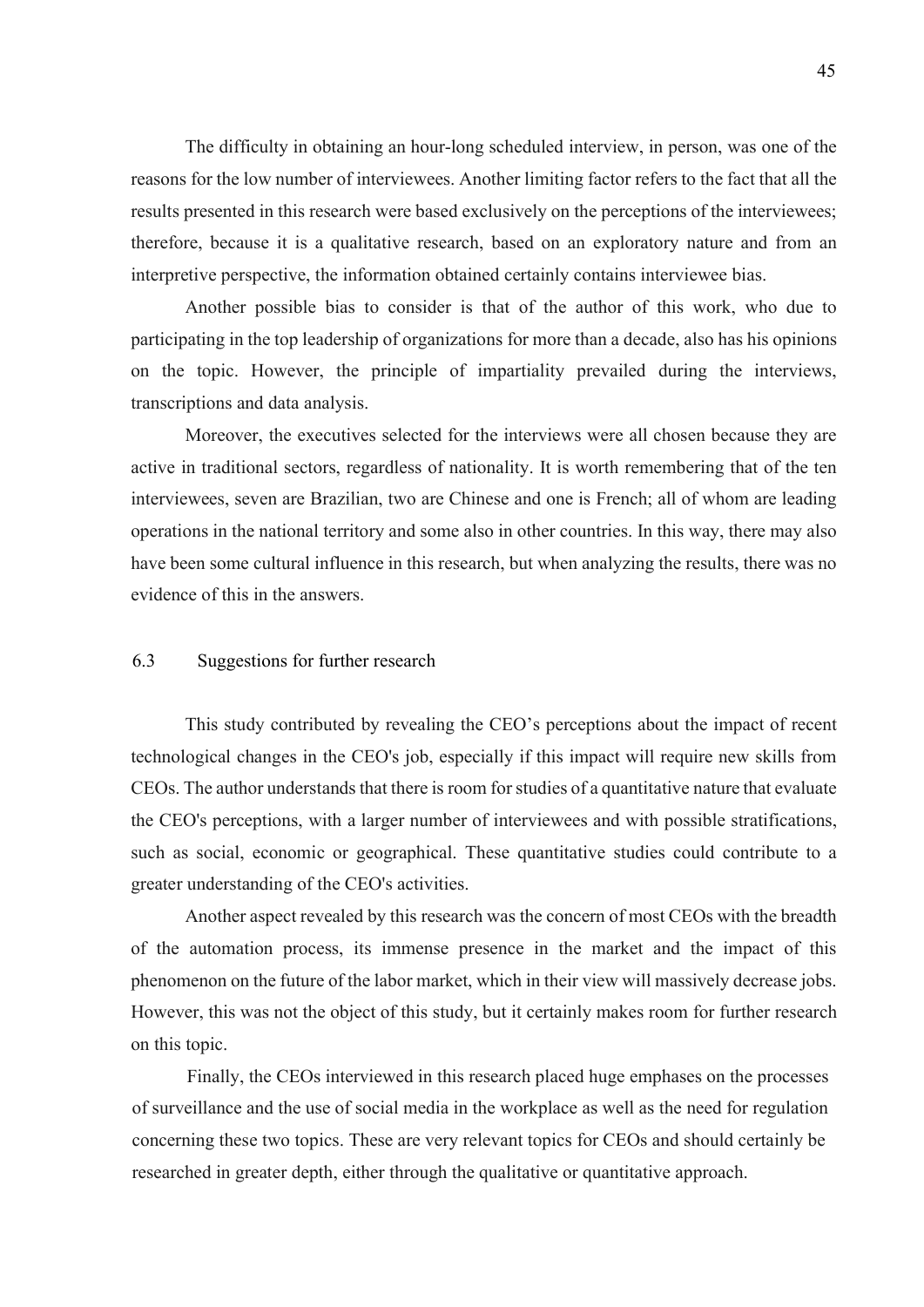#### 6.4 Practical applications

I have been working as an executive for more than fifteen years and I have twenty plus year career, ranging from a family owned company to multinational giants, with an Executive MBA, a postgraduation in Business Management and a certificate in Marketing. Taking that into account, this study was first of all a personal desire of the author for the following reasons: (1) To have an academic point of view of my area of expertise; (2) to prepare for a possible career transition into academia and consulting in the future; and (3) personal recognition.

That said, as expected in the scope of the Professional Master's in Administration, the practical application of this study is to contribute to the comprehension of the CEO's job; it is relevant to mention that CEOs were the group studied for methodological reasons, but what was discussed in this thesis can be applied to executives in general.

Thus, the greatest takeaway from the experience in developing this research, is the perception of all CEOs interviewed: we need to be in constant learning, either in courses, forums, lectures or executive education. They added that we have to pay attention to the transformational moment we are in, realize the unprecedented challenges our businesses are facing and try to predict what our businesses are going to be like in the near future.

Alternatively, what I can say about my experience as a senior executive and a junior scholar is that we need to pay attention to what we are choosing in constant learning, because we can find many options in courses about leadership, but not enough about the political map inside organizations. This thesis brought the following to my attention: the largest concerns of today´s CEOs are how to deal with surveillance and social media within the workplace and how to regulate it; none of these subjects have received sufficient attention in comparison to the traditional subjects taught in business schools, consulting firms and the like.

Finally, it is important to mention the topicality of this thesis's subject supported by two distinct facts. (1) The cover story of one of the most renowned magazines in the world, The Economist, published on February 8, 2020 under the following title: Meet the new boss: What it takes to be a CEO in the 2020s and the story itself has the following title: The rules of management are being ripped up: CEOs need to adapt; (2) One of the themes discussed in this thesis is the impact of enterprise social media on the CEO's job, and they are certainly dealing with it right now, due to the unprecedented number of people working remotely, in order to stay safe from the Covid-19 pandemic.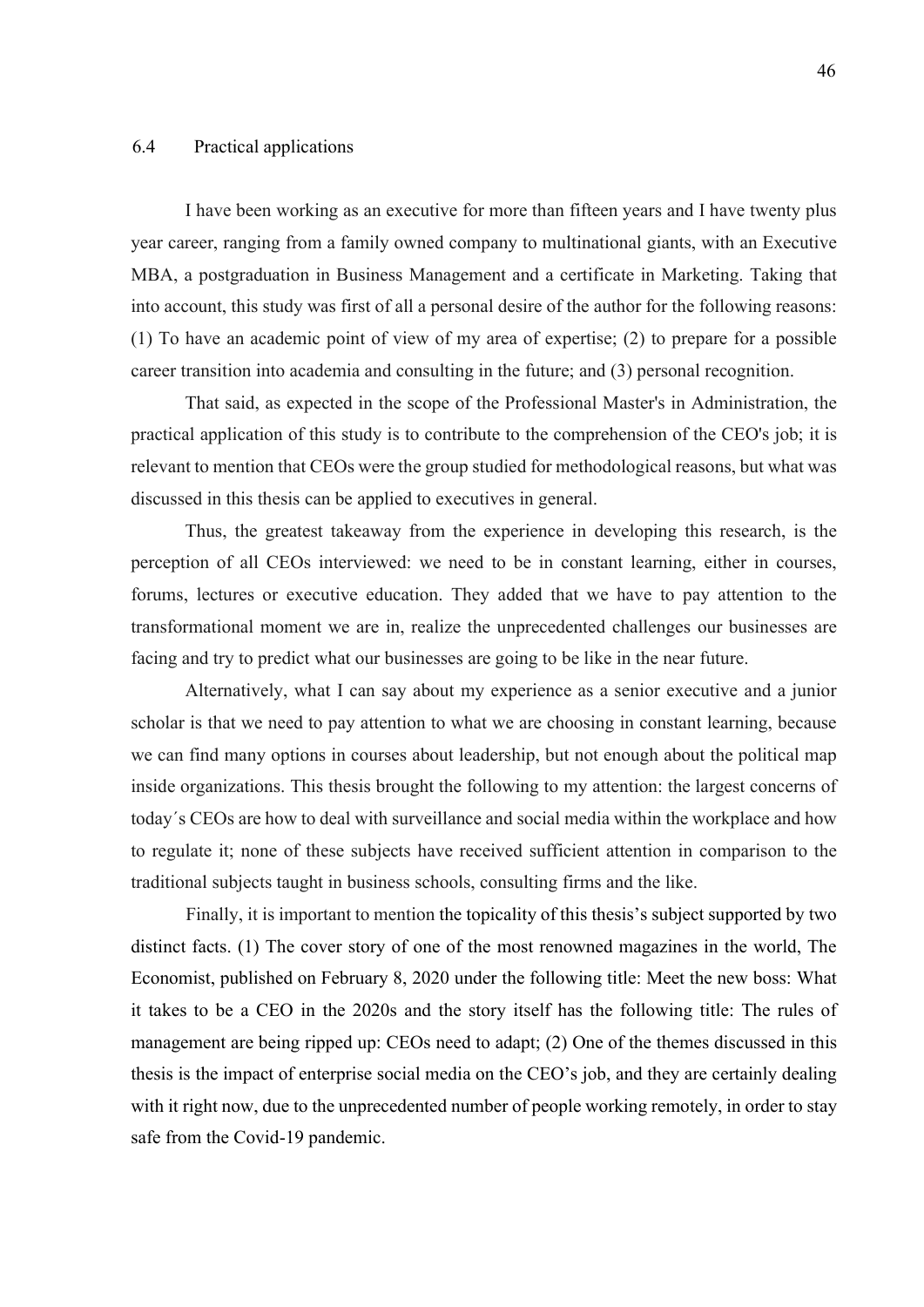#### 7 BIBLIOGRAPHY

Adler, P. S. (1992). Technology and the Future of Work. Oxford University Press on Demand.

Analoui, F., Labbaf, H., & Noorbakhsh, F. (2000). Identification of clusters of managerial skills for increased effectiveness: The case of the steel industry in Iran. International Journal of Training and Development, 4(3), 217-234.

Barabel, M; Lamri, J and Meier.  $(2019)$ . O. The  $21<sup>st</sup>$  century skills: How soft skills can make the difference in the social era, The next society editions, 2019.

Barabel, M. (2002). The functions of executive in France, 18th EGOS. Barcelona, mimeo.

Barnard, C. (1971). As funções do executivo. São Paulo.

Bennis, W., & Goldsmith, J. (2010). Learning to lead: A workbook on becoming a leader. Basic Books.

Barley, S. R., & Kunda, G. (2001). Bringing work back in. Organization science, 12(1), 76-95.

Bowen, G. A. (2008). Naturalistic inquiry and the saturation concept: a research note. Qualitative research, 8(1), 137-152.

Browne, S., Ball, K., Haggerty, K., & Lyon, D. (2012). Routledge Handbook of Surveillance Studies.

Buchanan, R. A. (2018). History of technology. Dostupno: https://www. britannica.com/technology/history-of-technology. [Pristup: 5. 3. 2017].

Carlson, S. (1951). Executive behaviour: history of management thought. New York: Arno.

Chandler, A. JR (1977), The visible hand. The managerial.

Chandler Jr, A. D. (1993). The visible hand. Harvard University Press.

Creswell, J. W. (2010). Projeto de pesquisa métodos qualitativo, quantitativo e misto. In Projeto de pesquisa métodos qualitativo, quantitativo e misto.

Creswell, J. W., & Creswell, J. D. (2017). Research design: Qualitative, quantitative, and mixed methods approaches. Sage publications.

Hill, L. A. (2003). Becoming a manager: How new managers master the challenges of leadership. Harvard Business Press.

Leaders Column. (2020). Meet the new boss. The rules of management are being ripped up. CEOs need to adapt. The Economist, pp. 26-28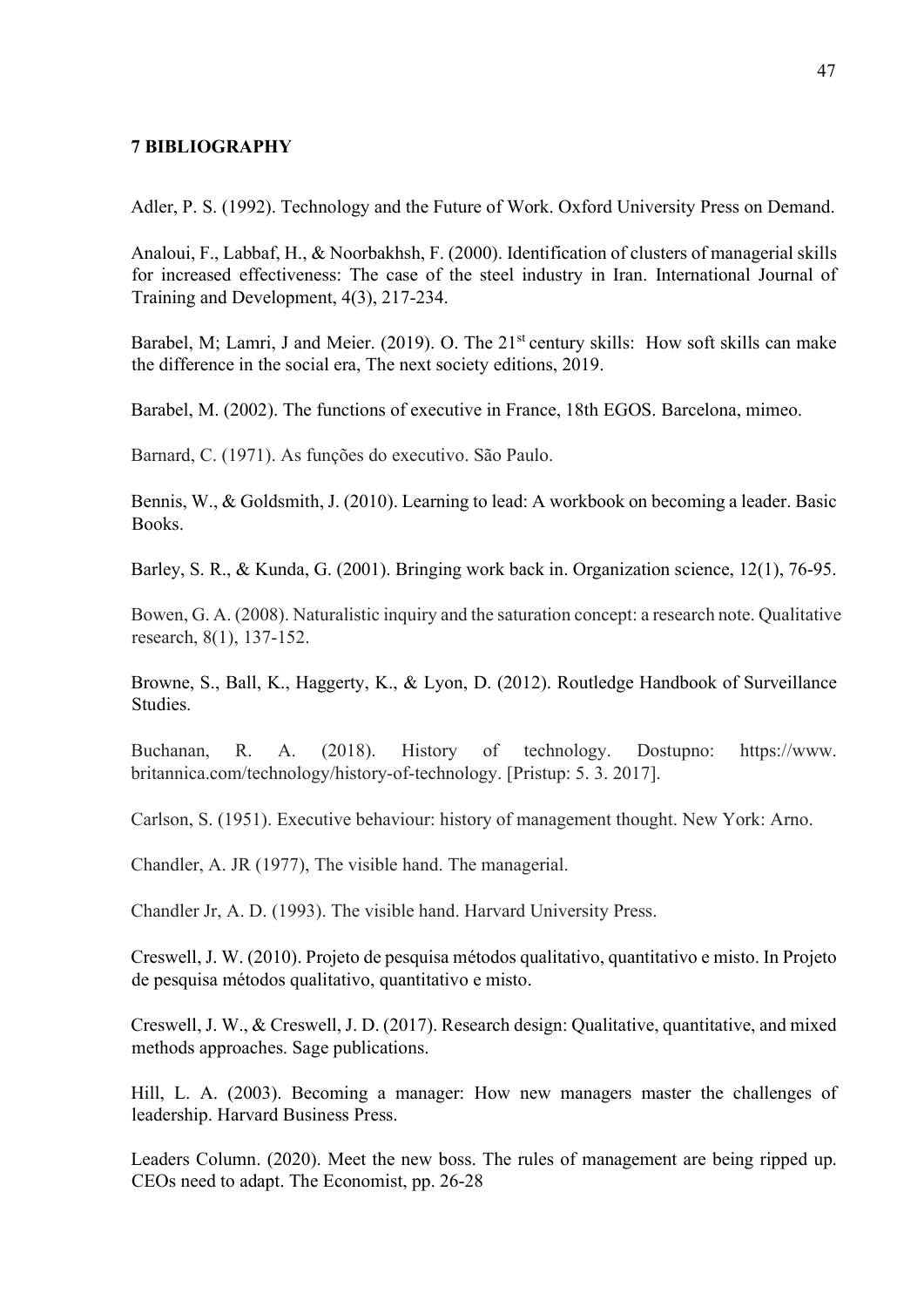Leonardi, P. M., Huysman, M., & Steinfield, C. (2013). Enterprise social media: Definition, history, and prospects for the study of social technologies in organizations. Journal of Computer-Mediated Communication, 19(1), 1-19.

Leonardi, P. M., & Vaast, E. (2017). Social media and their affordances for organizing: A review and agenda for research. Academy of Management Annals, 11(1), 150-188.

Treem, J. W., & Leonardi, P. M. (2013). Social media use in organizations: Exploring the affordances of visibility, editability, persistence, and association. Annals of the International Communication Association, 36(1), 143-189.

Fayol, H. (1916). Administration industrielle et générale-Prévoyance. Organisation, Commandement, Coordination, Contrôle.

Fayol, H. (1970). Administração industrial e geral. 8. ed. São Paulo: Atlas.

Gibbs, G. (2008). Análise de dados qualitativos: coleção pesquisa qualitativa. Bookman Editora.

Collis, J., & Hussey, R. (2005). Pesquisa em administração: um guia prático para alunos de graduação e pós-graduação. Bookman.

Jacques, R. (1995). Manufacturing the employee: Management knowledge from the 19th to 21st centuries. Sage.

Kallinikos, J. (2010). The "age of smart machine": a 21st century view. Encycl Softw Eng, 1(1), 1-7.

Katz, R. (1955). Skills of an effective administrator. Harvard Business Review, Jan-Feb.

Katz, R.L. (1974). Skills of an effective administrator. Harvard Business Review, Vol. 52 No. 5, pp. 90-102.

Feser, C. How technology is changing the job of the CEO. MCkinsey, 2017.

Leopold, T. A., Ratcheva, V. S., & Sahidi, S. (2018). The Future of Jobs Report: 2018 (Insight Report). In Geneva: World Economic Forum (WEF). Recuperado de http://www3. weforum. org/docs/WEF\_Future\_of\_Jobs\_2018. pdf.

Mintzberg, H. (1994). Rounding out the manager's job. Sloan Management Review, 36, 11-11.

Mintzberg, H. (1990). The Manager's Job: Folklore and Fact, [w:] "Harvard Business Review", March.

Mintzberg, H. (2009). Managing. Berrett-Koehler Publishers.

Mintzberg, H. (1973). The nature of managerial work Harper & Row New York USA.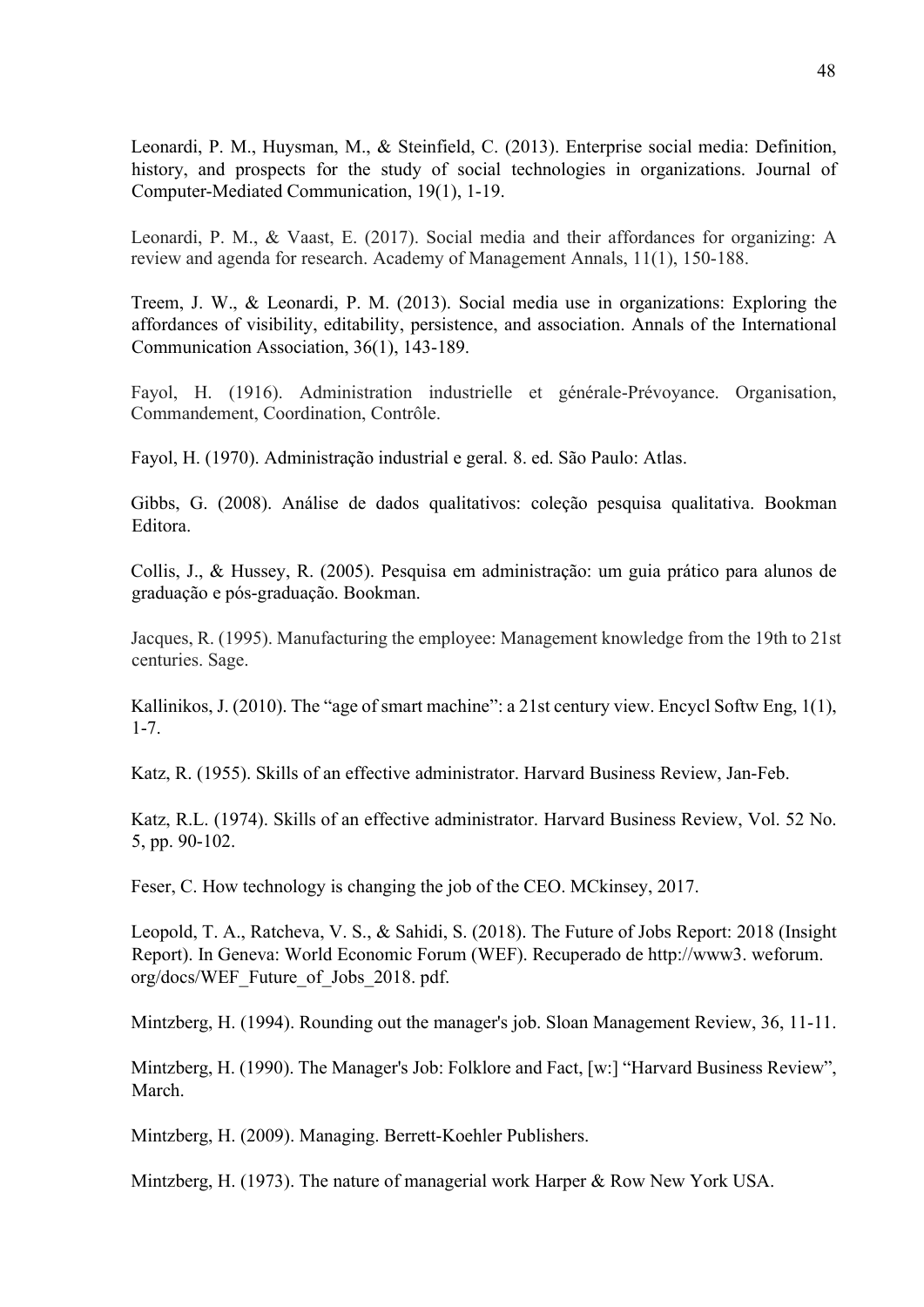Mintzberg, H. (2013). Simply managing: What managers do—and can do better. BerrettKoehler Publishers.

Mintzberg, H. (2015). Henry MINTZBERG, The Nature of Managerial Work (1973) & Simply Managing: What Manager Do-And Can Do Better (2013). M@ n@ gement, 18(2), 186-188.

Northouse, P. G. (1999). Leadership: Theory and practice (p. xxiii). E-Content Generic Vendor.

OECD. (2019). OECD employment outlook 2019: The future of work. OECD Publishing.

Peterson, T. O., & Van Fleet, D. D. (2004). The ongoing legacy of RL Katz. Management decision.

Seijts, G. (2013). Good leaders learn: Lessons from lifetimes of leadership. Routledge.

Taylor, F. W. (1911). The principles of scientific management New York. NY: Harper & Brothers.

Taylor, F. W. (1998). The principles of scientific management. 1911.

Tonelli, M. J., & Alcadipani, R. (2004). O trabalho dos executivos: a mudança que não ocorreu. Comportamento Organizacional e Gestão, 10, 87-105.

Zuboff, S. (1981). Psychological and organizational implications of computer-mediated work.

Zuboff, S. (1982). New Worlds of Computer-Mediated Work. Harvard Business Review, 142- 1.

Zuboff, S. (1988). Age of the Smart Machine: The Future of Work and Power. 1989 Reed Business Information, Inc.

Zuboff, S. (2019). The age of surveillance capitalism: The fight for a human future at the new frontier of power. Profile Books.

Yukl, G. (2012). Effective leadership behavior: What we know and what questions need more attention. Academy of Management Perspectives, 26(4), 66-85.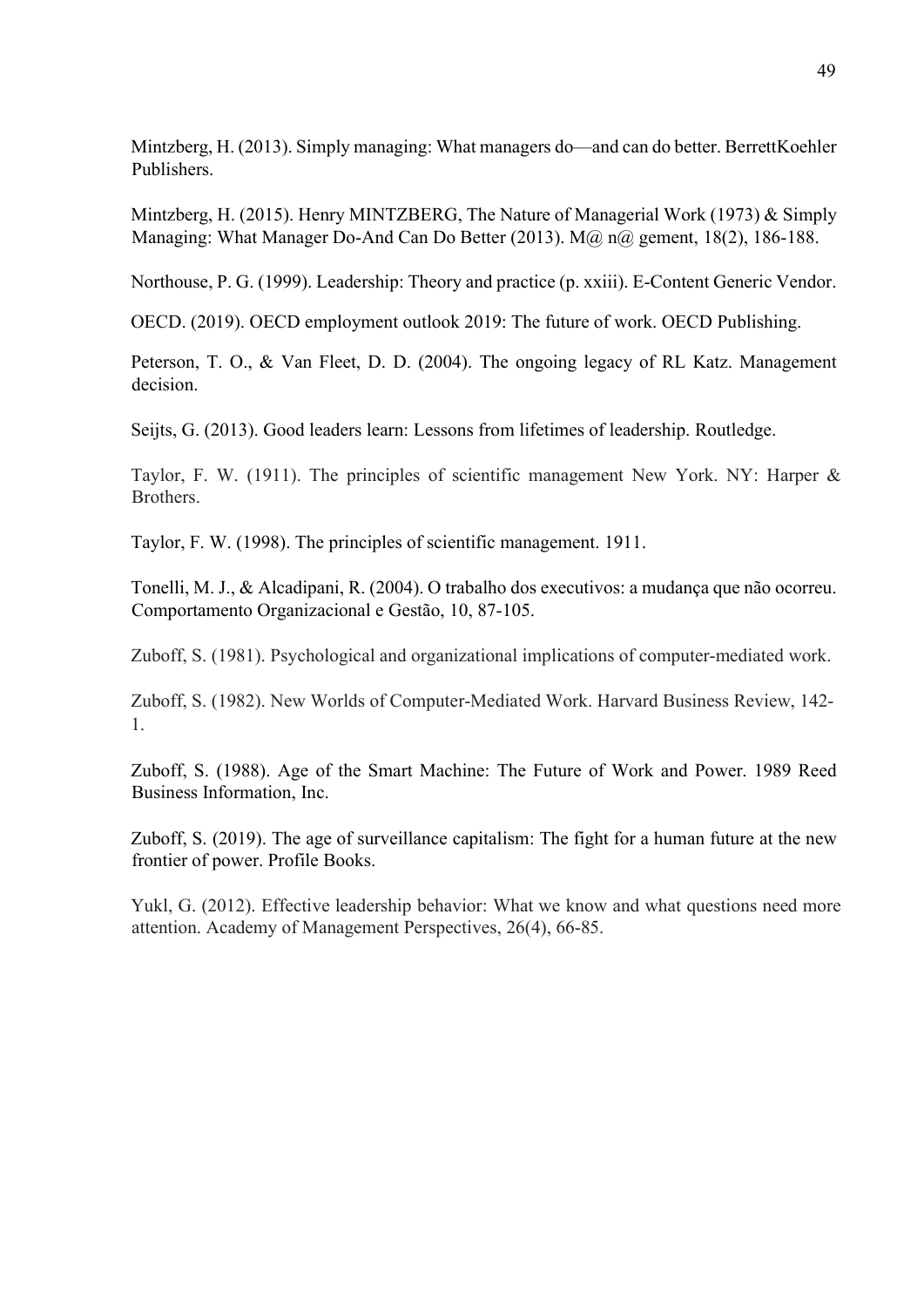#### APPENDIX - A - Interview Script:

Introducing the interviewer and participant interviewee;

Overview of the purpose of the study;

Confidentiality assurance;

Permission to record the interview;

An introduction about the research theme and the theoretical background;

Start asking the questions as specified in the questionnaire;

Ask the interviewee if he or she has any doubts or anything to add;

Interviewer will explain the next steps and the project's timeline.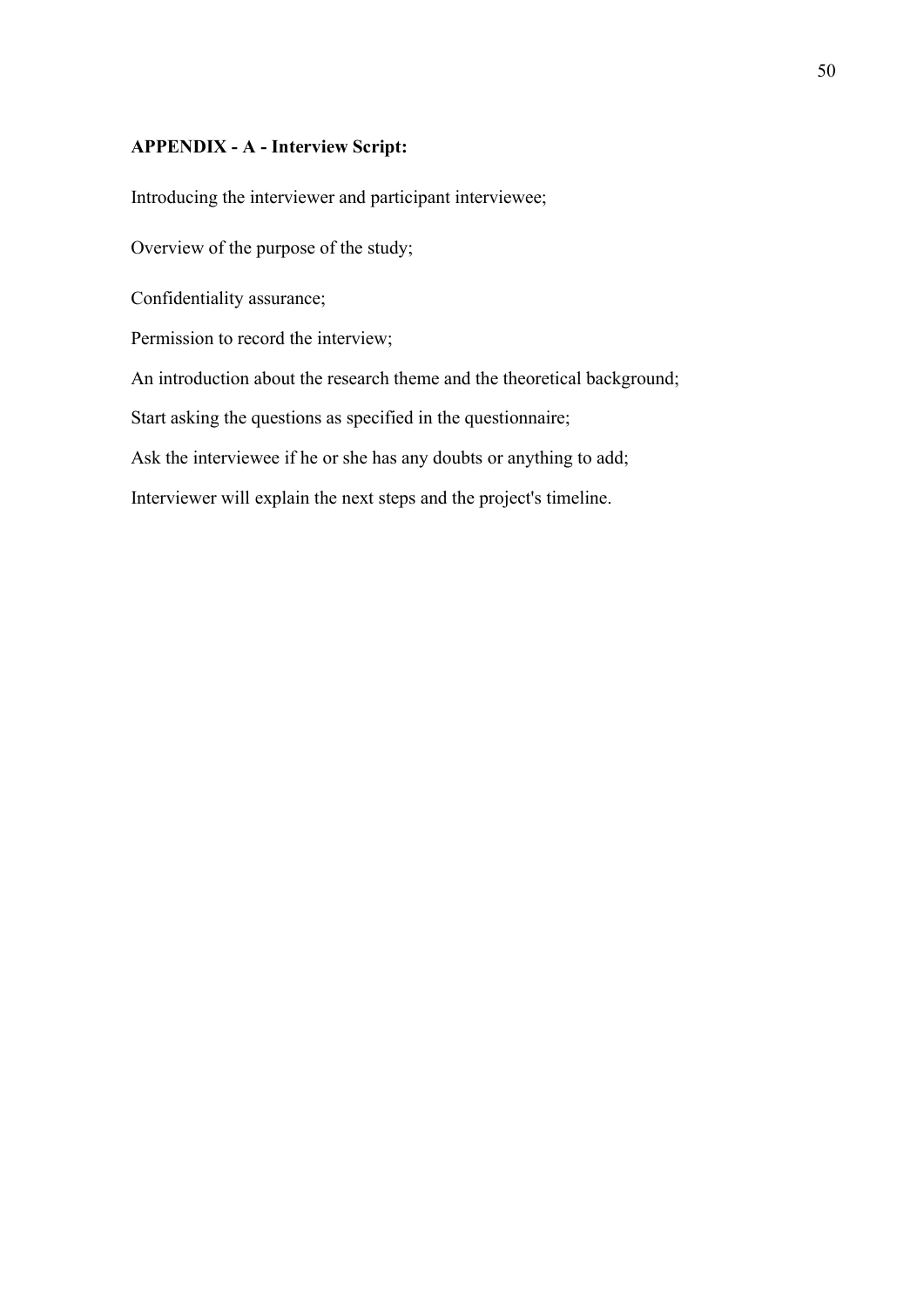#### APPENDIX – B - Questionnaire:

Central question:

Will the current technological changes require new skills from CEOs?

Sub-questions:

Is the classical managerial theory: forecasting, planning, organizing, coordinating, commanding and controlling, still on track in our routine? How are they in your routine nowadays?

What is the difference in your job today compared to ten years ago?

Regarding the Robert Katz (1974) three skills approach: technical, human and conceptual; which of these skills are more required in the CEO´s job nowadays, considering the current technological changes?

Considering technology as a technical skill, do you think technological skills will be more essential for CEOs?

Do you feel prepared to keep working as a CEO with no specific improvement in your skills?

Do you think any of the technological issues like the internet, social media in general, big data, artificial intelligence and robotization are requiring new skills from you? Which of those have more impact in your routine?

Based on the Shoshana Zuboff statement: 1) Everything that can be automated will be automated. 2) Anything that can be computerized will be computerized, and 3) All digital applications that can be used for surveillance and control will be used for surveillance and control. In your opinion, in which stage is this process in the workplace and in your company?

Based on the Paul M Leonardi statement: Rather than functioning as a channel through which communication travels, enterprise social media operate as a platform upon which social interaction occurs. Because this platform is digital, in contrast to the physical platforms of